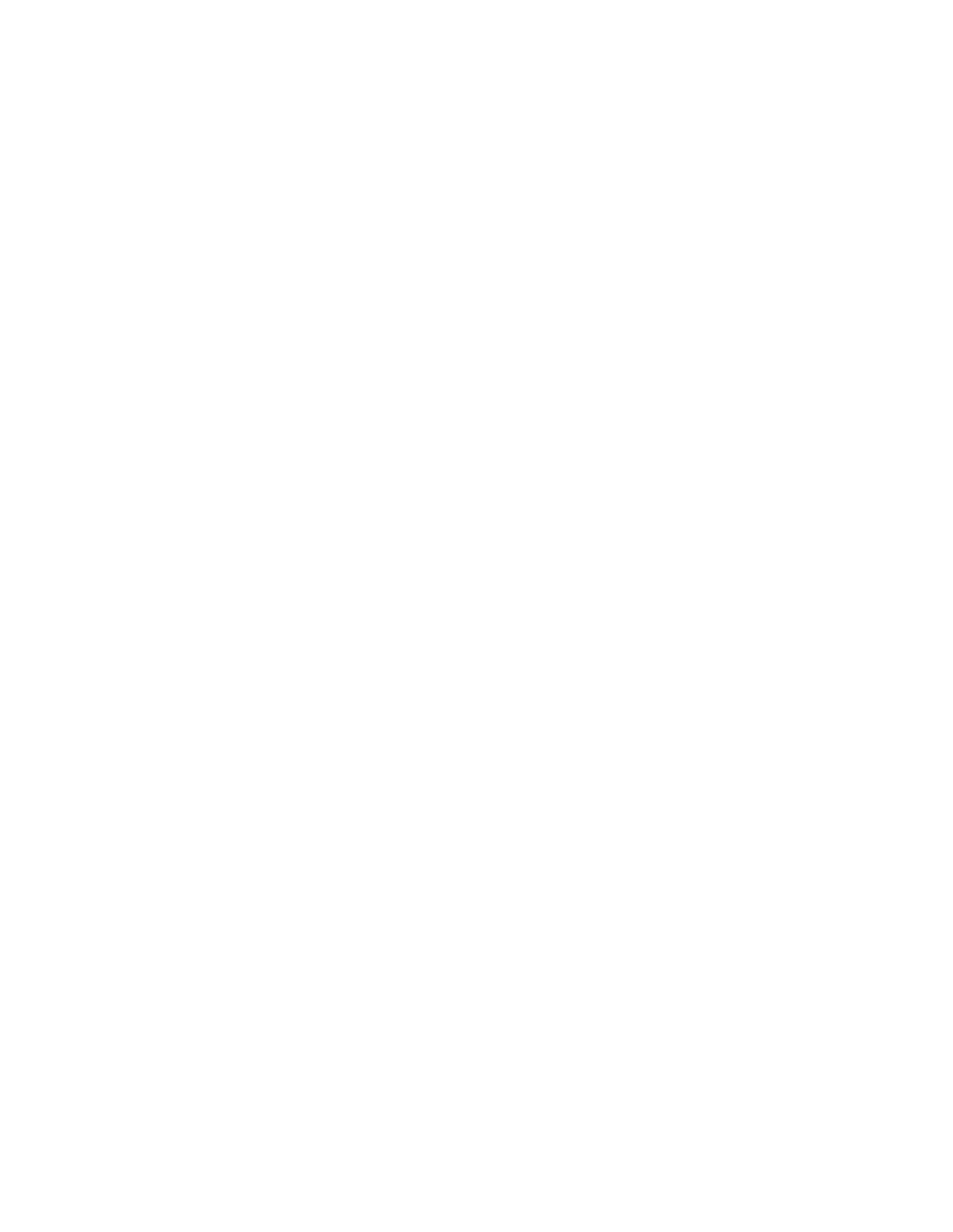**Published by the American Political Science Association American Published by the Americar** 



# **Women's Advancement in Political Science**

A Report of the APSA Workshop on the Advancement of Women in Academic Political Science in the United States

> March 4-5, 2004 Washington, DC

Funded by the National Science Foundation (NSF)

Copyright © 2005. by the American Political Science Association, 1527 New Hampshire Avenue, NW, Washington, DC 20036, under International and Pan-American Copyright Conventions. All rights reserved. No part of this report may be reproduced in any form or by any means without written permission from the American Political Science Association. Printed in the United States.

ISBN 1-878147-48-X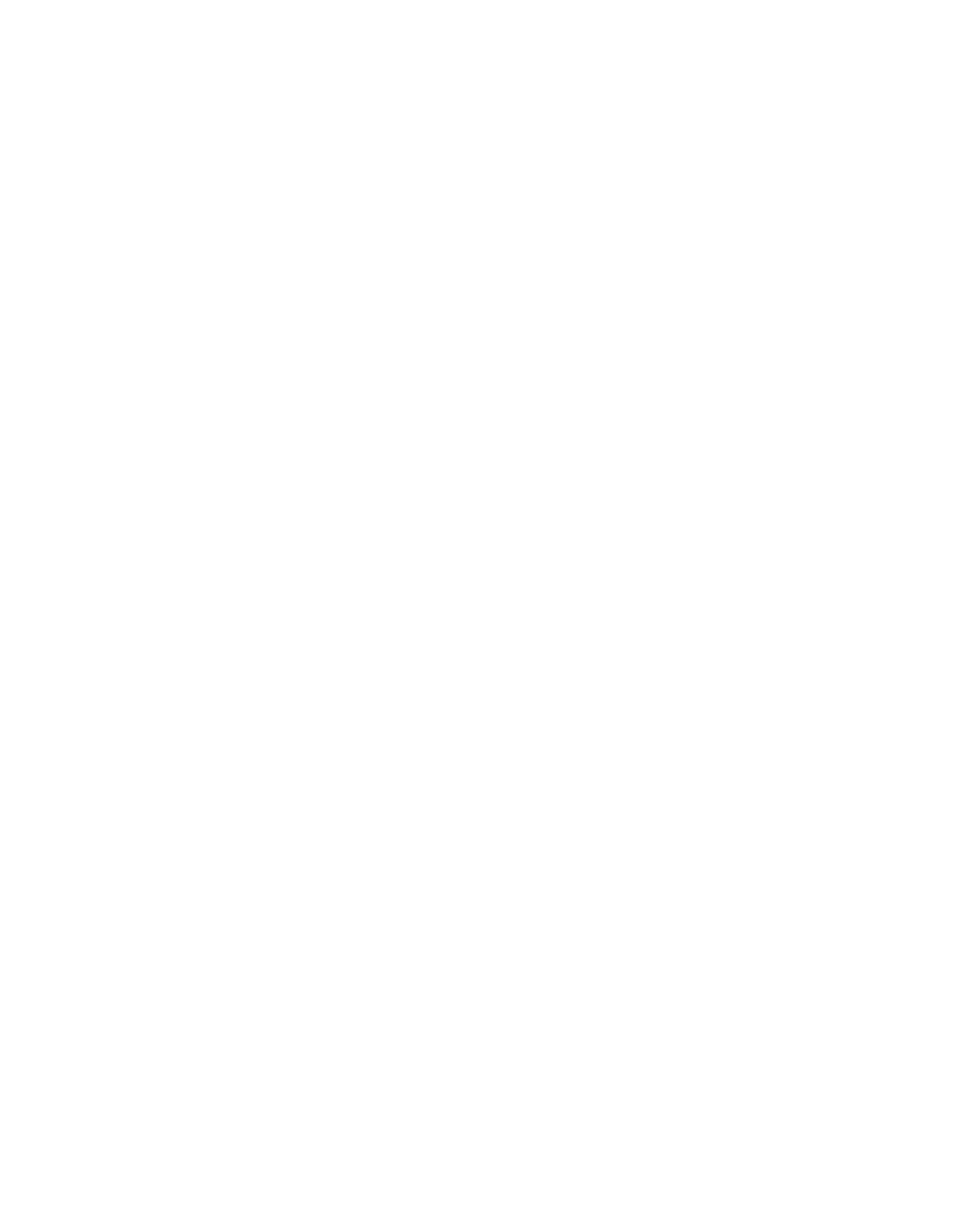# **Table of Contents**

| Part One:   |                                                        |  |
|-------------|--------------------------------------------------------|--|
|             |                                                        |  |
| A.          | Comparative Data: Women in Political Science and Other |  |
|             |                                                        |  |
|             |                                                        |  |
|             |                                                        |  |
|             | 2.                                                     |  |
|             | $3_{-}$                                                |  |
|             |                                                        |  |
| Part Two:   |                                                        |  |
| $A_{1}$     |                                                        |  |
| <b>B.</b>   |                                                        |  |
| C.          |                                                        |  |
| D.          |                                                        |  |
| $E_{\rm L}$ |                                                        |  |
|             |                                                        |  |
|             |                                                        |  |
|             |                                                        |  |
| A.          |                                                        |  |
| <b>B.</b>   |                                                        |  |
| $C_{\cdot}$ |                                                        |  |
| D.          |                                                        |  |
| Е.          |                                                        |  |
|             |                                                        |  |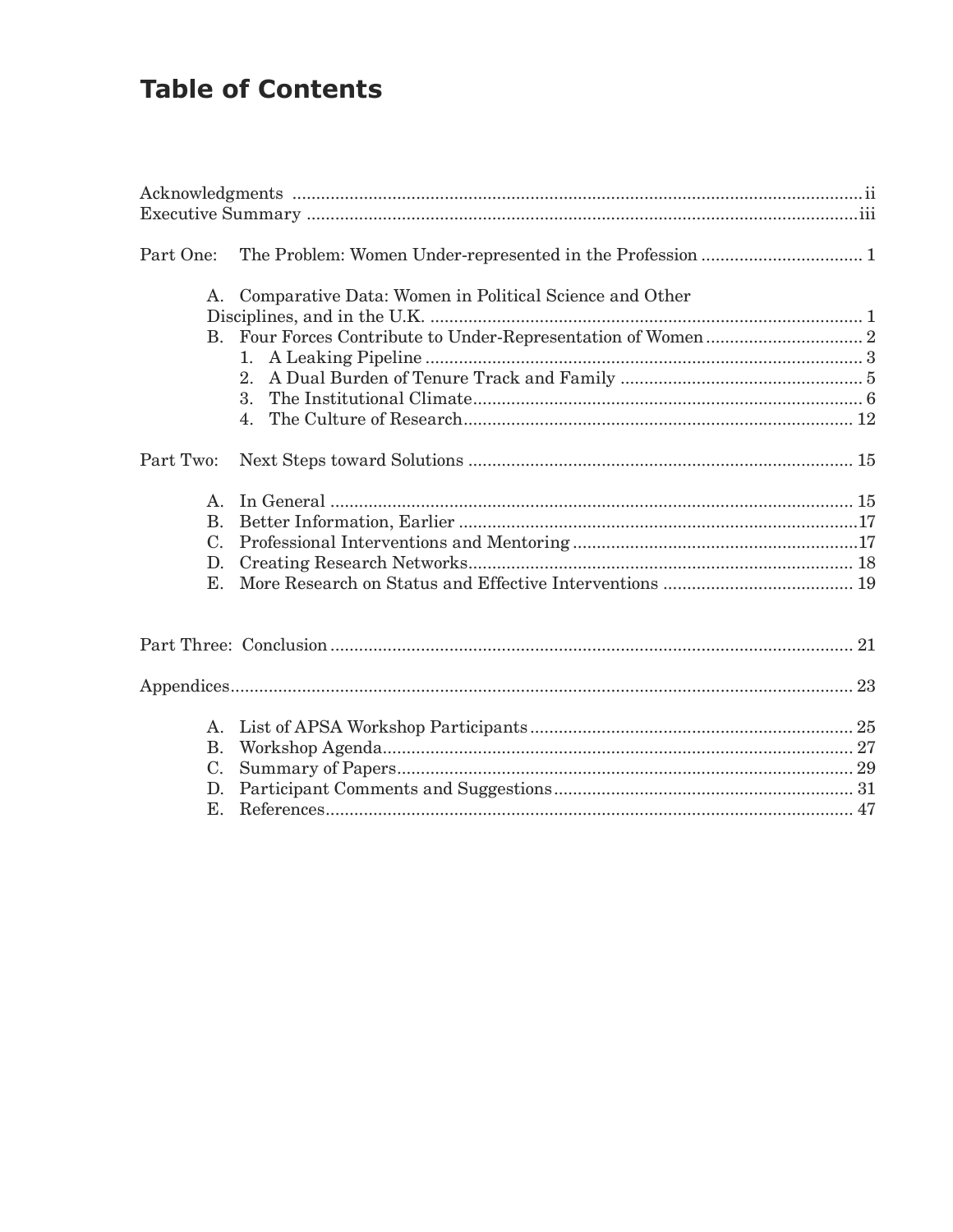# **Acknowledgments**

The American Political Science Association thanks everyone who participated in our NSF-funded workshop on women in the profession, held in Washington DC in early March 2004. The researchers and participants whose work contributes solidly to this report gave generously of their time, energy, and professional insight in setting an ambitious agenda for our profession.

In particular, we extend thanks to Leonie Huddy, Susan Clarke, Maresi Nerad, Donna Ginther, Mary Frank Fox, Vicki Hesli, and Linda Lopez —all of whom walked several "extra miles" in bringing the workshop to a successful conclusion with this report. We are deeply grateful for the effort of Barbara Palmer of The American University in preparing it.

 $atual$ 

Michael Brintnall Executive Director

American Political Science Association Washington, DC

December 2004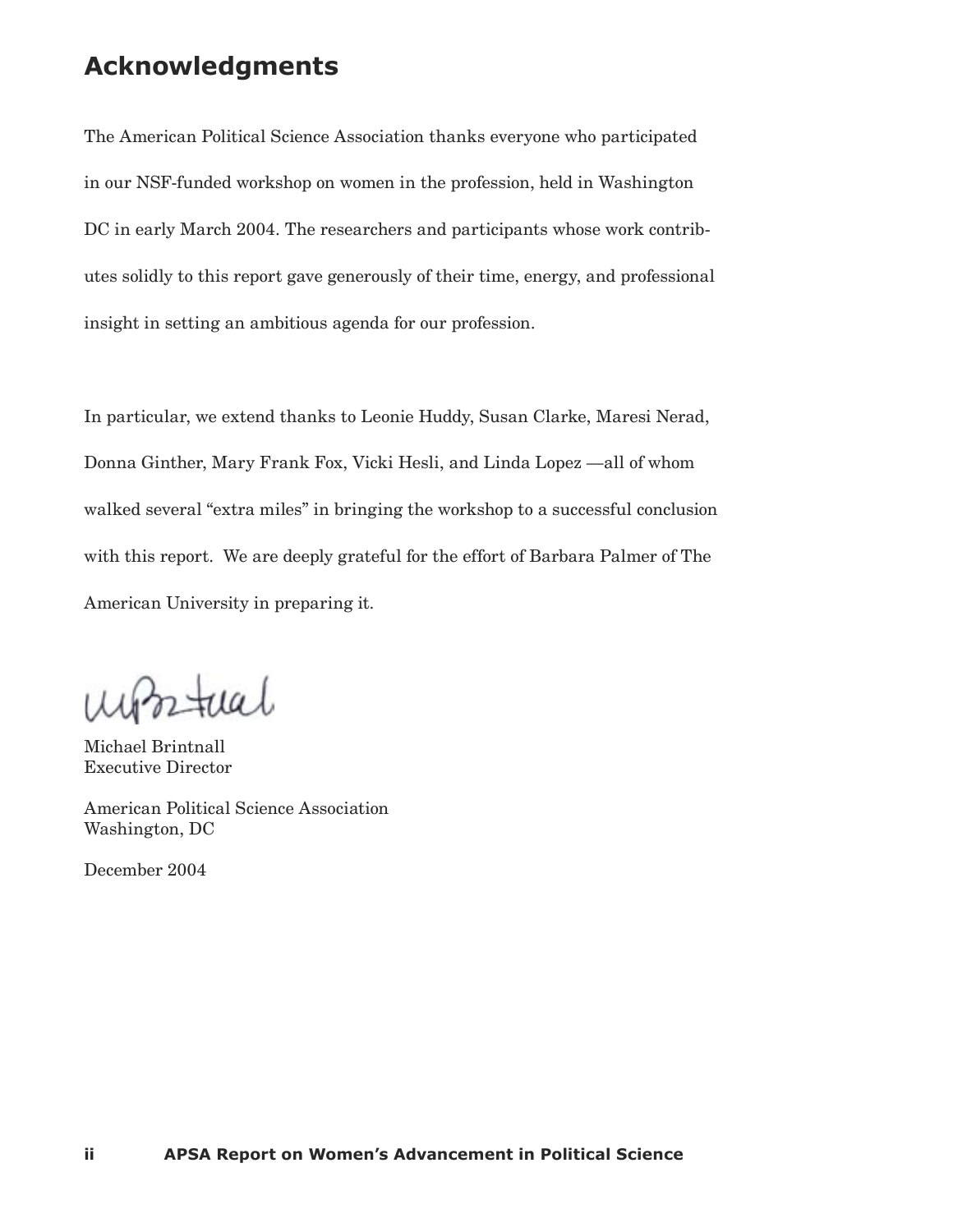# **Executive Summary**

In March 2004, the National Science Foundation funded a two-day workshop by the American Political Science Association (APSA) on the advancement of women in academic political science in the United States.

The workshop was prompted by an alarming stall in the number of women entering the discipline and persisting through early years of faculty service to achieve tenure. More than two dozen social scientists from across the country convened in Washington, DC to hear relevant research, discuss problems, and frame corrective actions.

Our report, like this summary, describes their work and recommended actions. The body of this report refers to the research findings reported at the workshop, organizing them around the four defining issues below and the recommendations we made. Appendices C and D summarize research reports and participant comments in greater detail, including ideas for specific interventions from fifteen workshop participants who submitted thoughtful comments for this report.

# **The Problem**

The broad problem is under-representation of women in the academic ranks of political scientists in the United States. Despite substantial gains at all academic ranks since the 1970s, women seem likely to remain below parity with men in the discipline for some time to come. A few facts: Women were 24 percent of all full-time faculty in 2001 (APSA 2002), an increase of just 6 percent over 1991. The percentage of women assistant professors has stalled at about 35 percent over the past five years. Ironically, the overall increase in women political science faculty is largely due to steady growth in numbers of women at the full professor level. More and more women are now hired in part-time or non-tenure-track positions, while the percentage of men in these categories is declining.

The APSA workshop and research presented there identified four components that, in combination, create the broad problem:

- A leaking pipeline of prospective political scientists, as women drop out of graduate school or choose other careers
- A chronological crunch, in which the most intense demands for research, publications, and service in tenure-track positions overlap with the years of heaviest family responsibilities.

• An institutional climate that is often inhospitable to women students and young faculty of both sexes, with too few professional development opportunities via mentoring and other interventions

• A culture of research that offers insufficient opportunity and support for collaboration, peer workshopping of drafts, idea-sharing, and networking across, and within, institutions.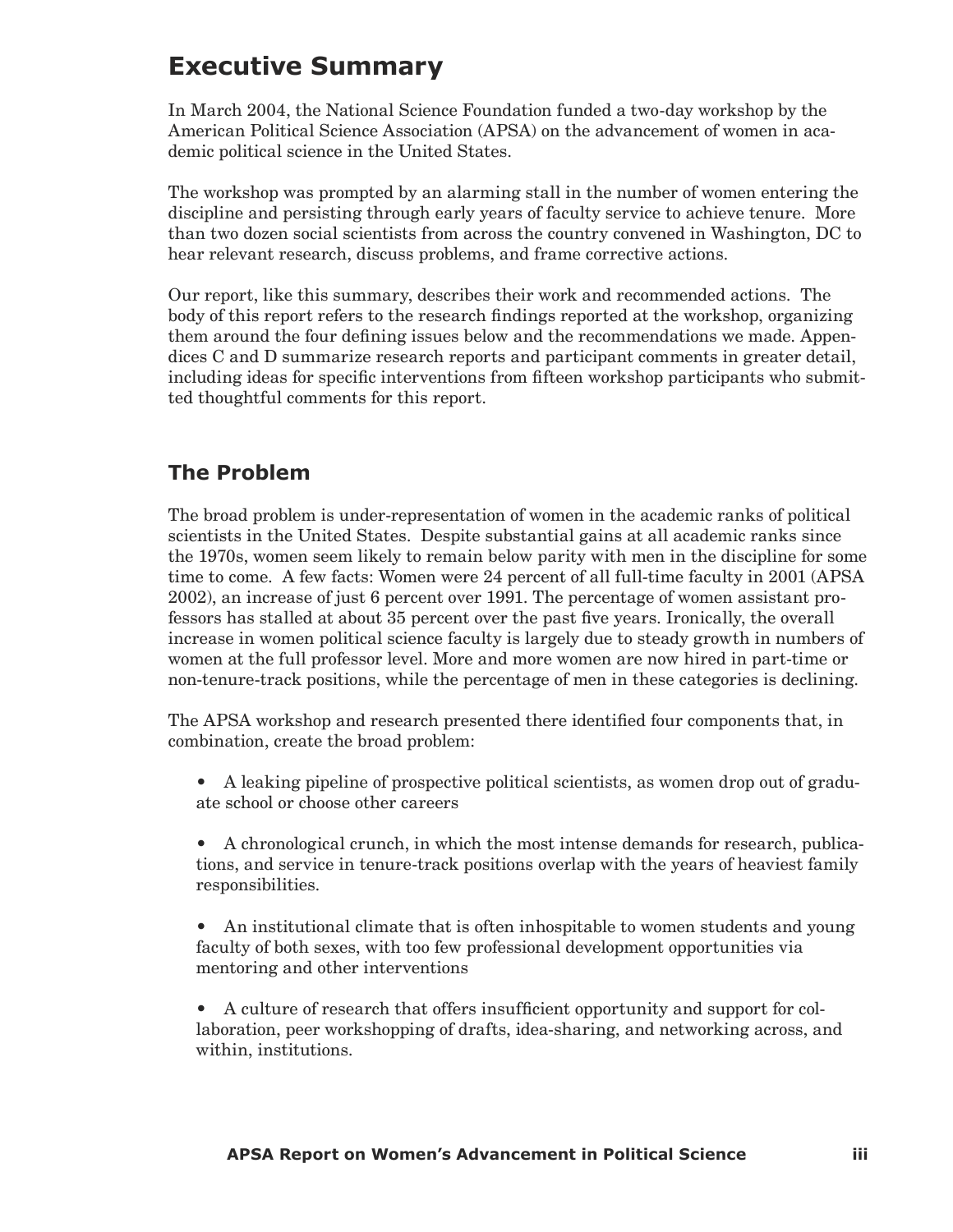# **Recommended Actions**

The group debated and proposed next steps toward remedying the problem of women's under-representation in the profession. They recommended these next steps and actions for national and regional professional associations, institutions, departments, and senior faculty:

1. Provide clearer information, earlier, about professional careers and the "rules of the game" to women in undergraduate and graduate programs and first faculty appointments. Means suggested include print and electronic manuals and interactive Web facilities, and special workshops that precede annual meetings.

2. Work with departments, institutions, administrators and regional professional associations to devise and adopt policies that recognize the chronological crunch.

Develop more options for family leave and course-release or limitations on service to extend the time available for research and publication. Seek family-friendly adjustments that recognize the realities, for both women and men, of time pressure and overlapping career and family demands. Raise expectations that senior faculty and professional bodies will mentor, train, and conduct more professional interventions for early-career political scientists in teaching, research, and professional networking.

3. Create and encourage a collaborative culture of research. Build networks and design novel means of promoting collaborative research. For example, create peer (both face-to-face and electronic) opportunities to workshop early paper drafts, exchange research ideas, and engage new colleagues.

4. At the level of national and regional professional associations such as the American Political Science Association—seek, encourage, and reward research on the status of women in the profession and effective interventions to promote women's advancement, across racial lines.

5. Particular research needs must be met. As one workshop member commented, anecdotal evidence may be moving, but the bulk of the Association's membership will be more persuaded and motivated by sound research. Urgent topics include:

a. Surveying the numbers of women in endowed chairs and distinguished professorships, departmental chairs, and administrative positions.

b. Studying publication rates. Data are ten years out of date, as are studies examining citations of women authors.

c. Closely examining the status and experiences of women of color. The data on white women cannot be generalized to women of color, who must contend with both gender and race in progressing in the profession.

d. Researching factors in women's failure to finish doctoral programs or to seek academic positions in political science as compared to other careers.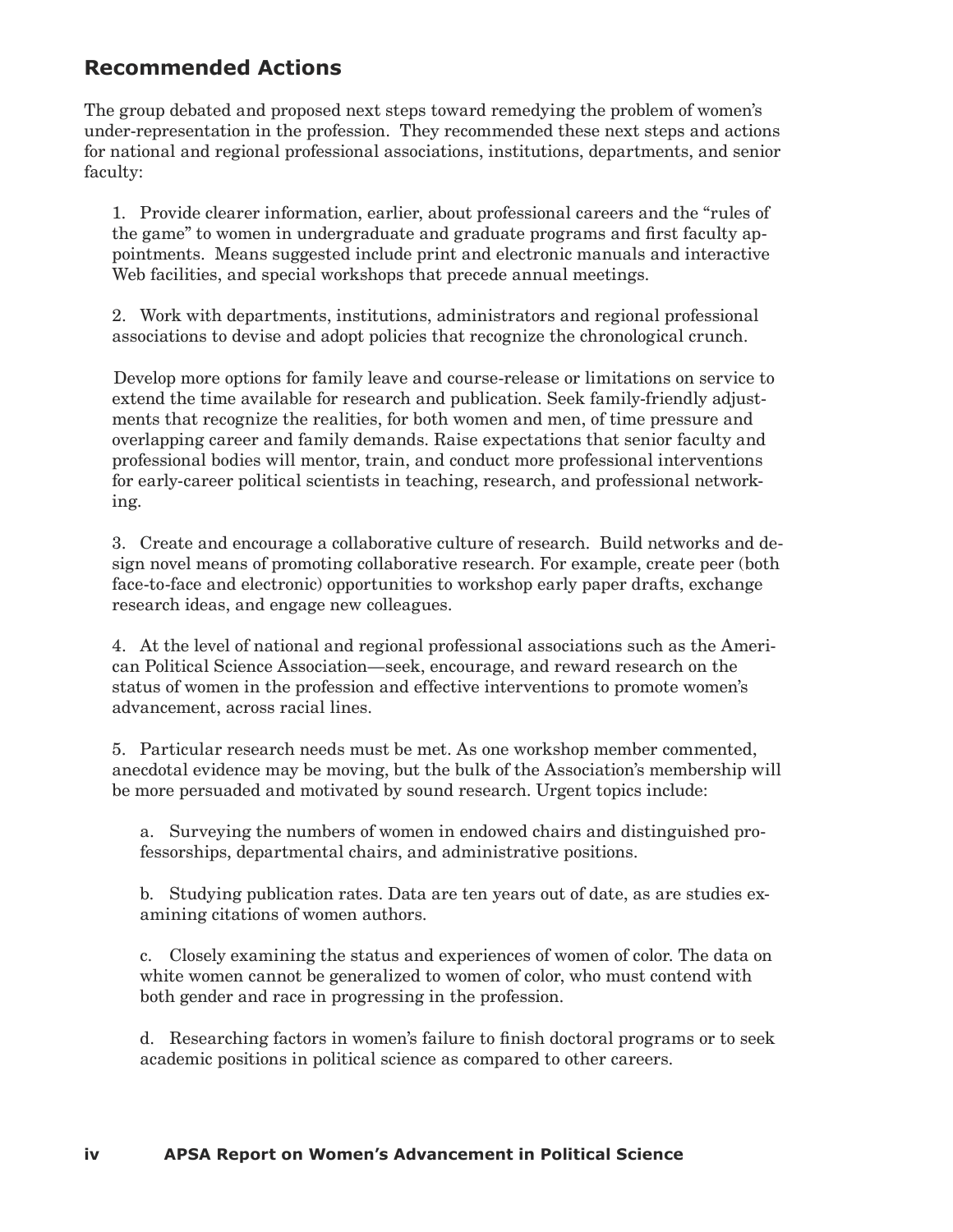# **Conclusion**

After discussing the most recent research on the status of women in political science, the workshop found a mixed picture for women political scientists. Within the leaking pipeline, there are promising trends as well, such as the proportion of women receiving undergraduate degrees in the discipline, the parity between men's and women's success in the job market, the steady growth in numbers of senior women faculty, and the disappearance of a salary gap.

Less happily, the proportion of women entering graduate school shows no steady growth, and the proportion of junior and mid-career faculty women has stalled. Most workshop participants concluded that younger members of the profession, including women, are ready to be positive toward academic careers. The most severe years of a chilly climate of negativism for women in political science are gone, but in light of the problems we identified, there is little reason for self-congratulation.

The profession must improve the graduate school experience, the institutional climate, the early professorial years leading up to tenure, and the culture of research. Action on these points is urgent if our calling is to become fully attractive and productive for everyone who chooses it. We must continue to refine our understanding of these dynamics through research, then apply that knowledge to intervene more successfully.

# **Broader Implications**

The workshop's findings and recommendations promise broad usefulness in improving what we know, and how we can best intervene, to advance women in the sciences. Our profession is not the only discipline to face a leaking pipeline in new female entrants, as well as a "stall" in their advance to higher ranks. Any progress we can make on the basis of new findings and interventions can broadly benefit similar efforts in other disciplines and increase NSF's knowledge base for future programs.

Political science has studied itself with respect to women's advancement far less than economics, sociology, and a number of the hard sciences, so the data we gather will add fresh perspective. Any success we may enjoy in interventions to change the culture of research to one that is collaborative as well as singular, can only make more techniques available for similar improvements in other fields.

The atmosphere and working style of our profession can be changed for the better by work on women's advancement. This would be no small achievement. For one thing, a truly democratic workplace could erase a damaging contradiction in our discipline, whose teaching of democratic principles has often failed in execution within our ranks. True, the worst years of exclusion and a chilly climate toward women in the profession are past—but that is partly because a critical mass of women colleagues is now in place; it must be maintained.

Further evolution and normalization of our working climate for women are bound to have radiating effects that improve the working environment for every political science professional. Men as well as women and minorities will not achieve their highest potential in an institutional culture lacking adequate support, mentoring, and recognition of the "whole life" demands its members confront.

Additional women making visible progress to the highest ranks of political science

## **iv APSA Report on Women's Advancement in Political Science APSA Report on Women's Advancement in Political Science v**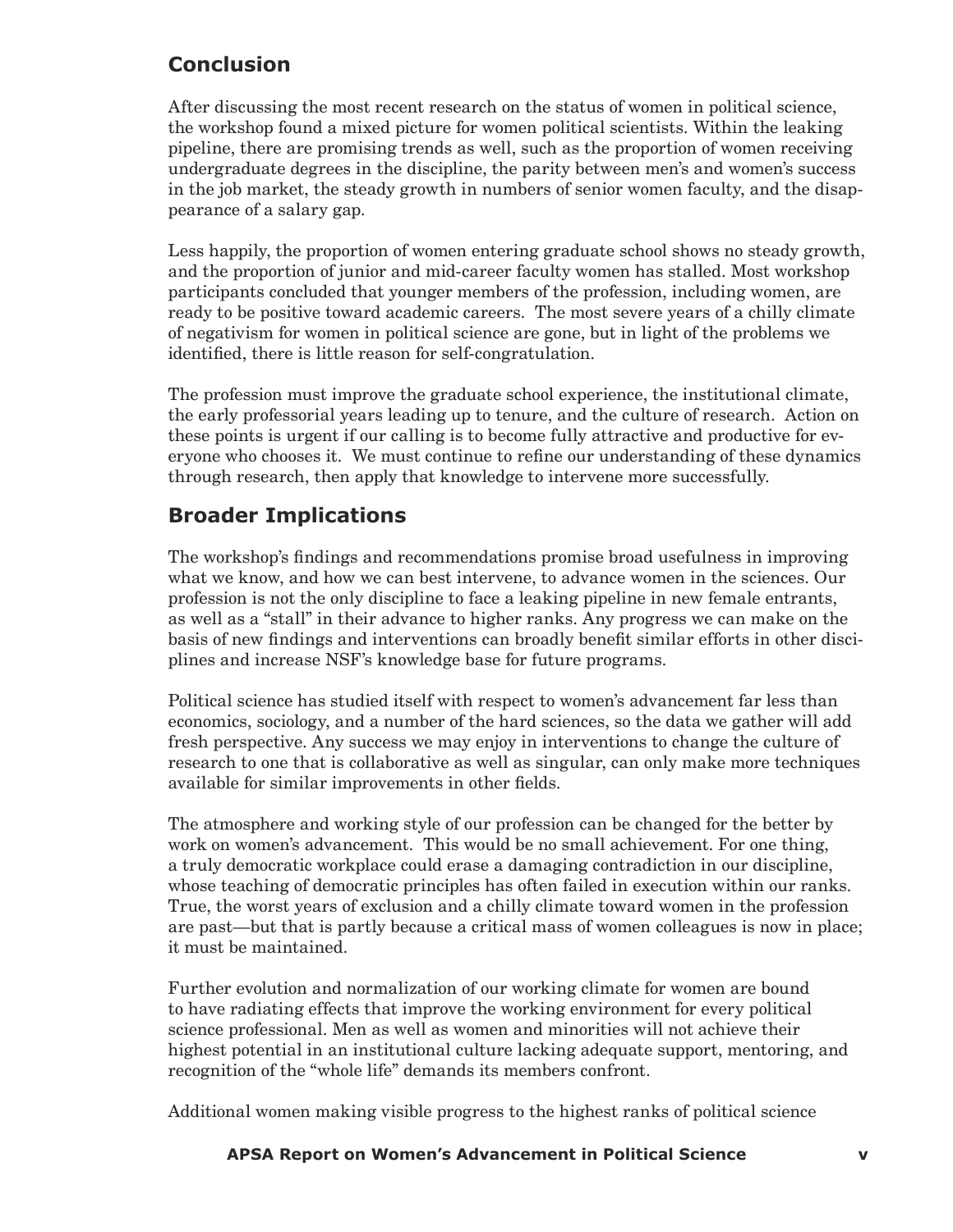is the best sort of advertising to persuade other women to choose academic careers. Further, any improvement we can induce to heighten the attractiveness of advanced training in political science and its subfields will enlarge the pool of well-trained women available for critical non-academic careers such as diplomacy, domestic and international intelligence, polling and elections, journalism, and public policy planning and analysis.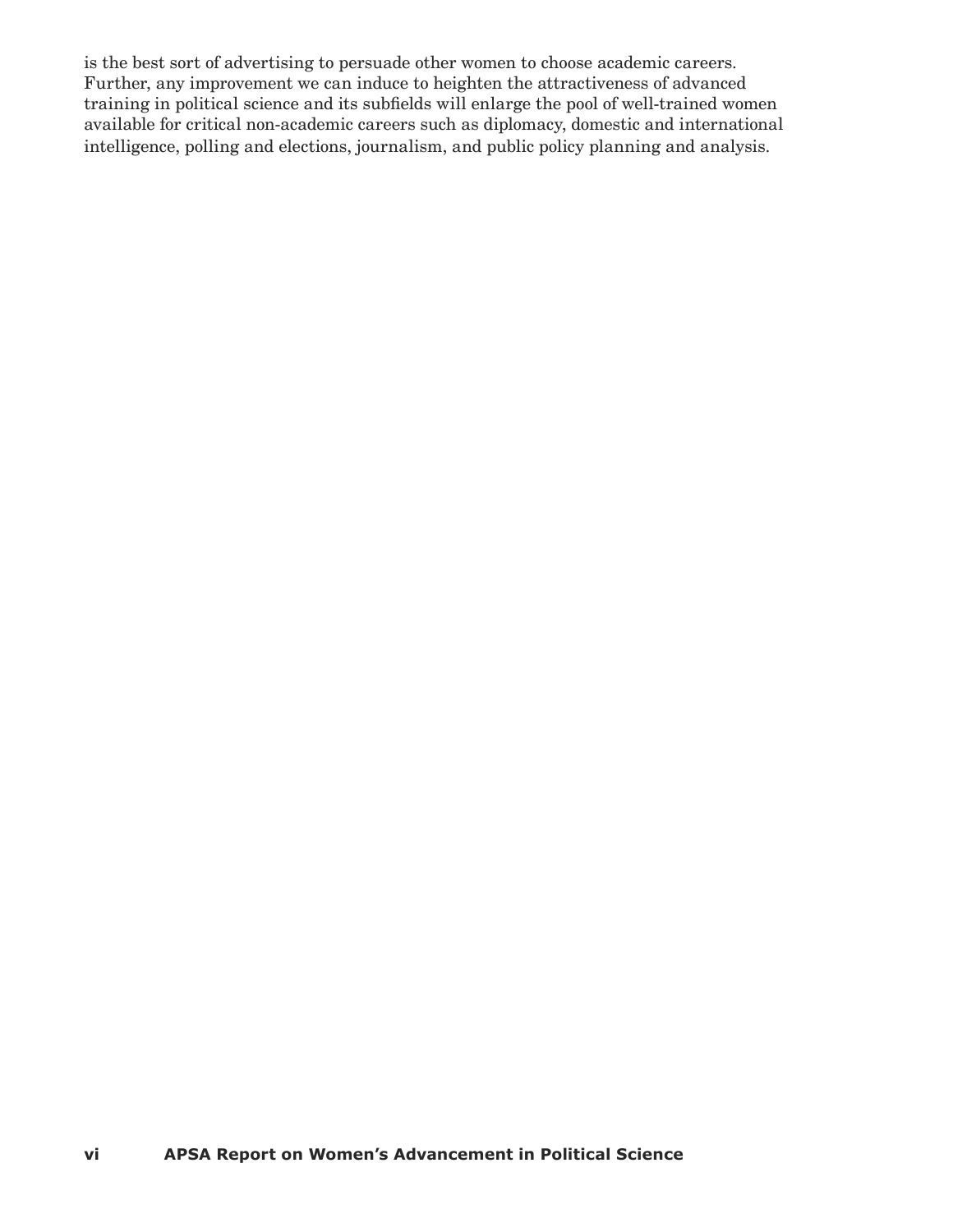# **Part One: The Problem—Women Are Under-Represented in the Profession of Political Science**

Despite substantial gains in the number of women in political science over recent decades, women continue to be under-represented in numerical terms in the professoriate. Currently, women are less than one-fourth of political science faculty in the nation's universities. (APSA, 2002) While there have been many gains at all academic ranks since the 1970s, there is evidence pointing to non-parity with men in the discipline along a number of dimensions. For example, the percentage of women assistant professors has stalled at about 35% over the last 5 years, suggesting a pipeline problem, which could limit the number of women advancing to senior levels of our profession. More women are employed as adjunct or non-tenure track faculty, and the pipeline of graduate students is thinning.

# **A. Comparative Data: Women in Political Science and Other Disciplines, and in the U.K.**

To underscore that the Association aims to improve the experience of being an academic professional in the United States for everyone, and that we need better research on the status of women in our profession, we offer a comparative picture before moving to the analysis of four forces identified by workshop participants as keys to persistent under-representation.

Here is the broad picture of women in political science compared to other disciplines, and women in political science in the United States compared to the United Kingdom.

The literature on the status of women in political science is not as well developed as in other social sciences (see for example Broder 1993; Fox 2000, 2001, 2003; Ginther 2003; Ginther and Hayes 2003; Ginther and Kahn 2004; Koplin and Singell 1996; Kulis, Sicotte, and Collins 2002). Almost all political scientists who study women's status do so as a secondary line of research. Most comprehensive studies have been commissioned only periodically by APSA Committees on the Status of Women. By contrast, annual reports are written by the Committee on the Status of Women in the Economics Profession (CSWEP), first published in 1972.

While women in political science are attaining Ph.Ds (42%) at a rate comparable to men, other social sciences now overwhelmingly grant Ph.D.s to women. In 2002, women in psychology earned 67% of Ph.D.s, women in sociology earned 61% of Ph.D.s, and women in American Studies and Anthropology earned 58% of Ph.D.s. Only economics and history ranked lower than political science, with, respectively, 28% and 24% of Ph.D.s in those fields going to women (NSF 2003a; see also Fox 2001, 2004). The number of women Ph.D.'s in economics has been declining in recent years (CSWEP 2001). By contrast, women graduate students have outnumbered men in psychology since 1984 (APA 2003).

Compared to women in sociology, women in political science move through the pipeline much more slowly. In 2001, in political science departments granting doctorates, women were 67% (4 of 6) of lecturer/instructors, 37% of assistant professors, 26% of associate

## **vi APSA Report on Women's Advancement in Political Science APSA Report on Women's Advancement in Political Science 1**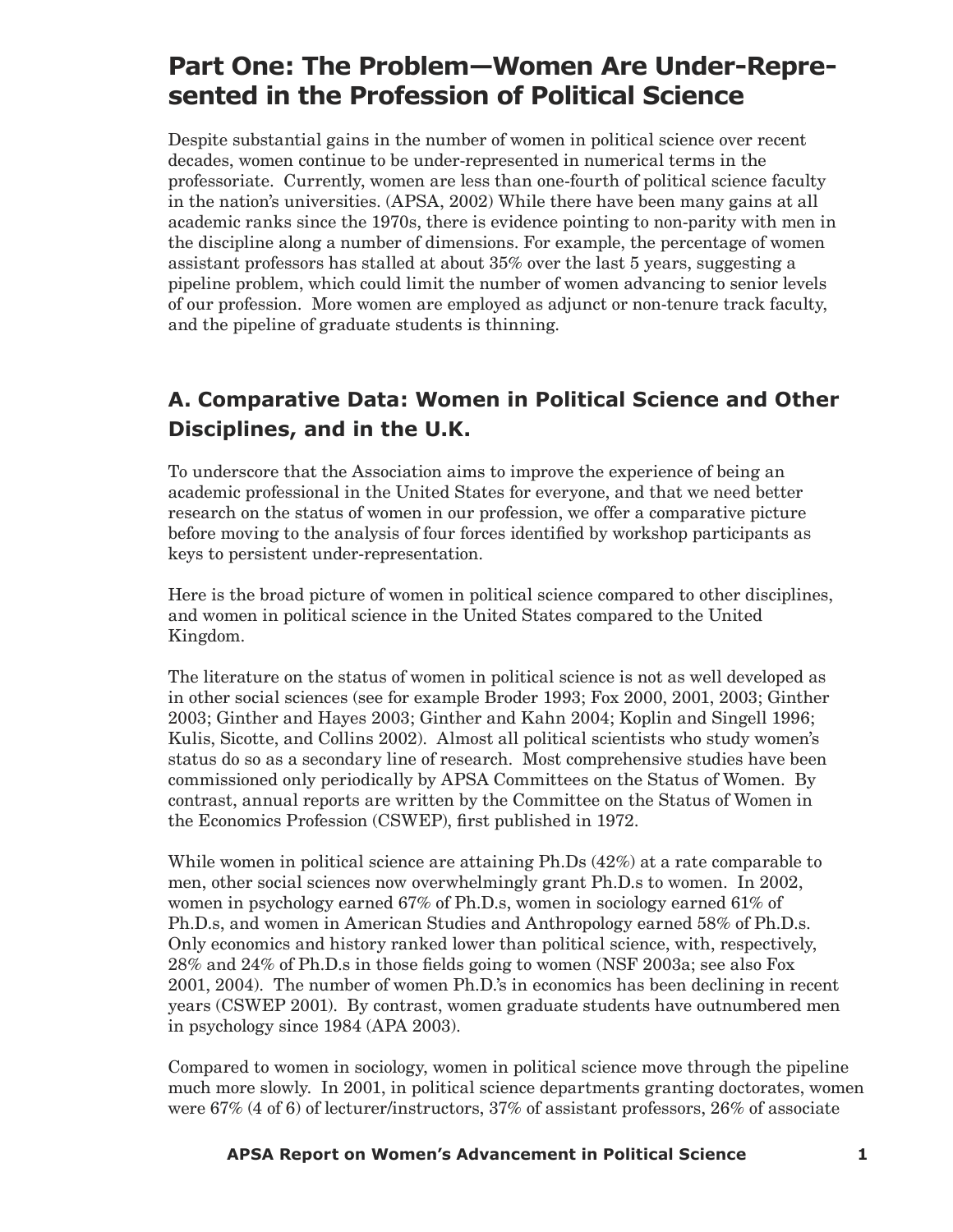professors, and 18% of full professors (APSA 2002). In sociology departments granting Ph.D.s, women were 61% of lecturer/instructors, 52% of assistant professors, 42% of associate professors, and 26% of full professors (ASA 2003).

Compared to women in economics, women in political science progressing more rapidly as faculty. In 2001, women political scientists were 35% of assistant professors, 26% of associate professors, and 14% of full professors. That same year in economics, women were 21% of assistant professors (a decline since 1993) and 16% of associate professors. Since 1991, the number of women full professors in economics has stalled at six percent (CSWEP 2001).

Evidence from the Great Britain, while not strictly comparable with US data, illustrate some of the same circumstances facing women in political science here. According to a 2002 survey by the UK Political Studies Association, 24 percent of British political science faculty were women, the same percent as US political science faculties. British women scholars in the field however are 14% less likely than men to hold permanent positions and substantial pay gaps between British men and women that cannot be explained by rank also appear to exist. While differences in university structure and other practices make any common generalizations inappropriate, we can observe that there is a cross-national depth to the issues we are concerned with here.

# **B. Four Forces Contribute to Under-Representation of Women**

Research presented at the our March 2004 workshop augments research by other scholars and the Committees on the Status of Women to suggest that four large forces shape the status of women in political science:

# 1. A Leaking Pipeline

*A leaking pipeline of women exiting the profession after undergraduate and graduate programs in political science; drop-out of women from doctoral programs; alternative careers.*

# 2. A Dual Burden of Tenure Track and Family

*The overlapping timing of maximum academic demands in the lead-up to tenure and heavy family responsibilities may encourage the departure of women from academic positions.*

# 3. The Institutional Climate

*An institutional climate that all too often remains inhospitable to women and offers too little orientation, encouragement, and support of career-building and successful academic production.* 

## 4. The Culture of Research

*A culture and style of research in the discipline that is traditionally based more on lone-wolf scholarly production of single-authored pieces than on collaborative research.*

The next four sections consider each of these forces in turn.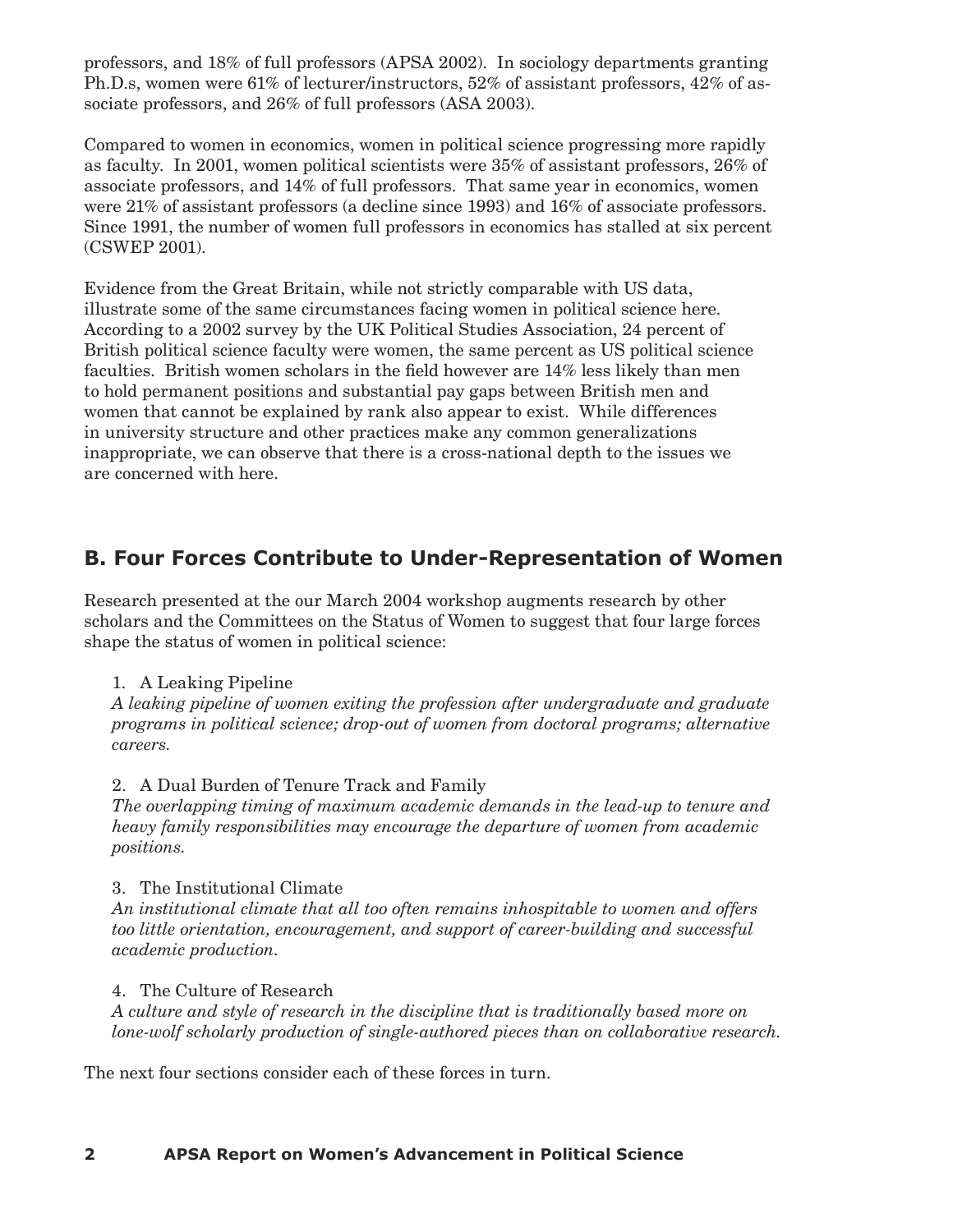# **1. A Leaking Pipeline**

There is some evidence that

- The number of women entering political science Ph.D. programs may actually have dropped in the late 1990s and beyond, after three decades of increase.
- Women may abandon academic political science altogether more often than men do.

• Women graduate students have markedly different experiences than men in their professional preparation during graduate school, which may affect decisions about entering the profession.

The total number of women entering political science Ph.D. programs in 1988 was 368. In 1995, there were 596 women entering graduate programs compared to 1998, when the figures dropped to 455. These trends, however, matched trends in overall growth and decline in entering political science Ph.D. classes. In 1988, women were 32% of entering Ph.D. students. This peaked in 1996 at 43%, falling to 38% in 1998 (APSA 1998). Unfortunately, we have no more recent data.

During the late 1980s and early 1990s, the total number of Ph.D.'s granted in political science dramatically increased. Since 1985, the number of Ph.D.s granted in political science steadily rose from 276, peaking in 1999 at 1016. In 2002, political science granted 938 Ph.D.s. (Committee on the Status of Women 2001; NSF 2003a).

The number of women earning Ph.D.s shows a pattern of dramatic increases in the 1970s, stagnation during the 1980s, and substantial uctuation thereafter. In 1970, women earned 10% of Ph.D.s. In the subsequent decade, that number nearly doubled; by 1980, almost 20% of Ph.D.s were earned by women. During the 1980s, however, the number stagnated, growing only by 3%; by 1990, women earned 23% of Ph.D.s.

The 1990s showed a swift, dramatic increase; by 1992, the number of Ph.D.s to women jumped 7%, to 29% (Hesli, DeLaat, Burrell, and Lewis 2004). In the early going, this century shows great uctuations in numbers of women earning political science doctorates. By 2000, women earned 37% of Ph.D.s (NSF 2001). In 2001, this dropped to  $33\%$  (NSF 2002). In 2002, it increased to  $42\%$ , indicating dramatic recent uctuations in numbers, making it difficult to assess women's progress in reaching parity with men in the number of Ph.D.s granted in political science (NSF 2003a).

Unfortunately, there is also evidence that women may abandon the academic pipeline in political science more often than men do. The *APSA Survey of Political Science Departments*, 1972 – 1998, found that 45% of the men who left a department did so because they had been offered a position in another department. In other words, almost half of the men who left an academic position found another academic position. This was true for only one-third of the women who left. Two-thirds of women who left a position in political science withdrew from the academy altogether. (APSA 1972-1998; see also Sarkees and McGlen 1999)

The 1993 Midwestern survey suggested that, overall, while men and women were equally likely to be employed, women were less likely to hold faculty positions than men. Younger cohorts of women, however, were more likely than older cohorts of women to hold faculty positions. Among the respondents in non-faculty positions, women were substantially more likely than men to hold other kinds of academic staff

#### **2 APSA Report on Women's Advancement in Political Science APSA Report on Women's Advancement in Political Science 3**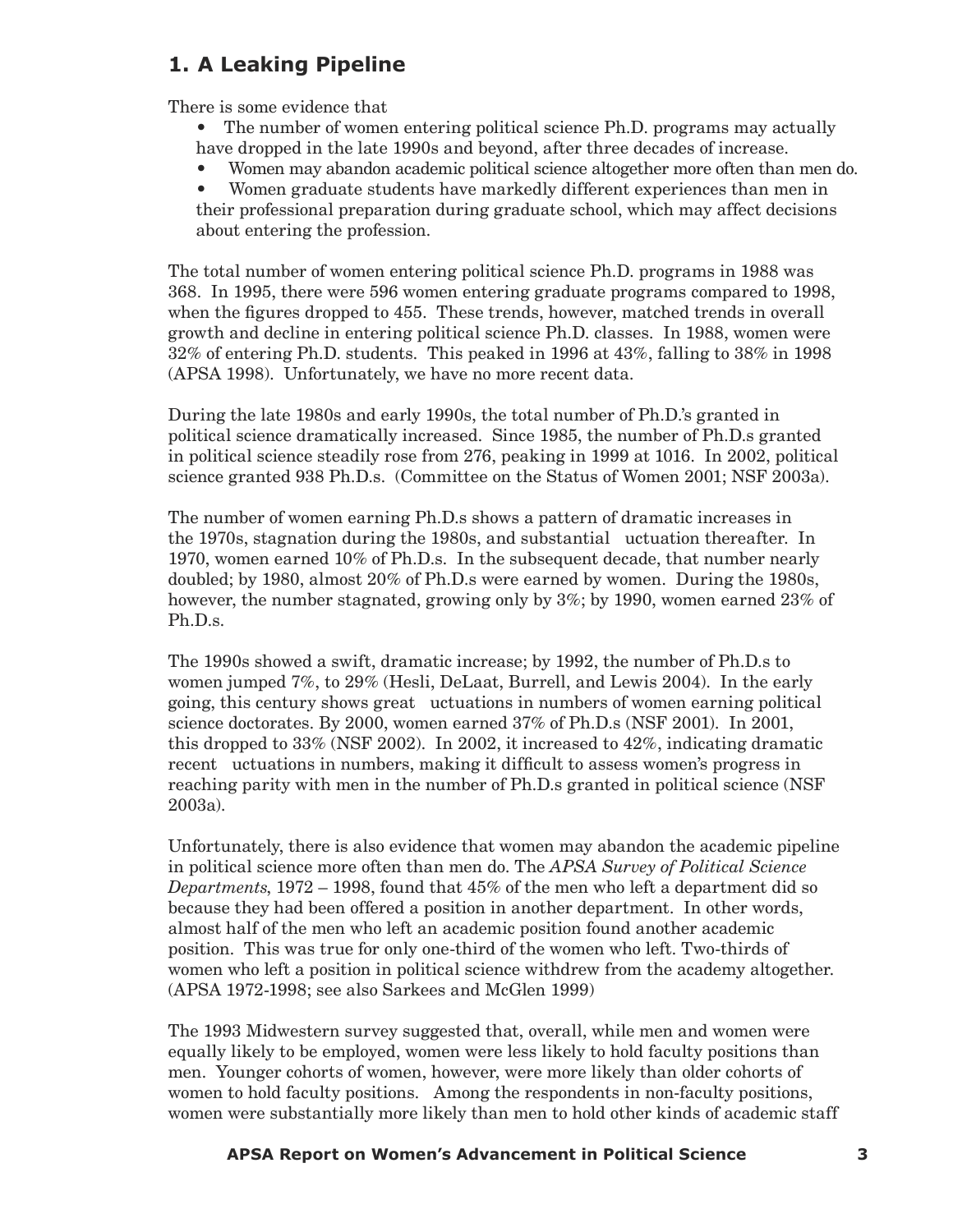positions, while men were more likely than women to occupy government jobs. Equal numbers of men and women were working in the non-profit sector (Hesli and Burrell 1995, 109).

While the overall proportion of women in political science faculties has been growing, the proportion of women in full-time junior faculty posts has remained stagnant in recent years. Women are more and more likely to be hired as full-time lecturers or instructors, or in part-time positions, while the percentage of men in these positions has been declining. Women are more likely to be hired on non-tenure-track lines than men, a fact which likely in uences their departures. The experience of women in graduate school differs from men as they prepare for political science careers. Their experiences appear more negative in several respects, which may in uence their failure to persist in the discipline. Research presented by Vicki Hesli extends an analysis of a 1997 panel study of graduate student satisfaction commissioned by the executive council of the Midwest Political Science Association. This survey of graduate students at Midwestern universities revealed that, in general, women were less satisfied with their graduate school experiences. While roughly equal numbers of men and women left graduate school at some point without completing the degree (20% of men and 22% of women), women were much more likely to have "seriously considered leaving graduate school" (72% compared to 60%) ( see Hesli, Fink, and Duffy 2003a, 2003b).

When departing graduate school, men cited lack of employment opportunities as the main reason. The primary reason women offered was an unfriendly or unsupportive work environment. Women graduate students were also somewhat less satisfied and more negative about the mentoring they had received from faculty in their departments. Women were also more likely to have been exposed to behavior they considered inappropriate (28% compared to 18%) (Hesli, Fink, and Duffy 2003a, 2003b).

As Maresi Nerad noted in her workshop research presentation, a 1997 survey by the Center for Research and Innovation in Graduate Education (CIRGE) indicated that men and women took approximately the same amount of time as men to finish their degrees (Nerad 2004). However, another CIRGE study in the same year found that women graduate students had markedly different experiences regarding their professionalization.

Nerad also found that women graduate students were substantially less likely than men to report being encouraged to publish (39% of women compared to 61% of men) or to receive help in publishing (17% compared to 29%). Women also reported fewer opportunities to present their research (35% compared to 40%) and less likelihood to receive funds to attend professional meetings (17% to 25%). Women graduate students were substantially more likely than men to report receiving no help obtaining information about the political science job market (41% of women compared to 25% of men), no help composing their resumes (69% compared to 55%), no help writing their cover letters (78% compared to 59%), and no help preparing for interviews (60% compared to 48%). (Nerad 2004)

While many graduate students in political science reported that they receive no assistance in preparing for the job market, about two-thirds of women reported that they never received any help, even when they had sought it. Compared to men, the survey showed also showed that men employed on political science faculties tended to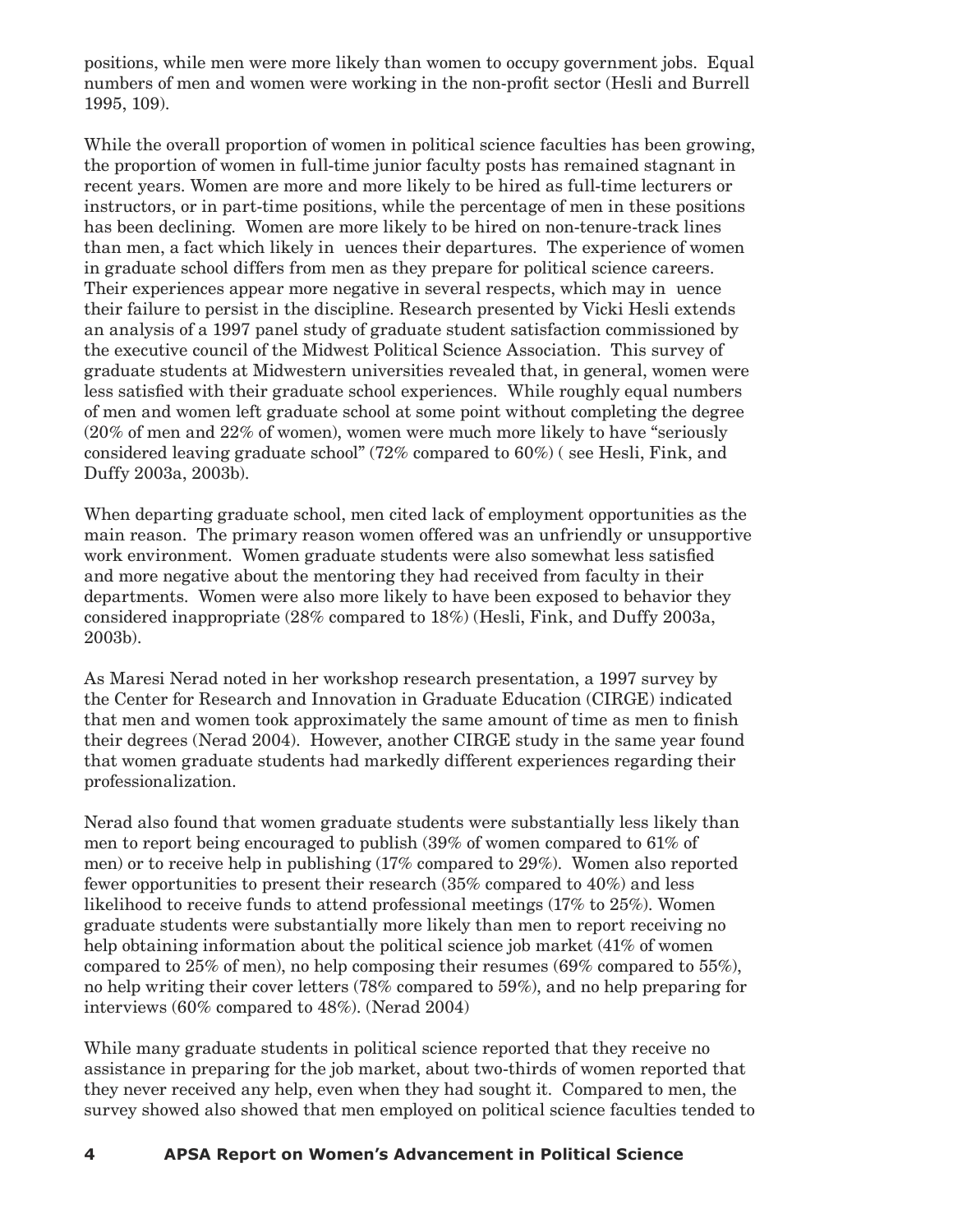have higher levels of job satisfaction than women; 80% of female tenured faculty and 88% of male tenured faculty reported that they were satisfied with their current jobs. Only 67% of untenured women compared to 78% of untenured men reported that they were satisfied with their current jobs. (Nerad 2004)

Mary Frank Fox's workshop presentation on location, gender, and rank of women in scientific fields (including social sciences) reinforced these observations. She noted that gender disparity in career attainments points toward some of the same negative experiences during professional training. Focusing broadly across physical, life, and social sciences, Fox finds negative training experiences an important nuance. Women in sciences are less likely than men to report that they are taken seriously by faculty, and that they are respected by faculty.

Fox makes the important point that such observations of social context, gender, and participation are important because science is a social process—a system of communication, interaction, and exchange, as Robert Merton pointed out. Repairing today's leaking pipeline in academic political science depends upon improving the experience of professional preparation for women graduate students, and the employment experience of young faculty as well.

# **2. A Dual Burden of Tenure Track and Family**

# **Responsibilities**

A second force augments the problem of a leaking pipeline. There is heavy timing pressure on women, as demands requisite to attaining tenure coincide with the years of peak demands on their time for meeting family responsibilities remain the norm.

The dual burden includes:

- Women face greater time pressure in the run-up to tenure, and are less well positioned to succeed in meeting that pressure.
- Large gaps exist across institutions in policies that might mitigate pressure, such as family leave, stopping the tenure clock, and family-care reimbursement accounts; this is aggravated by tacit penalties on some who use such policies.
- Women faculty are far more likely than male faculty to have spouses who work full-time outside the home.

Evidence was presented at the workshop by Maresi Nerad that women in political science are somewhat less likely than men to hold tenured or tenure-track academic positions, and women are less likely to be tenured at a research institution 10 years after their Ph.Ds. These same women Ph.D.s were also less likely than men to be married or have children at the time of obtaining their doctorates, hinting at the more difficult choices women confront in choosing between work and family. Ten years into their careers, women were still substantially less likely than men to have children. They are also more likely than men to be have professional partners who are currently in the work force.

The academy creates considerable institutional and cultural pressure for women to "become a professor, marry a professor, and don't have kids" (Nerad 2004). According to the CIRGE study, 45% of women were single and had no children when they completed their Ph.D.s in political science, while 33% of men were single

## **4 APSA Report on Women's Advancement in Political Science APSA Report on Women's Advancement in Political Science 5**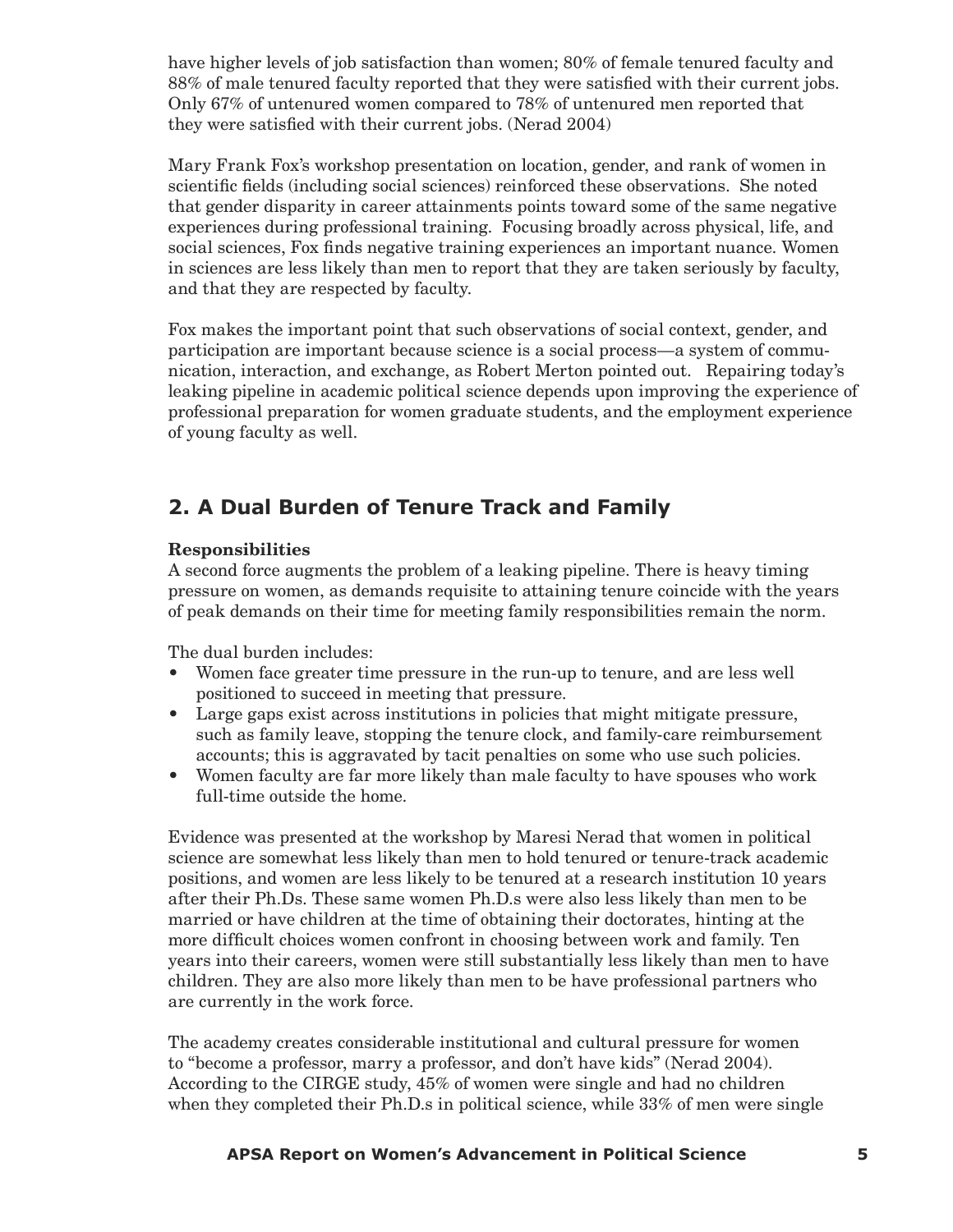and had no children when they completed their Ph.D.s. In stark contrast, only six percent of women were married and had children, but 24% of men were married and had children, when they completed the doctorate. As faculty, women were substantially more likely to have spouses with a Ph.D., M.D. or J.D. than men— 41% compared to 16%. In addition, 89% of female political science faculty had a spouse who worked full time, while only 50% of male faculty had a spouse who worked full time (Nerad 2004).

The Southern Committee's survey of chairs at different institutions found large gaps in family leave policies. Only 20% of departments had a formal family leave policy. About 10% had informal policies (van Assendelft, Gunther-Canada, and Dolan 2001, 336). In the 2002 survey of women faculty, almost half reported that their institution had a formal family leave policy. Many women, however, indicated that the federal Family and Medical Leave Act (FMLA) was the only policy in effect. As one respondent noted, this can be a problem, because the FMLA allows 12 weeks of unpaid leave, but semesters last 15 or 16 weeks. About one-third of women reported that they could stop the tenure clock for family leave, one-third reported that they could not stop the tenure clock, and the remaining third did not know, or were employed at institutions without any formal policies. Approximately 40% of the respondents had child care facilities on their campuses, and 28% had dependent-care reimbursement accounts available (van Assendelft et al. 2003, 314).

Major differences in perceptions of university leave policies have been found. In the 1993 survey of Midwestern universities, over a third of women felt that their institution's policies were neither progressive nor exible; only  $14\%$  of men felt the same (Hesli and Burrell 1995, 105). A new phenomenon related to family leave has recently been documented in a 2001 study by Penn State: "discrimination avoidance," or "behaviors intended to minimize any apparent or actual intrusions of family life on academic commitments" (Faculty and Families Project 2001, 4). Faculty with families may perceive discrimination against caregivers; faculty who use family leave policies may be seen by their colleagues as uncommitted or substandard. Thus, deciding to take a leave for legitimate family reasons can subtly damage one's tenure prospects.

# **3. The Institutional Climate**

A third force that affects the advancement of women in the profession is the warmth or chill of the institutional climate within which they work.

Institutional climate and the working environment involve matters such as:

- Mentoring and collegial support
- Appropriate treatment of sexual harassment and discrimination
- Proportionate movement of women into the higher ranks, and out of part-time and non-tenure-track jobs
- Advancement for minority women

Because political science has long been, and remains, a male-dominated profession at the top, the discipline has a distinctive culture and organizational structure, particularly compared to other social science disciplines such as psychology, which has more women in the professoriate.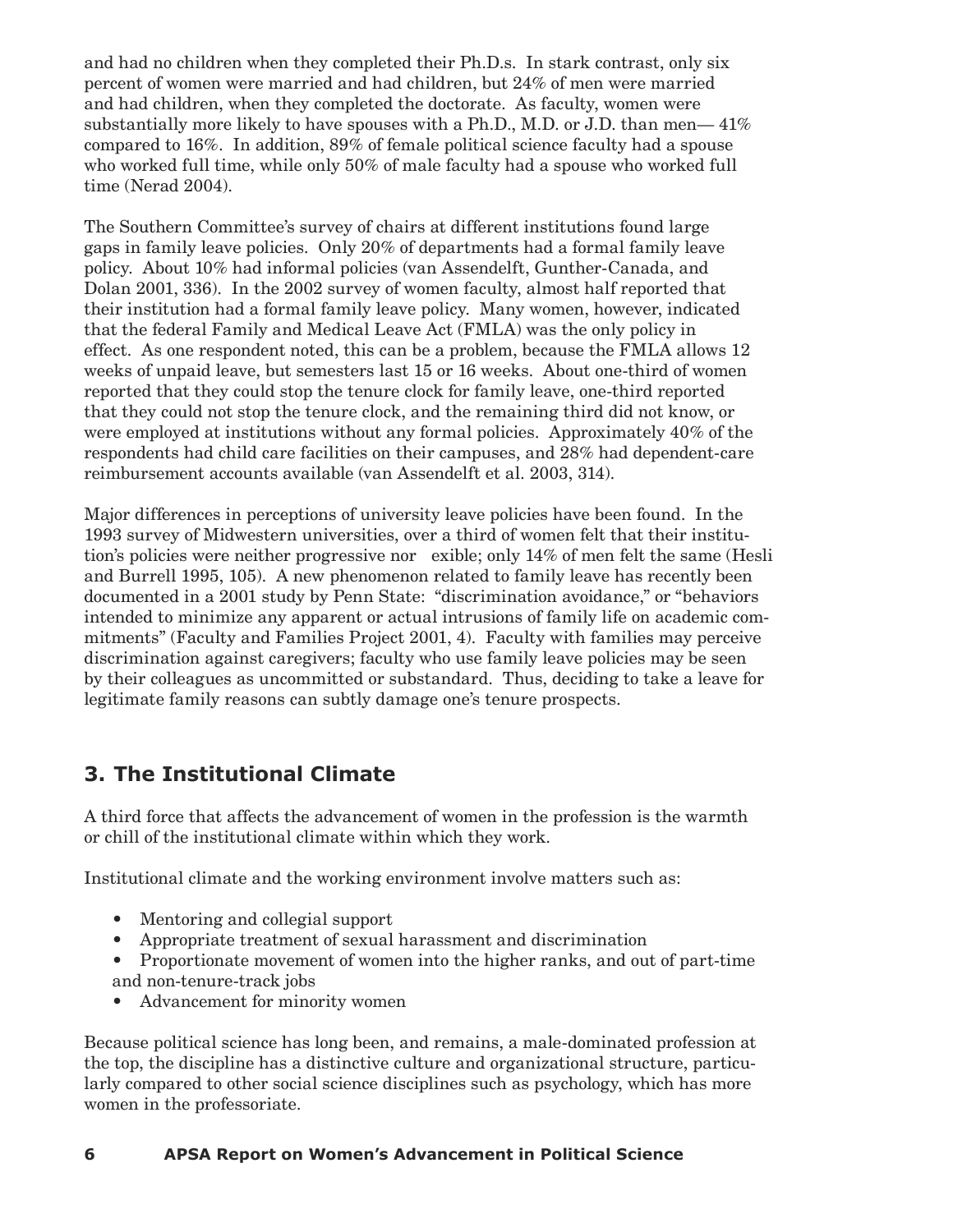A critical mass of women colleagues is a goal to be sought. It is not uncommon for a woman to be the only woman in a political science department or for her to have only one female colleague. This is problematic for women's research productivity if, as suggested by evidence Mary Frank Fox presented at the workshop, women political scientists are similar to other female scientists in that they are more likely to collaborate with other women. The presence of a critical mass of women also bears on how appropriately departments handle gender and sexual harassment issues, as discussed below.

Surveys of academic faculty in political science have shown that women encounter a wide variety of departmental climates. Women are less likely than their male colleagues to view their departments and university institutions as "female-friendly." Even when departmental family leave policies are in place, as mentioned earlier, some women—and men—feel that if they take leave or are seen as taking time off for family reasons, they will be perceived as substandard academics. The climate of political science departments thus seriously affects job satisfaction and productivity, as well as recruitment and retention of women graduate students and faculty.

Data cited by Fox Network at the workshop indicate that women graduate students report receiving less assistance than men in key areas like learning how to design research, write grant proposals, and co-author publications. Nerad and Hesli's research findings further substantiate this problem in the job market. Their research showed that women in departments are less likely than men to receive help obtaining information about the job market, writing their resumes or cover letters, or preparing for interviews, even when they asked for help. This research reinforces Fox's findings on women's graduate school experience across the sciences and social sciences. This suggests that women may have to work much harder in order to be hired at equal rates with men. More importantly—all findings presented to the workshop highlight the need to address issues beyond the size of the education pipeline by improving the institutional climate of political science departments and the support they offer to all their colleagues and graduate students.

One troubling research finding is the substantial gender variation in perceptions of institutional environment and job satisfaction (van Assendelft et al. 2003, 314). For example, a1993 survey of Midwestern universities indicated that, while well over a majority of faculty felt that students were equally respectful of male and female faculty, male faculty were 22% more likely than female faculty to feel this way. Strikingly similar patterns were found in assessments of whether the administration at their institutions treated male and female faculty equally, and whether male faculty treated women faculty with respect. A multivariate analysis showed that male faculty members tended to perceive their institutions as more "female friendly" than women did (Hesli and Burrell 1995).

A more recent 2002 survey of women faculty at institutions in the South revealed a wide range of departmental climates: "Some women are quite content and feel both valued and respected in their departments, while other women report far less positive experiences" (van Assendelft et al. 2003, 315). In general, respondents in departments with at least one senior woman or women in administrative positions more positively judged the institutional climate. The presence of other women faculty, particularly at the senior level, "was perceived as increasing the likelihood that a junior woman would be tenured and promoted" (van Assendelft et al. 2003, 313).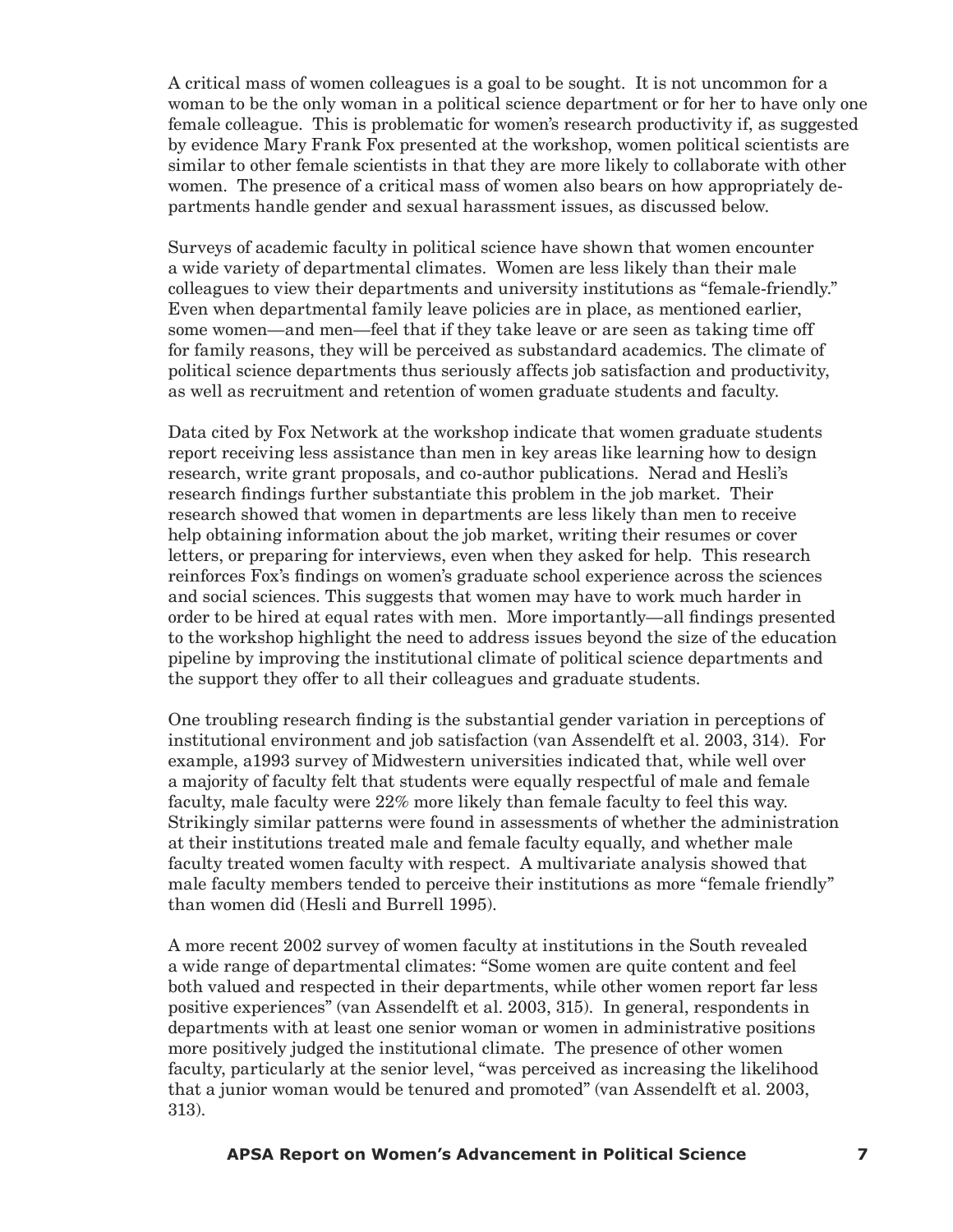Some women noted that discrimination is much subtler now. One woman explained,

"As I see it, the problem is no longer in hiring women or even getting them to complete a Ph.D. Rather it is in keeping them up with the men offered tenure in terms of salary, respect, rewards, awards, acknowledgment and power… Discrimination and disrespect are now subtle, rarely written, often silent, and simply consist of being ignored, excluded, buried—but then used every time they need a woman on a committee" (van Assendelft et al. 2003, 315; see also Anonymous and Anonymous 1999).

Still other women described extremely hostile situations; some mentioned they had filed sex-discrimination lawsuits.

Furthermore, a backlash against women professionals has surfaced in recent reports. In 1999, Meredith Reid Sarkees and Nancy McGlen reported that they were "unprepared for, and were dismayed to discover, the existence and the extent of the backlash against women in our field" (Sarkees and McGlen 1999, 100). The foundation for this backlash was the belief that "men are suffering increased discrimination due to women's success at obtaining a disproportionate share of the jobs." The authors were particularly disturbed by "the degree to which these attitudes are being transmitted to graduate students, who thus gain a distorted picture of the profession and their chances of success" (Sarkees and McGlen 1999, 100). The 1997 CIRGE survey asked an open-ended question: "What would have helped you in your job search?" Several white men responded, "Being a woman or minority" (Nerad 2004).

Sarkees and McGlen (1999) suggest that these perceptions are largely a function of the status of the academic job market in political science, particularly in the late 1990s. The number of available jobs declined. The perceived status and financial reward of academic positions also fell, just as the number of applicants increased and more departments offered only temporary jobs. As the job market improves, perhaps this backlash will subside.

Another troubling facet of institutional climates for women faculty is their disproportionate representation in non-tenure-track jobs.

True, the percent of full-time female faculty in political science has grown slowly over three decades. In 1973, 9% of all full-time faculty in political science were women. A decade later, this had only grown to 12%. In 1992, women were 18% of full-time faculty. During the late 1990s, the number of female full-time faculty remained constant at 21% (Sarkees and McGlen 1999, 103). By 2000, women constituted 24% of all full-time faculty (APSA 2002).

Largely related to the sustained decline in political science majors, the outlook for job placements, particularly in the early 1990s, was not good (see Sarkees and McGlen 1999). From 1991 to 1995, the number of academic jobs fell by over 10% (Sarkees and McGlen 1999, 101). Success rates in finding positions bottomed out in 1996, with only 65% of those on the job market obtaining full-time positions. Placement success, however, has steadily improved since then. In 2002, overall placement success reached a ten year high of 79% (Lopez 2003).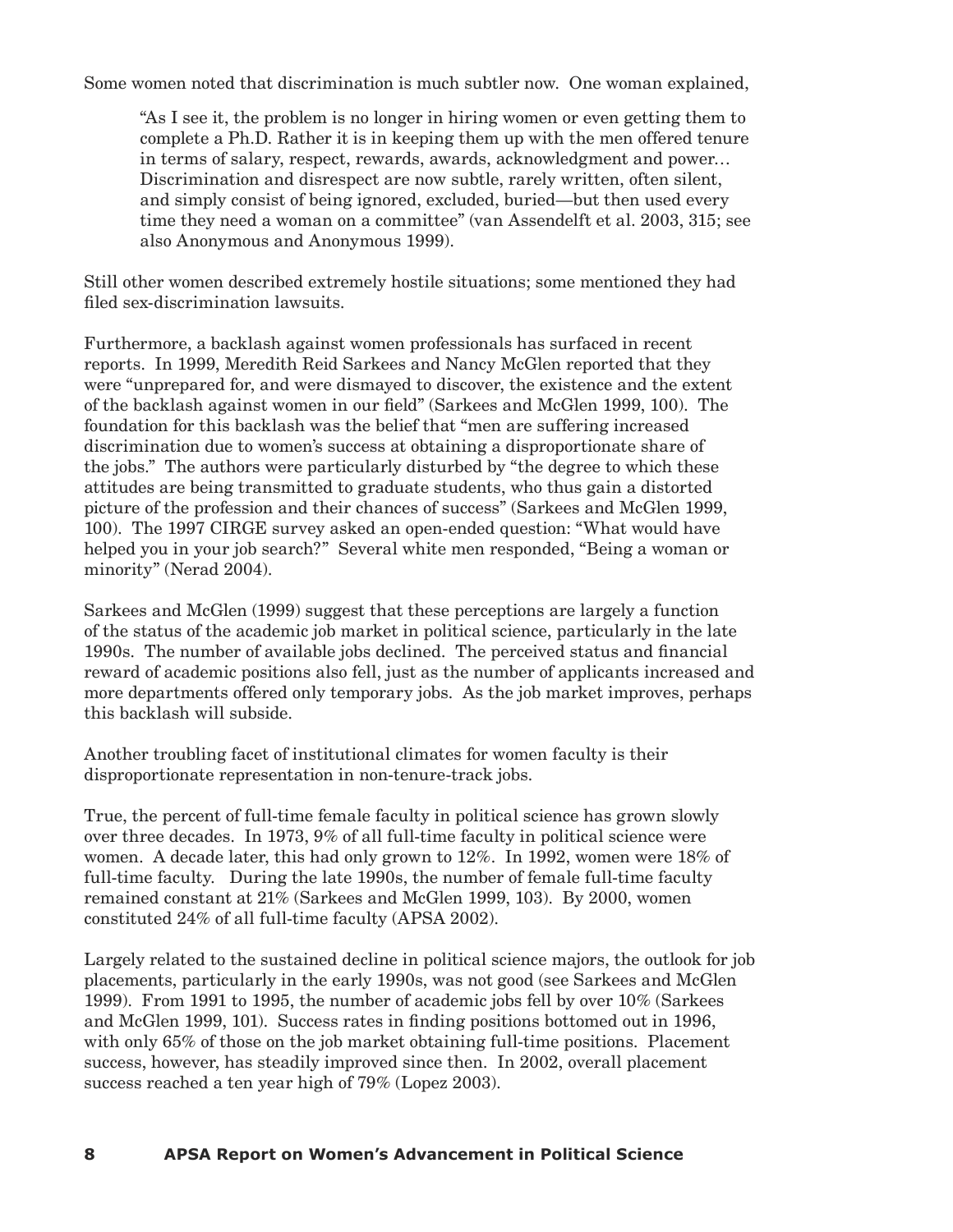The number of women job candidates has steadily increased over the last twenty years. In 1982, women were 21% of all candidates; in 1992, 30% (Sarkees and McGlen 1999, 102). By 2002, women comprised 37% of all job candidates (Lopez 2003, 823). As the number of women candidates has grown, women have found positions at rates similar to men, and, for some placement classes, women have been slightly more successful. In 1982, 64% of women and 61% of men found positions (full-time and part-time). In 1992, 75% of women and 73% of men found positions (Sarkees and McGlen 1999). In 2002, 78% of women candidates and 80% of men candidates found jobs (Lopez 2003).

During the 1980s and early 1990s, there was some evidence that women were less likely to be hired at the most prestigious Ph.D. granting departments (see Hesli and Burrell 1995; Sarkhees and McGlen 1992), but this is no longer the case. In 2002, no differences appeared in the types of institutions where men and women found positions; 34% of men and women found jobs in Ph.D.-granting departments, 13% of men and women found jobs in master's departments, and 28% of men and 27% of women went to undergraduate departments (Lopez 2003, 823).

For the 2002 placement class, slight differences appear between men and women across the subfields. Thirty-one percent of men and 26% of women found positions in American Politics, while 28% of women and 23% of men found positions in Comparative Politics/Area Studies. Thus, the top subfield for women was Comparative Politics/Area Studies, although virtually equal numbers of women found positions in American Politics. For men, the top subfield was American Politics. Equal numbers (19%) of men and women found positions in International Relations. Slightly fewer women than men found positions in Political Theory (13% compared to 17%). (Lopez 2003, 827)

Since the 1970s, the percent of junior full-time faculty has steadily risen, but appears to have stalled in the last five years. In 1973, women were 10% of full-time assistant professors. In 1982, women were 20% of full-time assistant professors. In 1992, women were 30% of full-time assistant professors (Sarkees and McGlen 1999, 103). From 1997 to 2001, the number of full-time female assistant professors leveled off at 35% (Sarkees and McGlen 1999; APSA 2002).

As more women entered the field in the past thirty years, they became more and more likely to be hired as full-time lecturers/instructors, while the percentage of men in these positions has declined. While men have always been more likely to be hired in these positions, there is evidence that, as more women finish their Ph.D.s, they are more likely than men to take full-time non-tenure track positions. From 1973 to 1994, women were an increasingly high percentage of full-time lecturers and instructors: in 1973, women were 19% of them; in 1982, 22%; in 1992, 27%. By 1994, nearly half  $(46%)$  of lecturers and instructors were women. In 1998, this briefly dropped back to 32% (Sarkees and McGlen 1999, 103). In 2001, women once again filled slightly less than half of full-time lecturer/instructor positions (42%) (APSA 2002).

In fact, women have always been slightly more likely to be full-time lecturers/ instructors than full-time assistant professors. From 1973 to 1998, women have formed a larger proportion of full-time lecturer/instructors than full-time assistant professors in all but three hiring cycles (Sarkees and McGlen 1999; APSA 2002).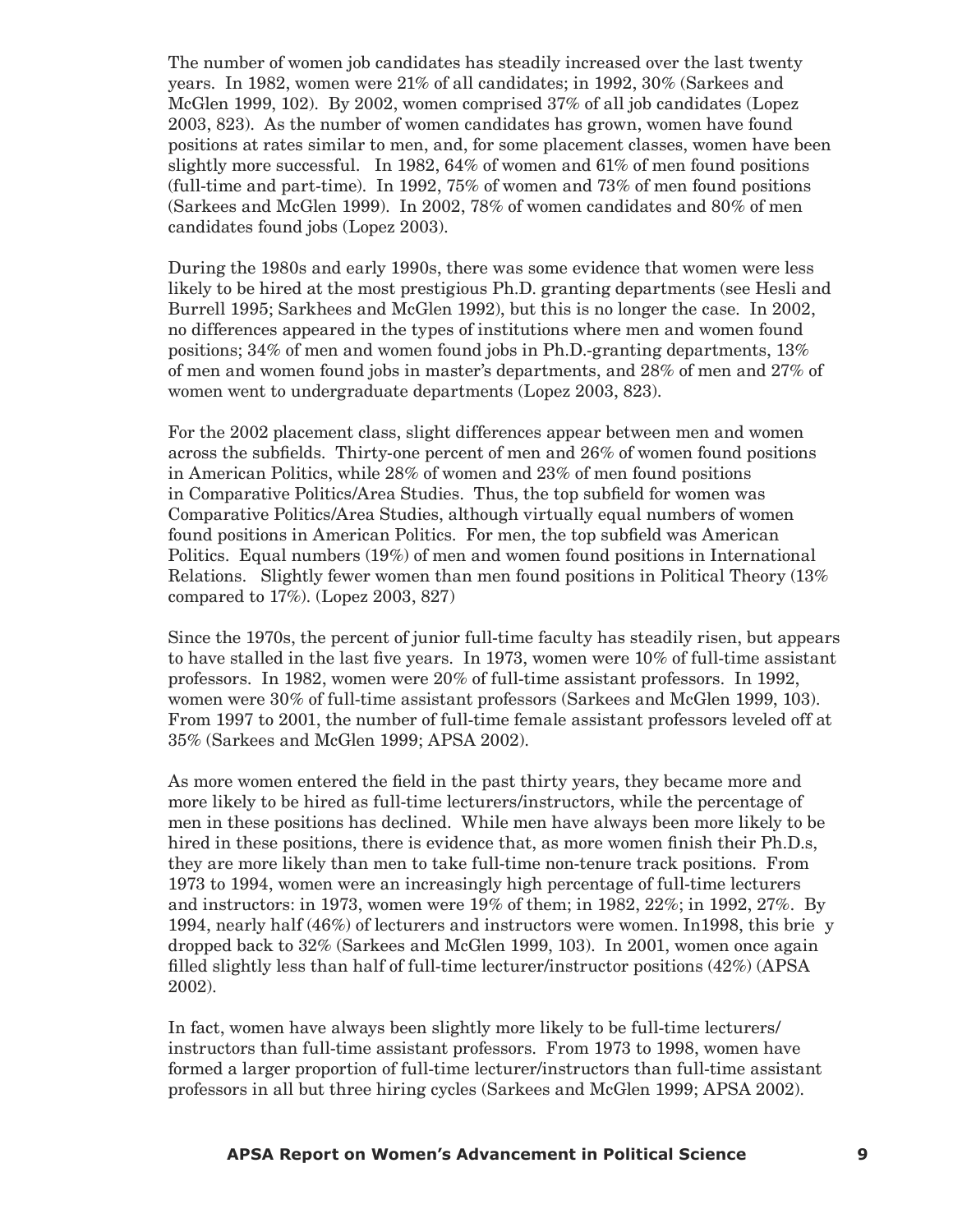Similar trends are apparent among part-time faculty. As more women have entered political science, their share of part-time positions has slowly increased, while the percentage of men in part-time positions has steadily declined. In 1973, women were 19% of part-time faculty. In 1982, they were 21% of part-time faculty. In 1998, the most recent year data are available, women were 27% of part-time faculty (Sarkees and McGlen 1999, 104). Although men outnumber women as part-time faculty, in proportion to their representation in the profession, women have always been more likely than men to hold part-time positions. In 1973, 32% of women held part-time positions compared to 16% of men. Since then, the number of men holding part-time positions grew steadily, to 26% in 1998.

The number of women holding part-time positions, however, shows a very different pattern. During the early 1970s, the number of part-time women dropped and leveled off around 25%. In the early 1990s, the portion of women in part-time positions began climbing back to its original rate; it reached 33% in 1998 —virtually the same rate as in 1973 (Sarkees and McGlen 1999).

Tenure rates appear to be equal for men and women. Further, male and female political science faculty are equally likely to go up for tenure early and be granted it. In Midwestern departments in 1993, women who obtained their Ph.D.s after 1980 were equally likely to get tenure within the same time frame as men (Hesli and Burrell 1995; McBride Stetson, et al. 1990). In 2000, women and men in Southern departments showed the same rates of attaining tenure (van Assendelft, Gunther-Canada, and Dolan 2001).

Interestingly, the 1993 survey revealed that, though men and women were equally likely to go up for tenure early, men were twice as likely to report making this decision on their own (68% compared to 36%). Women were twice as likely to go up early after having been told to do so (64% compared to 32%) (Hesli and Burrell 1995, 103). Such a finding suggests that a supportive institutional climate may be especially important to women's advancement.

Mentoring and other programs to assist junior faculty are important to improving institutional climate. One study found that many Southern departments have such programs to assist junior faculty prepare for tenure and promotion. For example, almost half of the women surveyed in 2002 reported that their department or university had mentoring programs, and nearly half of all junior faculty had mentors. Respondents often noted the lack of a critical mass of senior women, and thus, senior men mentor many junior women. (van Assendelft et al. 2003, 313).

Further up the academic ladder, the number of female full-time associate professors began rising steadily in the late 1970s, but appears to have stalled by the late 90s at 23% (Sarkees and McGlen 1999, 103). In 2001, women were 26% of female full-time associate professors in political science (APSA 2002).

The percentage of women full-time full professors remained relatively at until the mid 1980s, rising slowly but steadily since. (Sarkees and McGlen 1999, 103) In 2001, women were 14% of female full-time full professors (APSA 2002). Although the data are over ten years old, it appears that, when women apply for full professorships, they have been granted promotion at the same rates as men (Hesli and Burrell 1995, 103).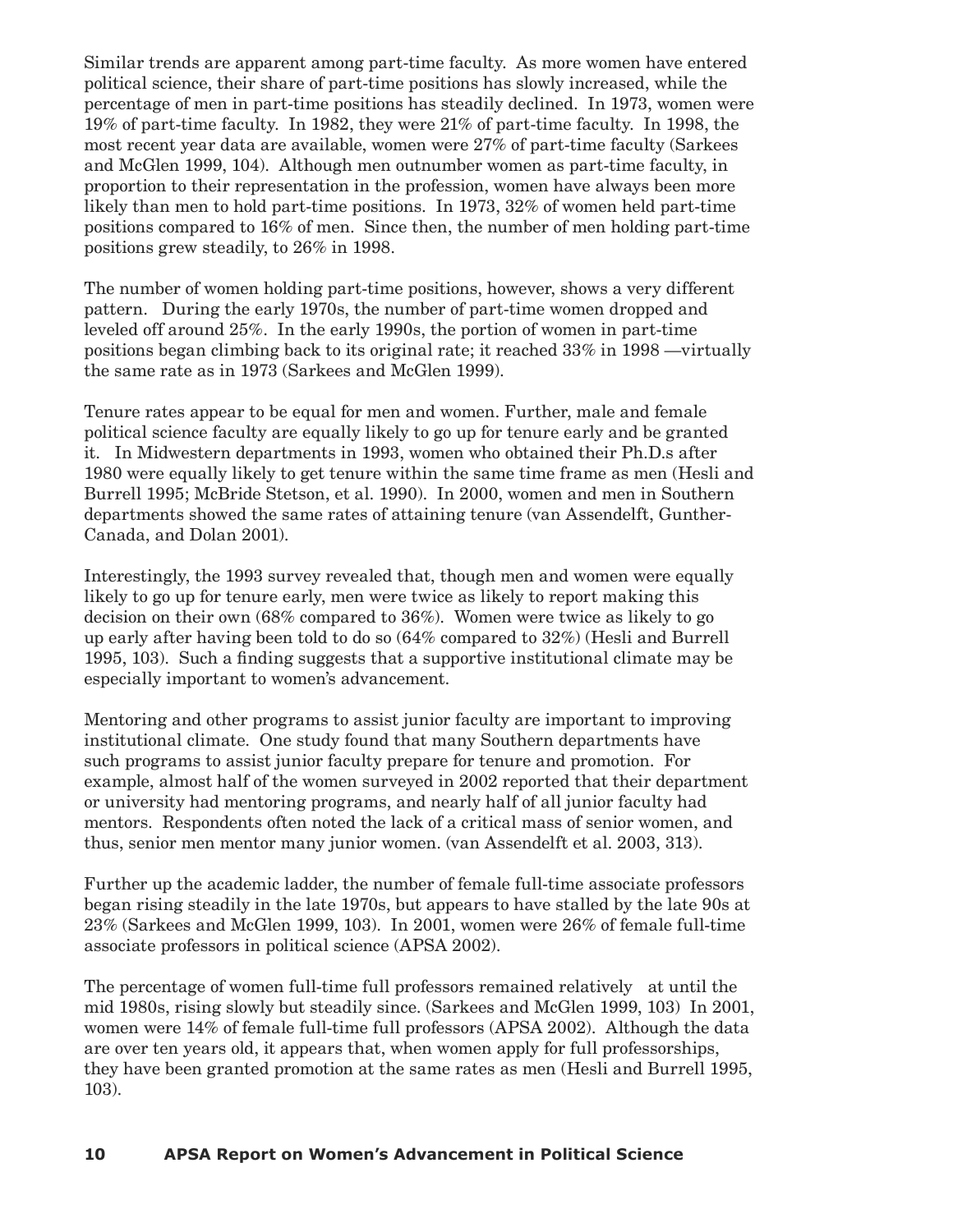Salaries for full-time faculty in political science stalled in the late 1990s, but for the most part, the wage gap in median salary between men and women has disappeared.

Median salaries for all levels of faculty—instructors, assistant professors, associate professors and full professors— have been virtually equal since the early 1980s. In 1998, the median salary for both male and female instructors was \$31,000. Male assistant professors made \$41,000 and female assistant professors made \$39,000, but the year before, both men and women made \$39,000. In 1996, female assistant professors did better than males, averaging \$38,000 compared to \$36,000. Median salaries for both male and female associate professors dropped \$5,000 in 1998 to \$41,000. That year, male full professors earned \$67,000 and female full professors earned \$65,000 (Sarkees and McGlen 1999, 107). Donna Ginther's workshop research presentation created lively discussion around its finding that the salary gap in 2001 between men and women in political science was 12%; yet, after accounting for all observable factors, women at the highest levels of political science, full professors, earned five percent more than their male counterparts.

Gender differences in salary and promotion in political science were further explored in Ginther's presentation, using data from NSF Surveys of Earned Doctorates (SED) and Doctorate Recipients (SDR) from 1974 to 2001. Her analysis assessed salary gaps and tenure rates for men and women political scientists, comparing them to the same phenomena in other disciplines such as economics (Ginther and Kahn 2004). The 2001 salary gap in political science, at 12 percent, was the smallest observed among economics, sociology, and anthropology. Her analysis of the 1974 to 2000 data suggests that women in political science were slightly more likely to get tenure than men, in stark contrast to women's experience in economics and the humanities.

Women of color remain very substantially underrepresented among political science faculty, overall. The body of research on women of color and their experiences in political science contains serious gaps. It cannot be assumed that their experiences are the same as those of white women. The isolation experienced by women of color is often exacerbated by departments that channel them into minority service activities.

Minorities are still underrepresented in the job candidate pool, but about half of minority candidates are women. Thirteen percent of those on the academic job market in 2002 were minorities; 100 out of 729 candidates were African American, Latino/a, Asian American, or some other minority. Forty-six percent of minority candidates were women (Lopez 2004).

Overall, women of color were much less likely to find a position than white women. There was, however, substantial variation among minority women and their success in finding positions. The most successful women of color were Asian American. White women had a success rate of 79%, while minority women had a success rate of 67%. Of the 15 African American women who were on the academic job market, 8 found positions, for a 53% success rate. Of the 15 Latinas on the market, 10 found positions, for a success rate of 67%. Of the 10 Asian American women on the market, 8 found positions, for a success rate of 80%. (Lopez 2004)

The African American women who found positions, however, were the most successful in finding permanent positions. Asian American women were substantially more likely to have obtained temporary positions. Thirty-one percent

#### **10 APSA Report on Women's Advancement in Political Science APSA Report on Women's Advancement in Political Science 11**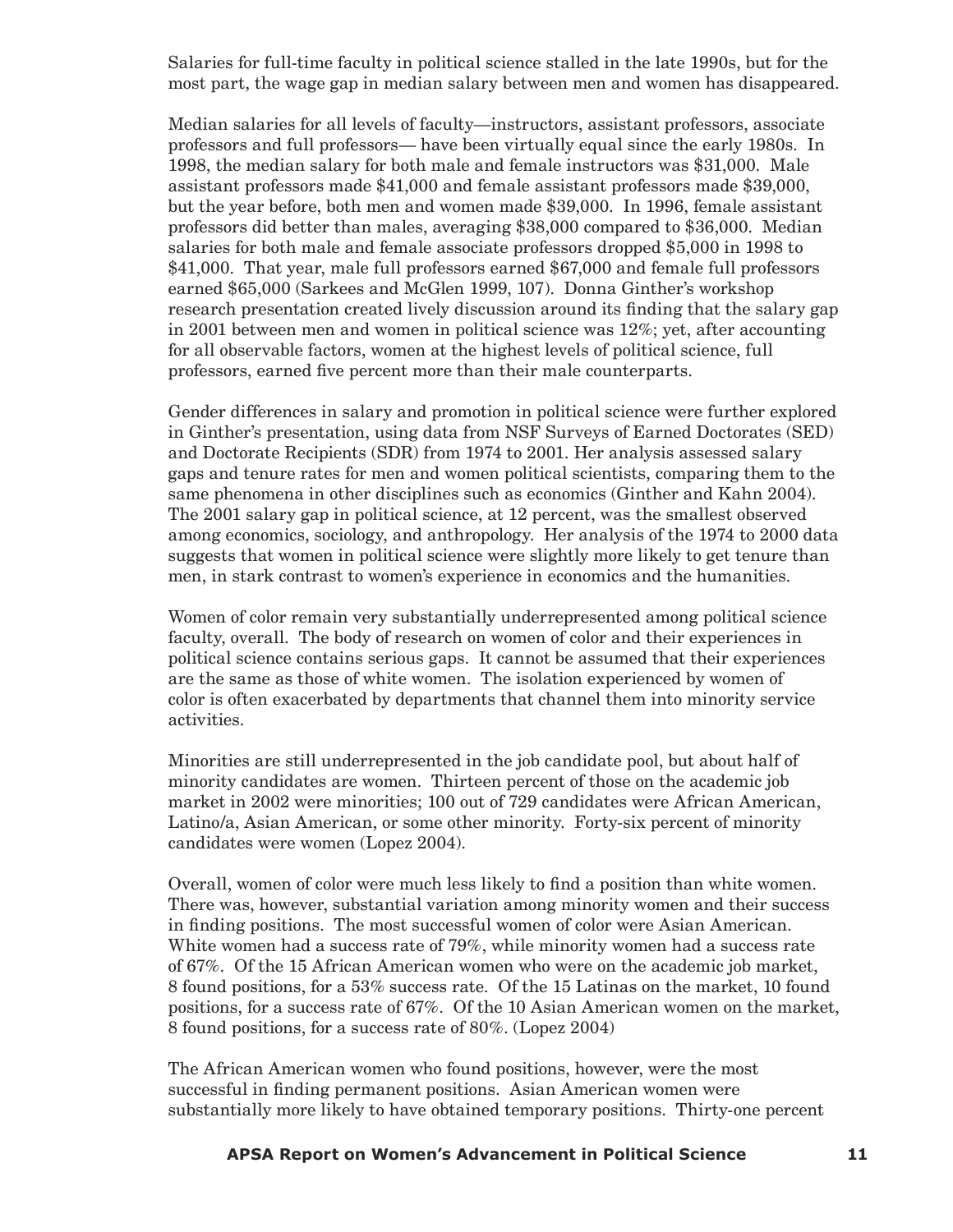of white women obtained temporary positions. Of the 8 African American women who found positions, only one had taken a temporary position (13%). Of the 10 Latinas who found positions, 4 took temporary positions (40%). Half of the Asian American women who found positions (4 of the 4) were placed in temporary positions. Almost all of the African American women found positions in American politics (5 of the 8), while Latinas and Asian American women were spread across the subfields (Lopez 2004).

 In 2000, there were 65 women of color tenure-track assistant professors, 20 African American, 17 Latinas, 26 Asian American, and 2 Native American. Women of color were 6% of all tenure-track assistant professors and 18% of all female tenure-track assistant professors (APSA 2002).

Women of color are substantially underrepresented among senior faculty. In 2000, there were 45 women of color who held associate professorships in political science. Women of color were four percent of all associate professors, and 14% of women associate professors. There were 14 women of color who were full professors—less than 1% of all full professors and 6% of women full professors. Among minority full professors, 11% were women. There were no Latina full professors (APSA 2002).

# **4. The Culture of Research**

Workshop participants are convinced that the fourth force creating problems for the advancement of women in political science is a "one size fits all" culture of research. In a provocative essay Helene Silverberg grounds this observation not only in cultural norms in play when the profession developed early in the twentieth century, but also in the way questions and concepts were framed and constructed as legitimate for political science inquiry in the early years of the discipline. Political science long ignored gendered topics such as family or sexuality. In Silverberg's words:

"[Political science] institutionalized a narrow conception of political activity and implicitly excluded a range of questions that have only recently been revived by scholars interested in women's history and gender studies. The discipline of political science has not yet fully recovered from these formative years." (Silverberg 1988)

Overall, the discipline has evolved with a distinctive culture and organizational structure that has perhaps been less appealing to generations of female scholars than other opportunities for professional achievement this women have had. As Silverberg asserts, it is only in the last several decades that women were "beginning to recover lost ground."

The traditional model of political science research has tended to favor the approach or co-authorship with one's immediate departmental colleagues.

Mary Frank Fox found that women in departments are less likely to report that they are taken seriously by other faculty members, and less likely to report that they are respected by other faculty members. Women report collaborating with fewer male graduate students and male faculty in research and publications over a three-year preceding period. In advisor-advisee relationships, women are less apt to report receiving help from advisors in crucial areas such as learning to design research, write grant proposals, co-author publications, and organize people.

# **12 APSA Report on Women's Advancement in Political Science**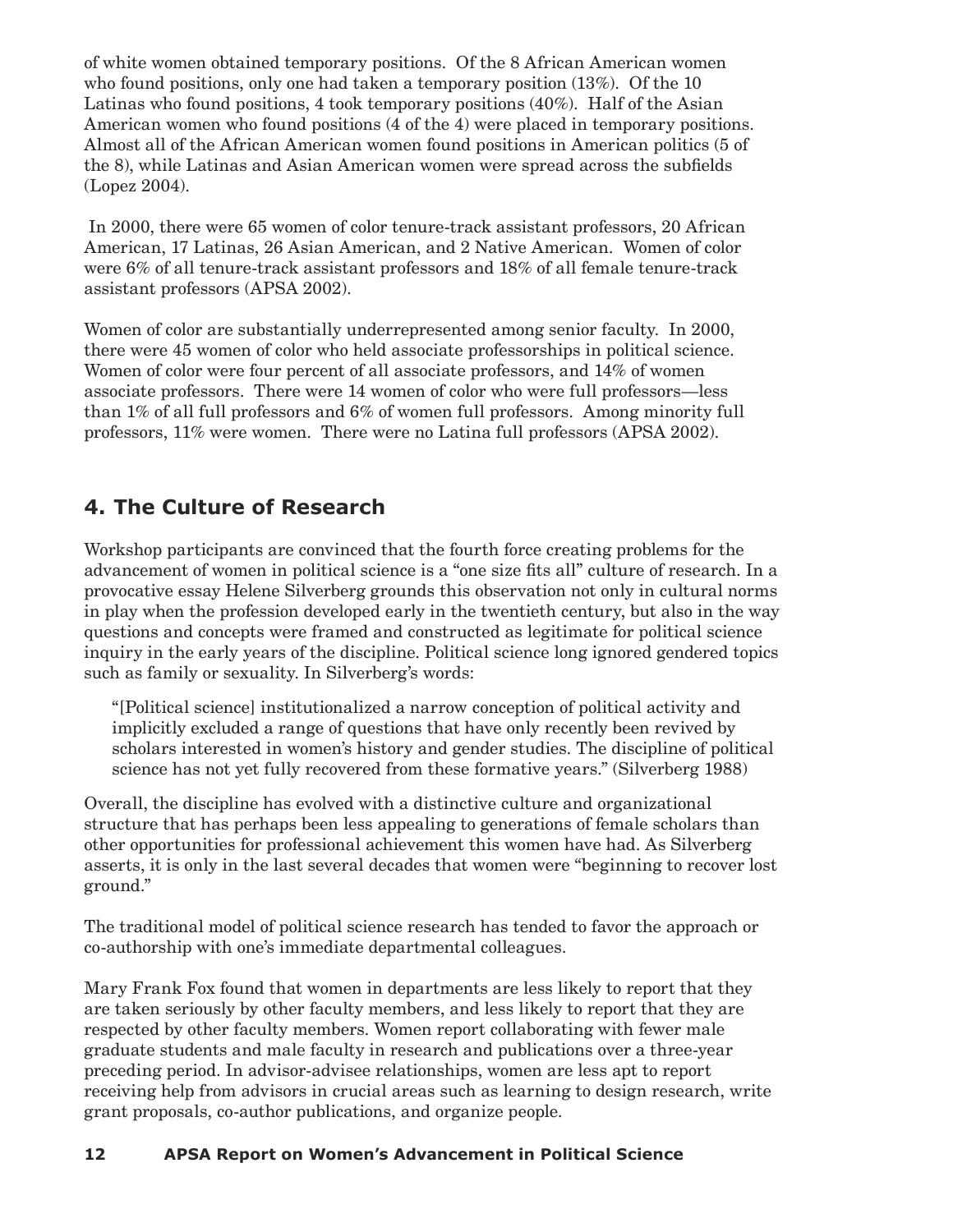A study of the American Journal of Political Science Review (APSR) from 1993 to 2003 revealed unexpected trends. The number of articles with at least one woman author peaked in 1998 at 52%. In 2003, 29% of articles had at least one woman author, the same rate as ten years before, in 1993. The number of single-author articles by women has also uctuated, but in 2003, there were only two such articles by women (Hicho 2003).

There is some evidence, that at least in 1994, women were publishing in APSR at rates proportional to their representation in the discipline.

A survey of nearly 100 years of publications in the top 15 political science journals found only 433 articles on women and politics or feminist theory before 1990, and almost half of these appeared in the 1980s (Kelly, Williams, and Fisher 1994, 10-11). In the first 12 years of its existence, Women & Politics published one-third of all women and politics articles that appeared in the top 15 journals (Kelly, Williams, and Fisher 1994).

Others have documented outright hostility toward feminist scholarship (see Sarkees 1995; Smith 1998). At a mentoring session sponsored by the APSA Women's Caucus for Political Science in 1997, graduate students discussed how "they were dissuaded from doing dissertations on feminist subjects, either with the claim that the department lacked expertise to supervise such dissertations, or with the threat that such topics would impair the students' employment prospects" (Committee on the Status of Women 2001, 323).

The APSA organized section on Women and Politics was founded in 1986. Within five years, it had almost 500 members (Committee on the Status of Women 2001, 321). In 2000, the Women and Politics section had 629 members, making it the 10th largest organized section (Rudder 2000). Between 1990 and 2000, an average of nine Women and Politics panels (13 with co-sponsorship) appeared at the American Political Science Association Annual Meeting. At the 1999 Southern Political Science Association Meeting, the Women and Politics section sponsored 11 panels (Palmer 1999). Clearly, these sections and committees play a strong continuing part in changing the culture of research to support all members of our profession.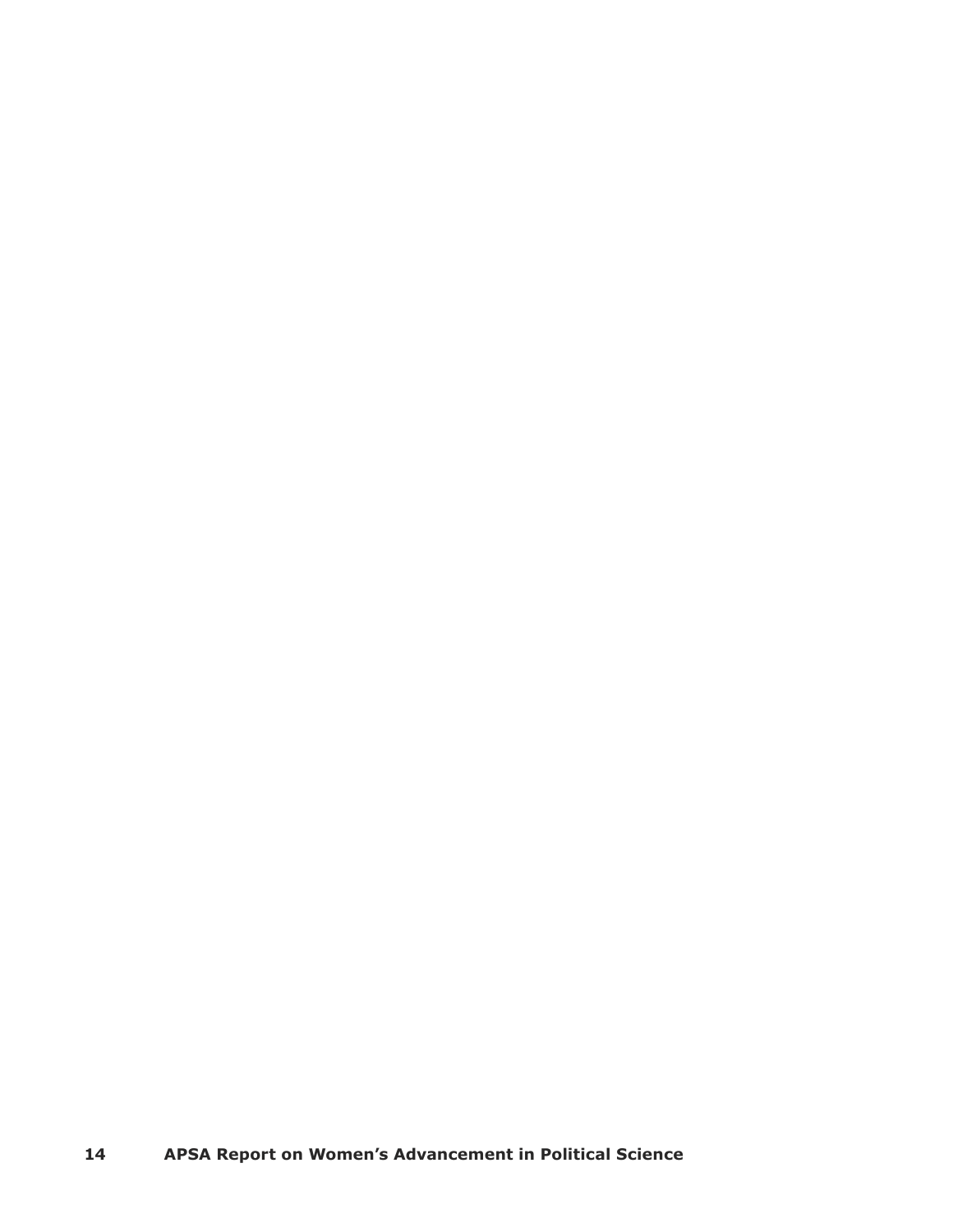# **Part Two: Next Steps Toward Solutions**

# **A. In General**

The workshop divided our analysis of the problem of under-representation of women into four contributory forces, detailed in Part One. This section reports the next steps participants proposed toward solving each problem we identified.

In general, participants recommended energetic translation of the Association's status and authority into persuasive power to urge and cooperatively develop more effective interventions with departments, programs, and institutions, as well as in APSA's annual meetings of department chairs and directors of graduate studies.

A participant in the early stages of her career thought "there would be great enthusiasm for interventions for female junior faculty." Then she added a realistic cautionary note about "female grad students and junior faculty who resent any implication that gender may hinder—or particularly, that it may help—their careers. Thus, in designing interventions, keep in mind that some would-be enthusiastic participants might be excluded, while skeptics we include may decline to participate."

Another note of realism was sounded by a participant about differentiating approaches to women of color in these matters: "Straightforward attention to gender should be balanced with an understanding that women of color's advancement will also be supported by minority programs" and all other categories of APSA programs need to be reviewed in this light, giving thought to ways of integrating the status-of-women priority into all these programs."

Participants also stressed the importance of recognizing that "some issues cross gender lines," and by the same token, some problems negatively affect everyone in a department. A set of policies framed to think about how changes may also affect men and minorities might bring about change more rapidly and more effectively, with stronger backing from everyone involved, than policies "targeted in a way that makes it appear only women are affected" by the problems defined here.

# **B. Better Information, Earlier**

The leaking pipeline that now brings fewer women into the discipline, from undergraduate majors through doctoral studies and junior faculty appointments, will in part be repaired by delivering better and fuller information to women, earlier in their progress. To do so, we must deploy a variety of means that technology now offers, and press our colleagues at each level of the profession to become more inventive in their outreach and monitoring of women's progress.

Participants agreed that clearer information should be offered earlier to prospective women political scientists (undergraduate and graduate).A balance should be struck between offering career advice, suggesting "best practices" for new faculty, and providing substantive advice on research processes and funding. One graduate student participant reminded the workshop that sometimes the most elementary information bears repeating: such as that personnel or student-related resource judgments based on per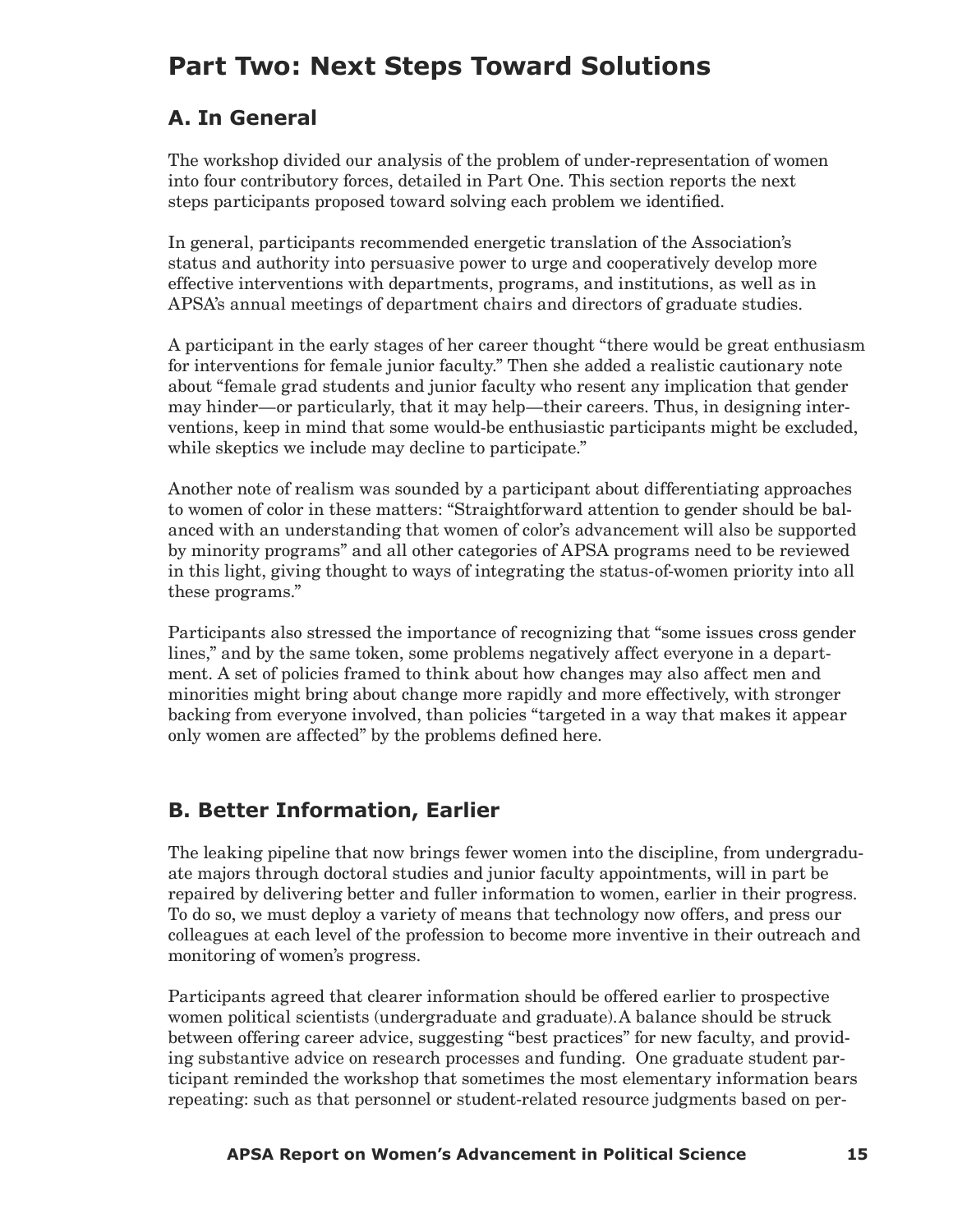sonal plans, pregnancy, marriage and the like, are plainly illegal.

One veteran political scientist emphasized focusing on interventions during the first four years on tenure track. "There is so much that beginners do not know and are too afraid to ask. Part of our strategy should be to put information into their hands; they don't have time to look for it. They don't subscribe to *The Chronicle* or look for advice books. We need to identify information, vet it, and put it in their hands."

The Association might develop "a self-training module" to help people ponder career choices and learn best practices of mentoring, among other things. Such a Web-based module could move through each stage of a professional career and frame a series of questions that users should ask themselves. The common format of many such Webbased training modules could be adapted to APSA purposes: users may start at any point on the continuum to track appropriate questions and training tips.

New professors need help in navigating the system. Several participants also suggested preparing a brief manual that could list mentors, interactive Web facilities, and other avenues of support. Similar information could be prepared for new political science undergraduate majors and new doctoral students. Pre-conference information sessions were suggested.

It was suggested that a primer for new professionals could be created from existing columns in APSA's journal *PS: Political Science & Politics* for print and online use, including tips on topics such as mid-career development, leadership, grant-writing, etc. If sold, proceeds from such a publication could fund future professional development activities. Another suggestion was to prepare a list of common questions with answers encountered by graduate students and faculty in their first years on the job, making it Web-available. Such "Q&A" resources might be the professional development panels prepared for the APSA and the Midwest PSA by both associations' women's caucuses; knowing one's department is key to answering any question, this participant maintained.

Close coordination of Web publications and pre-conference workshops was recommended to reinforce delivery of thorough information. Web publications and workshops must be designed so that one supports the other, not as separate projects. Workshops, for example, could be used to drive the content of Web pages and informational publications. In the other direction, the Web's interactive nature could be exploited to poll junior faculty about their pressing issues and preferred workshop formats. Or, for example, add one open-ended question on career advice to the end of a Web publication for students: "If you could talk with a group of great political scientists on what it's like to work in their field, what would you say?"

One participant suggested the Association support its younger members with information and helping them to find and understand non-academic career alternatives. "If women with graduate degrees are more likely to seek non-academic careers, the Association could publicize those opportunities." Another participant suggested the Association seek ways to link Ph.D.s working in government and the non-profit sector to the APSA, while continuing to encourage and support alternative careers for political science doctorates.

Providing news and narratives about successful women political scientists to undergraduates, and perhaps offering special sessions at national conferences on the graduate experience they might wish to choose, might improve entry-level numbers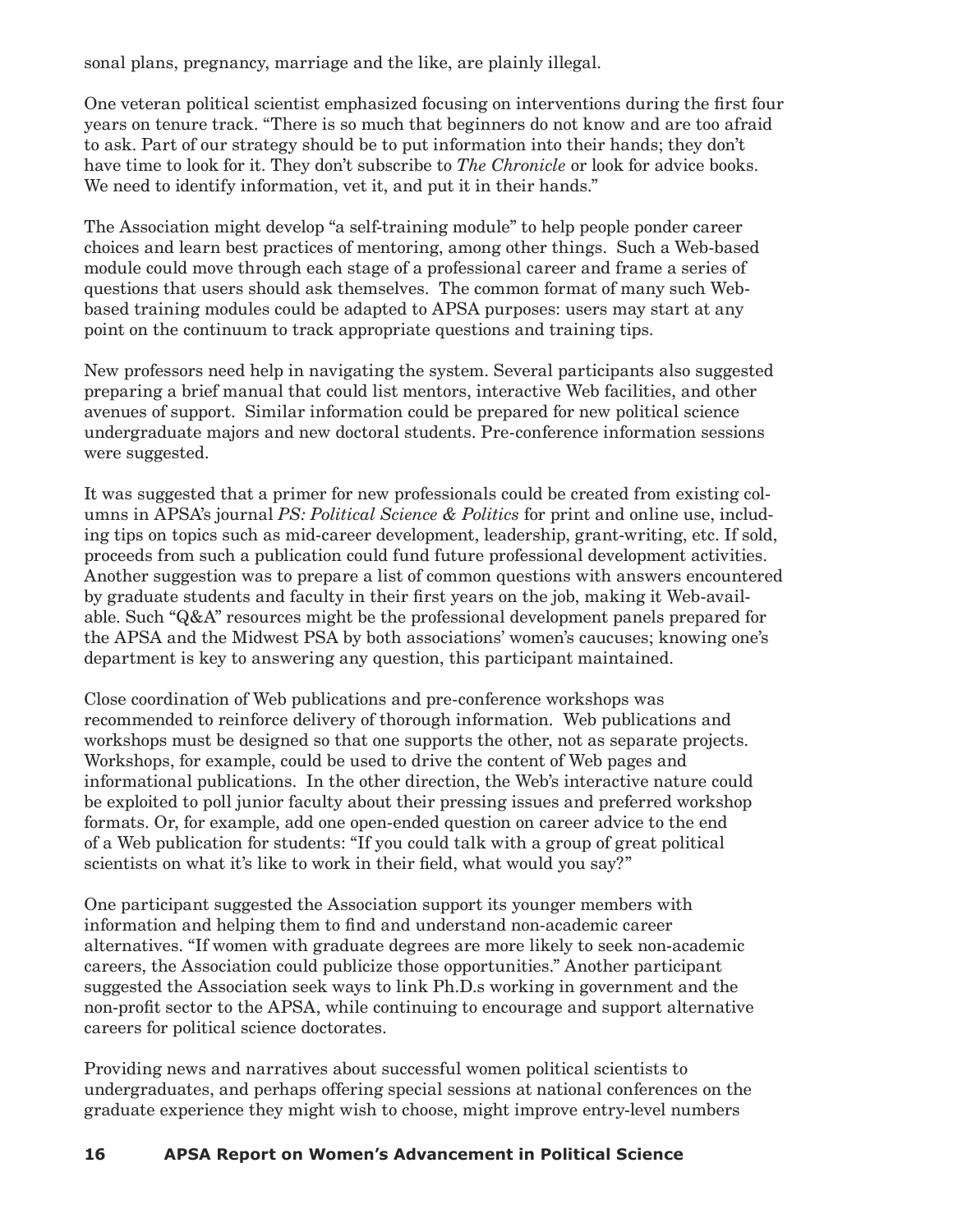# **C. Professional Interventions and Mentoring**

Participants recommended pursuing a number of interventions to address the chronological crunch of overlapping pre-tenure and family responsibilities, while improving the institutional climate for political science faculty women.

The Association should advocate and promote model family leave policies such as those of Duke and Minnesota, mentioned by one recommender as models. It should work with department chairs, administrators and other senior faculty on these policies and their positive use, recognizing that formal policies mean little if collegial opinion subverts them. Importantly, the benefits to all members of a disciplinary community should be forcefully communicated: men as well as women are often overstretched by con icting responsibilities.

Interventions to improve the institutional climate for faculty should focus on the first four years on tenure track, the "make or break years" as one senior participant put it. Mentoring and strengthening techniques and programs for doing so was almost universally recommended by participants. Mentoring involves not just "tools of the trade," but teaching techniques, grant-writing, handling committee duties, and the like.

Making full use of Web interactivity and its ability to connect far- ung professionals in dialogue is necessary. One novel suggestion was that APSA not only publish a brief manual for new faculty (*How to Succeed in the Profession While Really Trying?*), but put up a "Ms. Mentor" area on the Association website, where women faculty could seek and find advice and answers.

Reaching out beyond our discipline to seek best practices in improving institutional climates in departments was urged. APSA might convene a gathering of equivalents in other disciplinary association of its own Women's Caucus/Status Committee, e.g. the Society for Women in Philosophy, the Gender and Diversity in Organization unit (formerly Women in Management) of the Academy of Management, and other professions. Workshops were recommended, but with the caution that setting up a panel of senior faculty to discuss personal career paths before junior faculty "would be a mistake." Anecdotal evidence is unlikely to involve junior faculty enough, and it would be difficult to show outcomes. Interactive approaches work better, giving all participants opportunity to support each other—building networks of similar experiences, challenges, and research interests. As two of many existing models, the fields of economics and management have done pre-conference workshops and mentoring with some success.

One participant suggested borrowing from the research project funded by the Council on Graduate Schools, which includes many case studies and pilot projects on women's advancement in ten institutions. This ongoing project should be monitored for innovations in intervention that APSA could learn from and adapt.

The Association's leadership should make improving institutional climate a top priority, raising expectations that senior faculty and administrators will be alert to early-career needs: mentoring, training, and conducting more professional interventions to help early-career political scientists. This should be a norm of regular practice for chairs, not a special magnanimity beyond one's job description. APSA's annual meetings that

## **16 APSA Report on Women's Advancement in Political Science APSA Report on Women's Advancement in Political Science 17**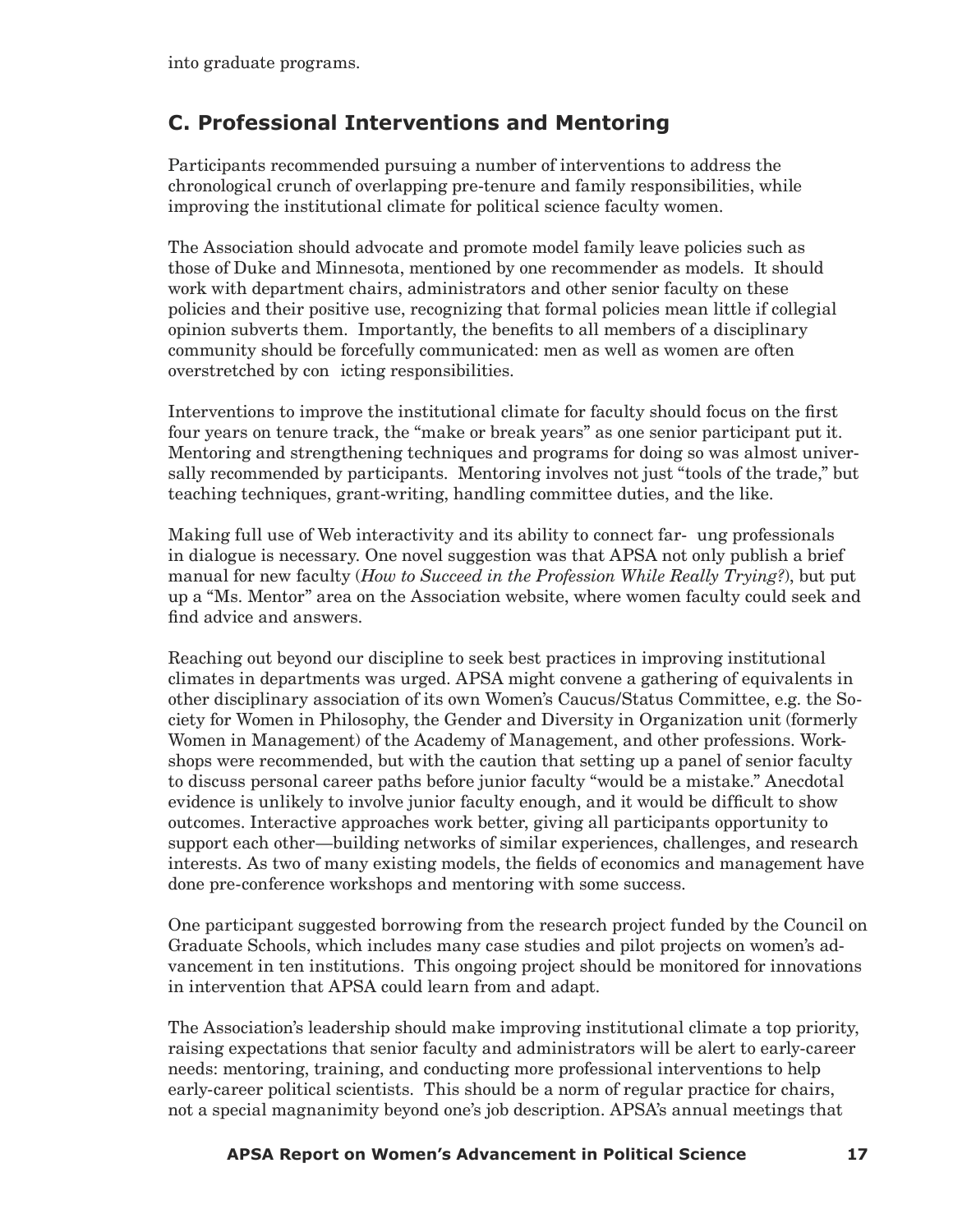convene Department Chairs and Directors of Graduate Studies are a good place to begin delivering this message. A manual of best practices in mentoring for department chairs was put forward.

Some colleges have campus-wide mentoring programs for new teachers, which purposely match mentors and mentees across disciplines but with congenial interests. Such a program combines well with in-department mentoring. Sometimes the advice or critique of a person who has no in uence over a young faculty member's fate at tenure review can be seen as coming from an unbiased advisor-colleague with whom it may be easier to be candid about, for example, weaknesses in pedagogy or department problems.

The APSA Task Force on Mentoring could compile a list of mentors for various career stages, and in various subfields of the discipline. Workshops should be held at the Annual Meeting to address mentoring and introduce best practices to chairs and senior faculty. A pre-Annual-Meeting conference for junior faculty (in the first four or five years of academic appointment) was supported by participants in the workshop. Such meetings should be sought at regional as well as national level conferences.

In planning conferences on women's career progress and institutional climate change, the variations in women's "locations within political science," as one participant put it, must be programmed in. This includes variation by subfields, ranks, and type of institutional setting (large research university, teaching-intensive small liberal arts college).

Vigilance in enforcing the universal written policies about appropriate handling of sexual harassment and other illegal behaviors within departments is, unhappily, still necessary. APSA should make the topic a part of every program of institutional climate change, including information for both officials and potential complainants.

# **D. Creating Research Networks**

Creating intentional networks for faculty development is necessary. Research on publishing rates indicates that men are more likely than women to co-author with colleagues in their home departments. Thus, new research networks should be built for women in the first four years of their careers to promote interaction and collaboration. Several existing formal networking models could be used, such as the Presidency Research Group (PRG 2004) and the Society for Political Methodology (SPM 2004). Each of these sections of the APSA offers mentoring as part of their programming, as well as the opportunity for scholars to present their research.

Creating intentional networks for faculty development was suggested. At least one informal research network for junior faculty exists, created by Rorie Spill (Oregon State University), the Judicial Working Group. Originally, this was a group of twelve to fifteen junior women faculty in the subfield of judicial process. The group has since grown to 20 and includes men, and recently-tenured faculty—which signals that the felt need for a more congenial culture of research is not just a junior women's issue. The group's purpose stays the same: "to promote scholarship, camaraderie and mentoring" and ultimately to assist group members in achieving tenure (Spill 2004). Members are separated into subgroups of four. Each month, one of the subgroup's members presents a paper to the other three, and the paper is discussed via an Internet chat room.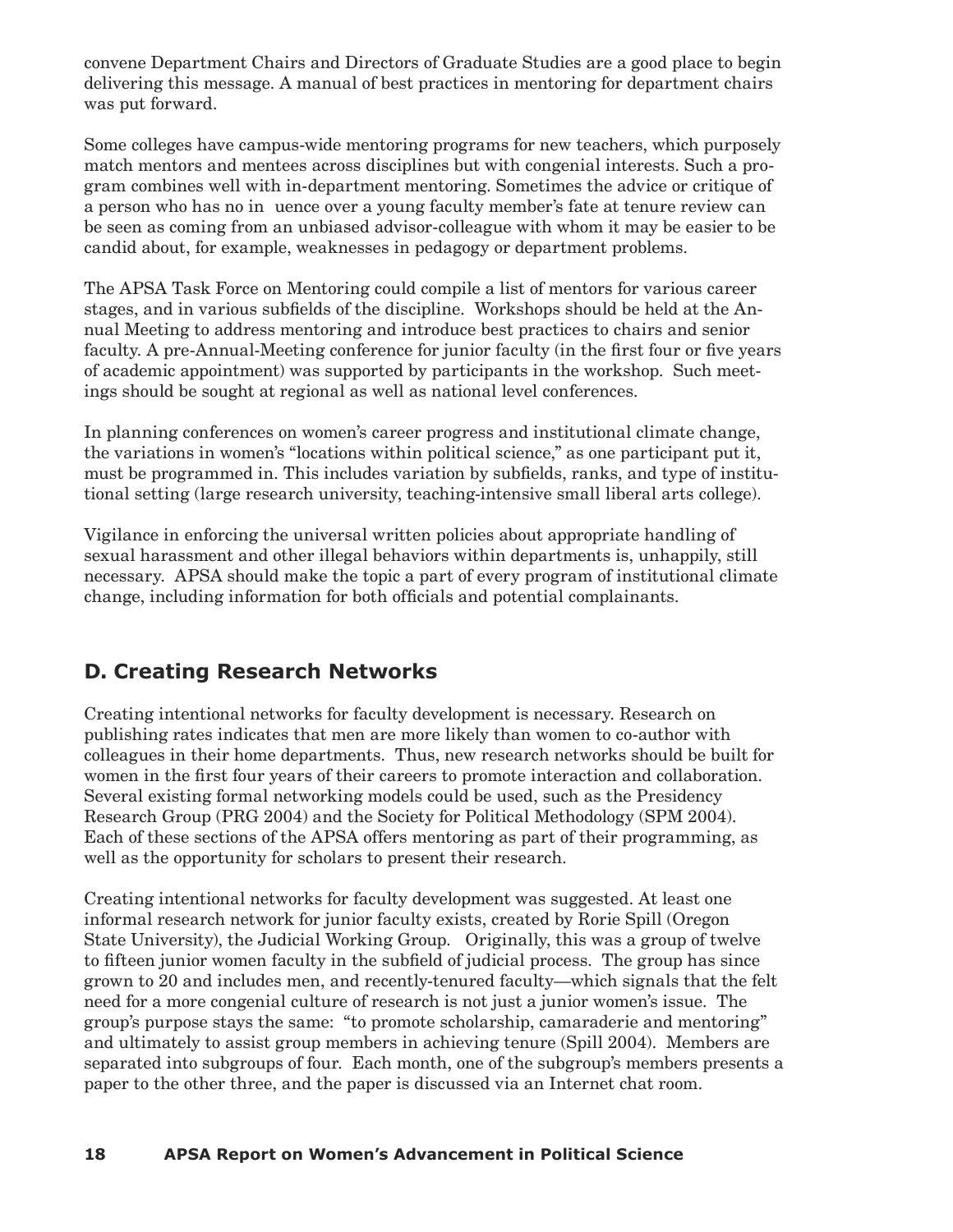Every semester, each participant has a deadline to present a paper and gets immediate feedback from other scholars in the field. Moreover, a network of scholars is created, which is a tremendous resource for junior faculty. The group works best when it is relatively small, but this model could easily be replicated and adopted in other subfields.

# **E. More Research on Status and Effective Interventions**

National and regional professional bodies such as the Association must resolve to seek, encourage, and reward research on the status of women in political science, and possibly effective interventions to promote it. Particular attention is needed to the diverse needs of women of color. Other suggested issues to be investigated and/or surveyed:

- Numbers of women in endowed chairs and distinguished professorships, departmental chairs, and administrative positions; including a longitudinal look at progress.
- Studies of publication rates are a decade out of date; also dated are studies examining citation of women authors.
- Unique dilemmas of minority women faculty in the all-important "make or break" years, the first four in faculty positions.
- Factors in failure to finish doctoral programs or to seek academic positions in political science; rates of women political scientists going into other fields, and knowledge of where they go.
- Research differentiating between factors that account for women's entry into, and retention in, doctoral programs, and factors that govern advancement in academic rank.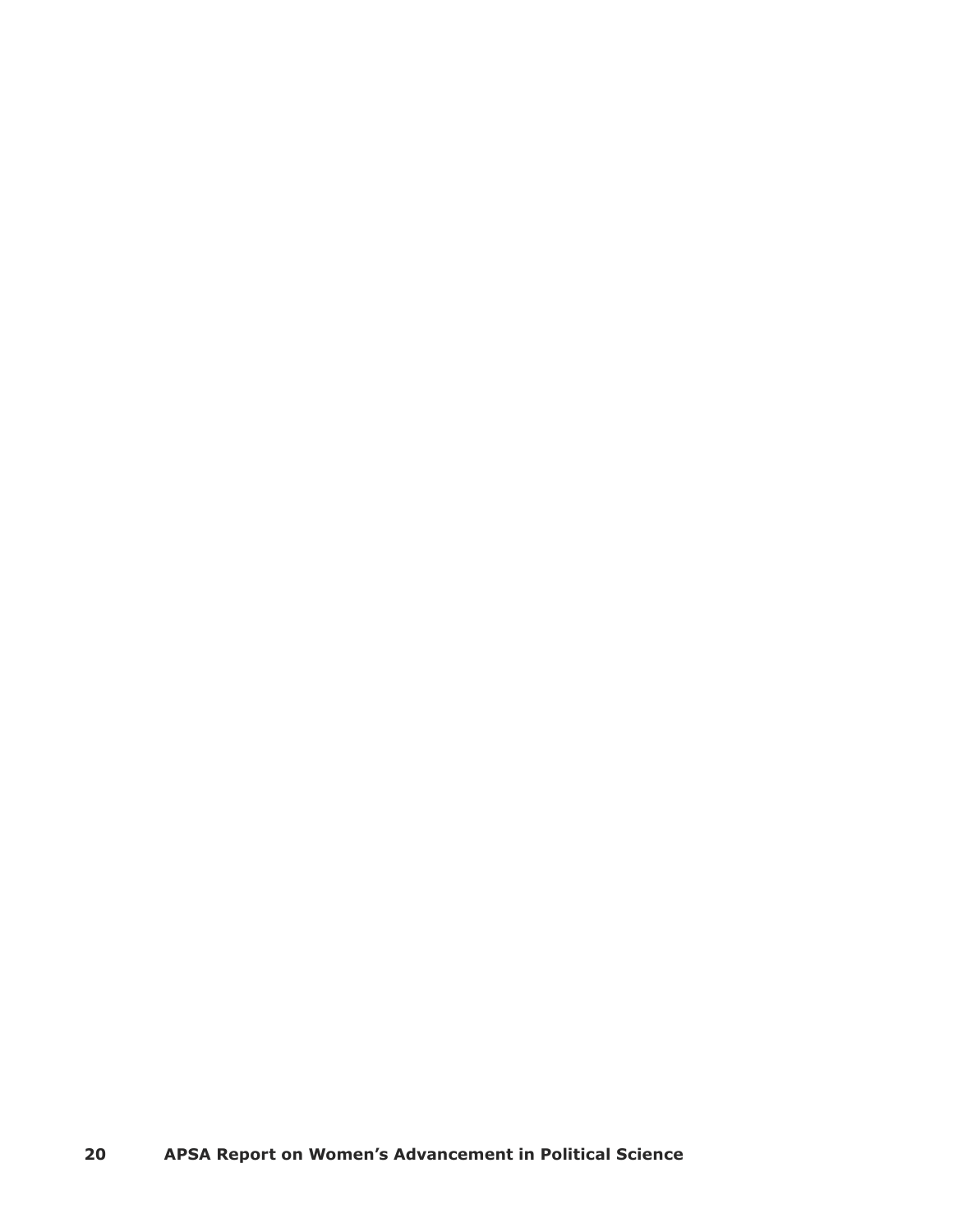# **Part Three: Conclusion**

# **Workshop Findings and Action Steps**

Even within the leaking pipeline, there are promising trends such as the proportion of women receiving undergraduate degrees in the discipline, women's success in the job market, and the steady growth in numbers of senior women faculty.

Less happily, the proportion of women entering graduate school shows no steady growth, and the proportion of junior and mid-career faculty women has stalled. The numbers of minority women in the profession, and their special needs, need more attention and tailored action.

We must continue to refine our understanding of the dynamic factors that affect women's advancement through the kind of detailed research agenda discussed above, and then apply that knowledge to crafting more successful interventions and assistance. We can surely shorten the lag time between defining problems and acting to develop interventions that help to resolve them.

The profession must improve:

- the graduate school experience
- the institutional climate
- the early professorial years leading up to tenure, and
- the culture and style of performing our research.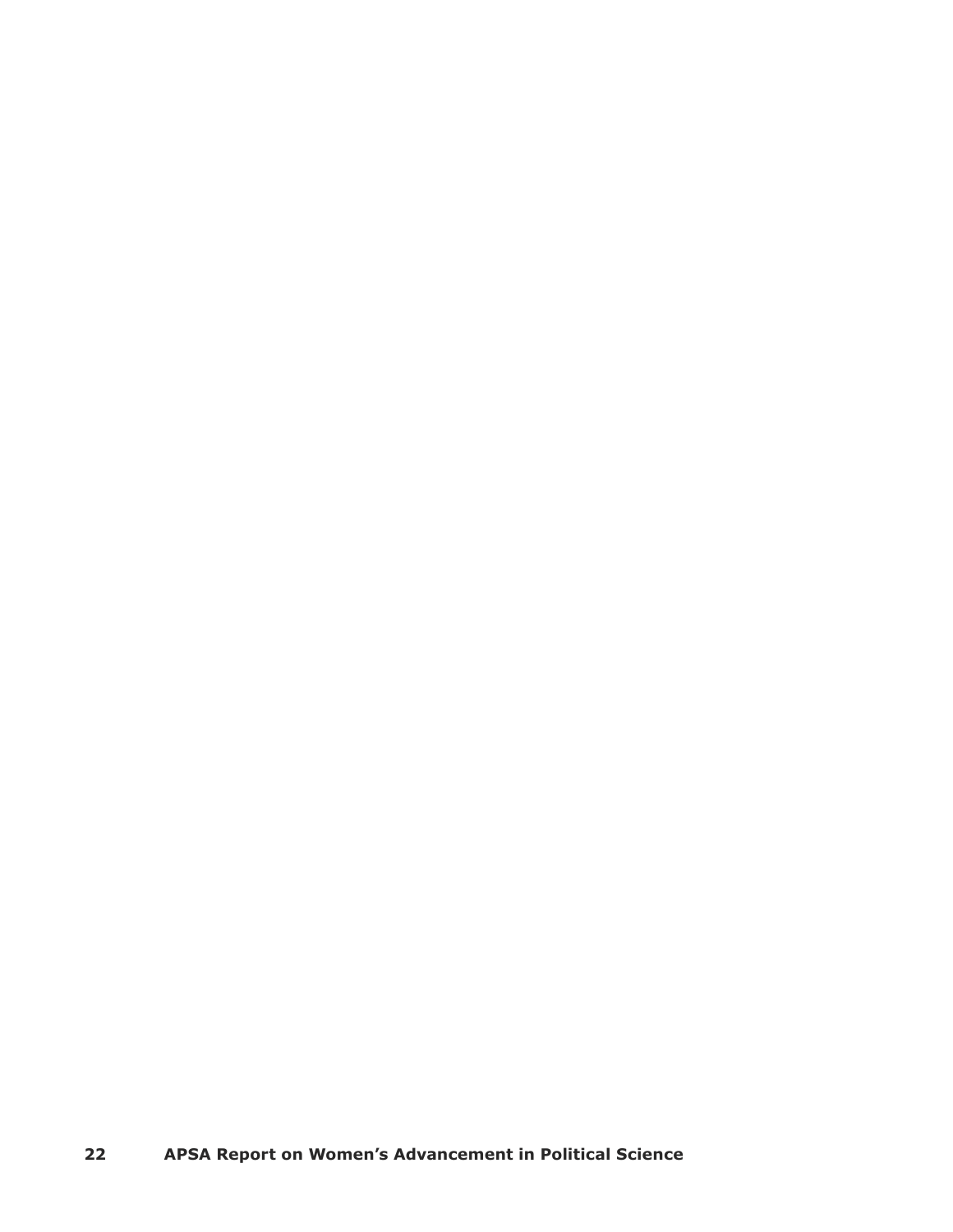# **Appendix A: List of APSA Workshop Participants**

#### **APSA Workshop on Women's Advancement in Political Science March 4-5, 2004**

Martha Ackelsberg Smith College, Department of Government [mackelsb@smith.edu](mailto:mackelsb@smith.edu)

Eleanor Babco Commission on Professionals in Science and Technology [ebabco@cpst.org](mailto:ebabco@cpst.org)

Michael Brintnall Executive Director American Political Science Association brintnall@apsanet.org

Susan Clarke University of Colorado at Boulder, Political Science Department and Center to Advance Research and Teaching in the Social Sciences (CARTSS) [clarkes@colorado.edu](mailto:clarkes@colorado.edu)

Mary Frank Fox Georgia Institute of Technology, Center for Study of Women, Science, & Technology [mary.fox@hts.gatech.edu](mailto:mary.fox@hts.gatech.edu)

Donna Ginther University of Kansas, Department of Economics [dginther@ku.edu](mailto:dginther@ku.edu)

Virginia Gray University of North Carolina-Chapel Hill, Department of Political Science [vagray@email.unc.edu](mailto:vagray@email.unc.edu)

Rose M. Harris Nicholls State University, Louisiana Center for Women and Government lcwg-rmh@nicholls.edu

Vicki Hesli University of Iowa, Department of Political Science [vicki-hesli@uiowa.edu](mailto:vicki-hesli@uiowa.edu)

Lori Homer University of Washington, College of Education and Center for Research and Innovation in Graduate Education (CIRGE) [lohomer@u.washington.edu](mailto:lohomer@u.washington.edu)

Leonie Huddy SUNY-Stony Brook, Department of Political Science [leonie.huddy@sunysb.edu](mailto:leonie.huddy@sunysb.edu)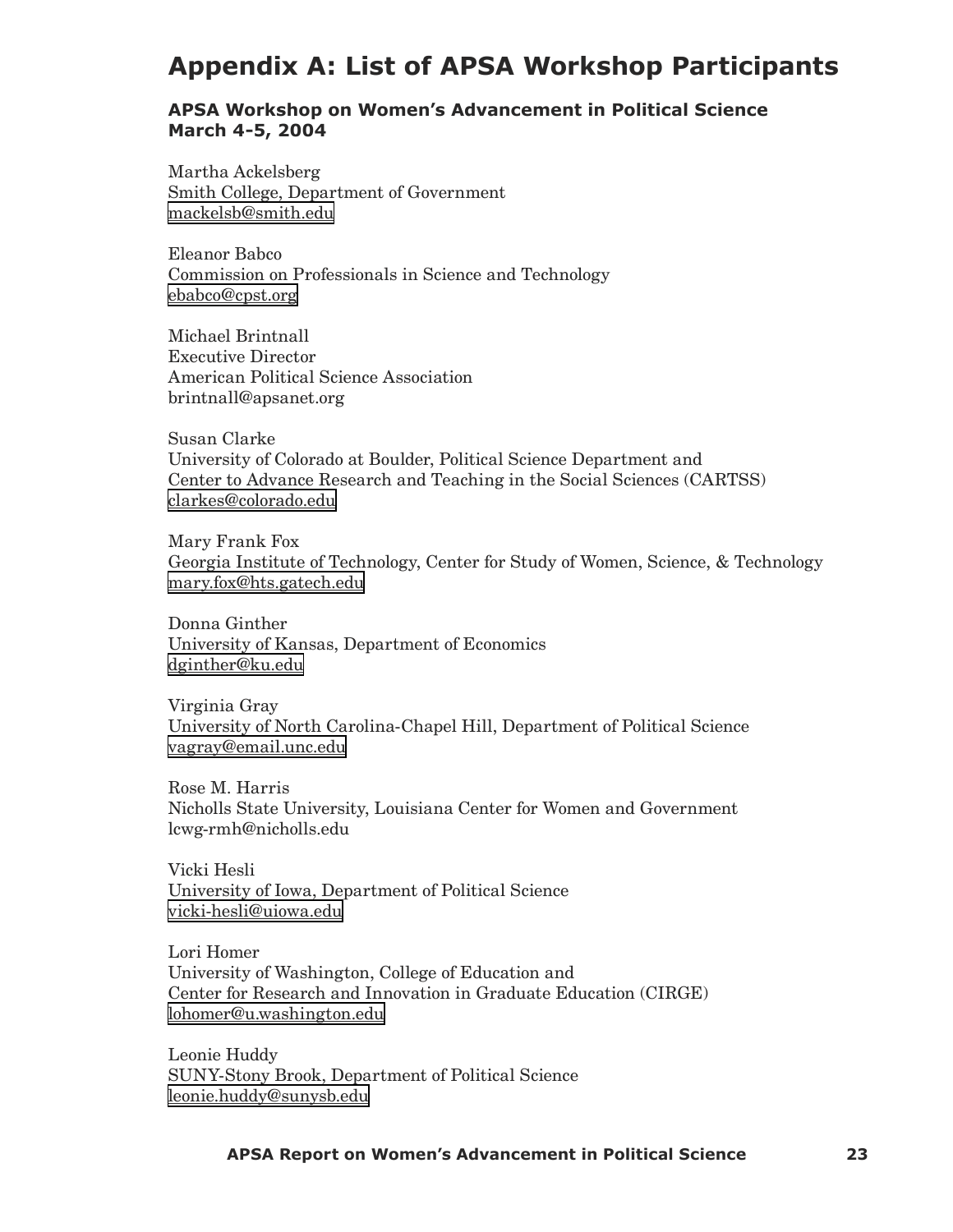Kent Jennings University of California-Santa Barbara, Department of Political Science [jennings@polsci.ucsb.edu](mailto:jennings@polsci.ucsb.edu)

Richard Lempert NSF, Division of Social and Economic Sciences [rlempert@nsf.gov](mailto:rlempert@nsf.gov)

Linda Lopez American Political Science Association llopez@apsanet.org

Valerie Martinez-Ebers Texas Christian University, Department of Political Science [v.martinez@tcu.edu](mailto:v.martinez@tcu.edu)

Paula McClain Duke University, Department of Political Science [pmcclain@duke.edu](mailto:pmcclain@duke.edu)

Nancy McGlen Niagara University, College of Arts & Sciences [nmcglen@niagara.edu](mailto:nmcglen@niagara.edu)

Kristen Monroe University of California-Irvine, Department of Political Science [krmonroe@uci.edu](mailto:krmonroe@uci.edu)

Maresi Nerad University of Washington, College of Education and Center for Research and Innovation in Graduate Education (CIRGE) [mnerad@u.washington.edu](mailto:mnerad@u.washington.edu)

Barbara Palmer American University, Washington Semester Program: Gender & Politics bpalmer@american.edu

Kathryn Pearson University of California-Berkeley, Department of Political Science [kpearson@socrates.berkeley.edu](mailto:kpearson@socrates.berkeley.edu)

Dianne Pinderhughes University of Illinois-Urbana Champaign, Department of Political Science [dpinderh@ux1.cso.uiuc.edu](mailto:dpinderh@ux1.cso.uiuc.edu)

Gina Sapiro University of Wisconsin-Madison, Department of Political Science [vsapiro@wisc.edu](mailto:vsapiro@wisc.edu)

Frank Scioli NSF, Division of Social and Economic Sciences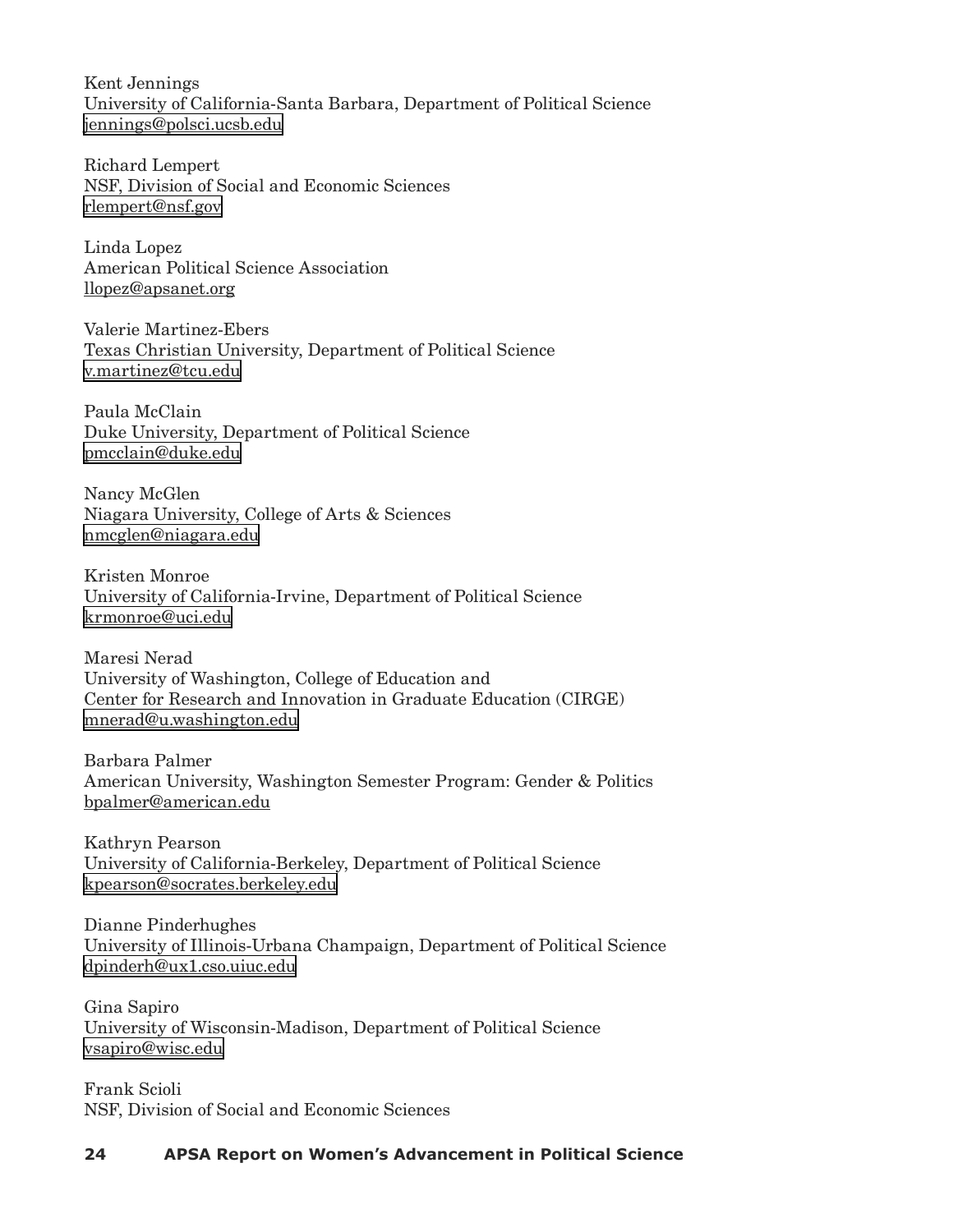# [fscioli@nsf.gov](mailto:fscioli@nsf.gov)

Bonney H. Sheahan NSF, Office of Cross-Directorate Activities bsheahan@nsf.gov

Debra Stewart Council of Graduate Schools [dstewart@cgs.nche.edu](mailto:dstewart@cgs.nche.edu)

Dvora Yanow University of California-Berkeley, Center for the Study of Law and Society dyanow@berkeley.edu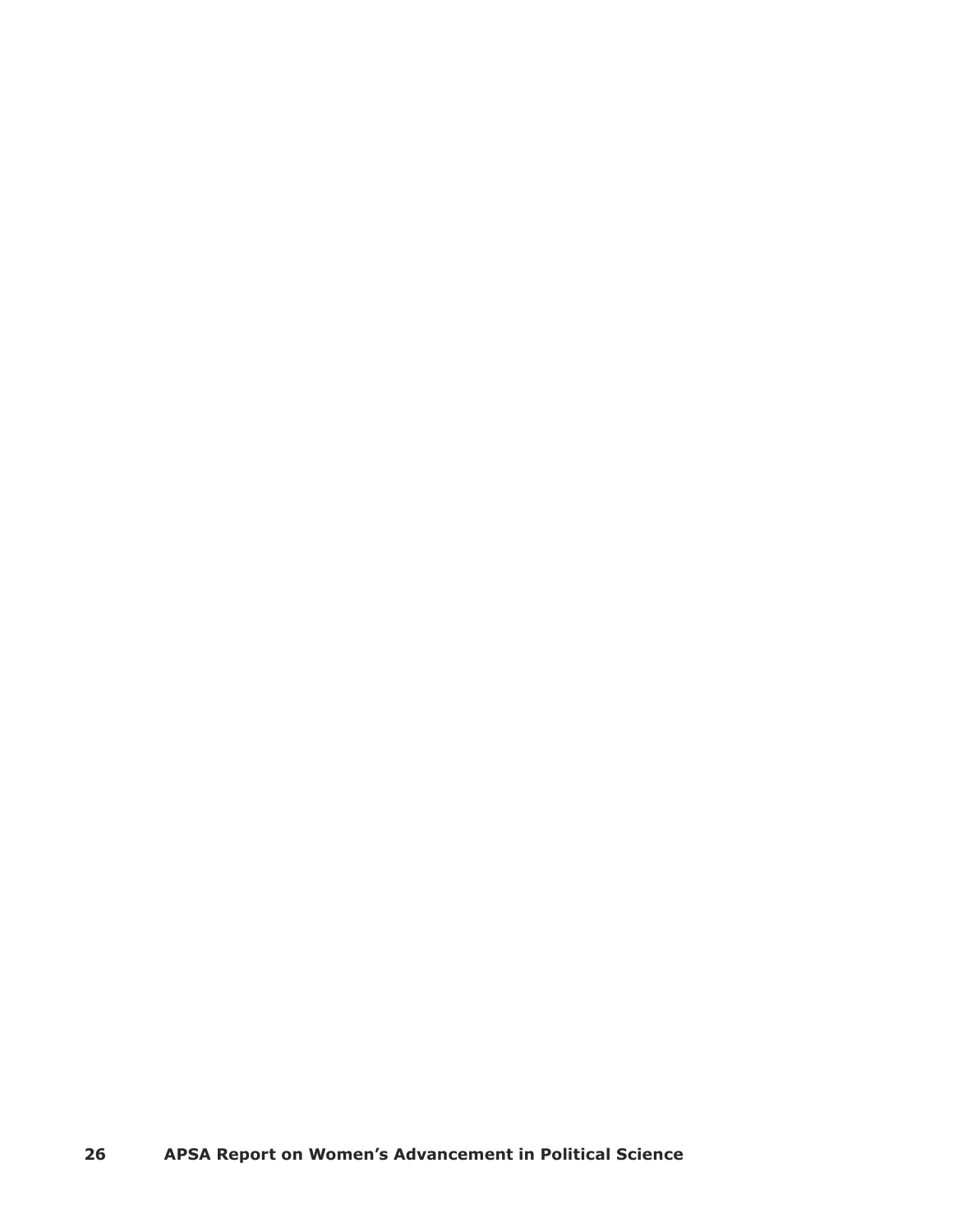# **Appendix B: Workshop Agenda**

## **APSA Workshop on Women's Advancement in Political Science March 4-5, 2004 Washington, D.C**.

# **AGENDA**

| Thursday, March 4 7:00 p.m. | Dinner at Odeon Café<br>1714 Connecticut Ave, NW, Washington, D.C. (202/328-6228)                                                                                                                                                                                                                                                                  |
|-----------------------------|----------------------------------------------------------------------------------------------------------------------------------------------------------------------------------------------------------------------------------------------------------------------------------------------------------------------------------------------------|
| Friday, March 5             | American Political Science Association<br>APSA Centennial Center for Public Affairs (3rd Floor)<br>1527 New Hampshire Ave, NW, Washington, D.C.<br>202/483-2512                                                                                                                                                                                    |
|                             | Welcome and Opening Statements<br>$8:30$ a.m.<br>Michael Brintnall, Executive Director, APSA<br>Bonney Sheahan, Program Director, NSF, Office of<br><b>Cross-Directorate Activities</b>                                                                                                                                                            |
|                             | Goals of Workshop<br>$9:00$ a.m.<br>Leonie Huddy, Director of the Center for Survey Research and<br>Professor of Political Science, SUNY, Stony Brook                                                                                                                                                                                              |
|                             | Defining the Problem<br>$9:30$ a.m.<br>Presenter: Maresi Nerad, Director of the Center for Innovation in<br>Graduate Education and Associate Dean, University of Washington<br>$(25 \text{ mins})$<br>Discussion (35 mins)<br>Moderator: Susan Clarke, Director of CARTSS and Professor of<br>Political Science, University of Colorado at Boulder |
|                             | Lessons from Other Social Sciences<br>$10:30$ a.m.<br>Presenter: Donna Ginther, Associate Professor of Economics,<br>University of Kansas (25 mins)<br>Discussion (35 mins)<br>Moderator: Leonie Huddy<br>$11:30$ a.m.<br><b>Break</b>                                                                                                             |
|                             | 11:40 a.m.<br>Diagnosing the Problem<br>Presenter: Mary Frank Fox, Co-Director of the Center for Study of<br>Women, Science, & Technology and Professor of Sociology, Georgia<br>Institute of Technology (25 mins)<br>Discussion (35 mins)<br>Moderator: Leonie Huddy                                                                              |
|                             | Lunch<br>$12:30$ p.m.                                                                                                                                                                                                                                                                                                                              |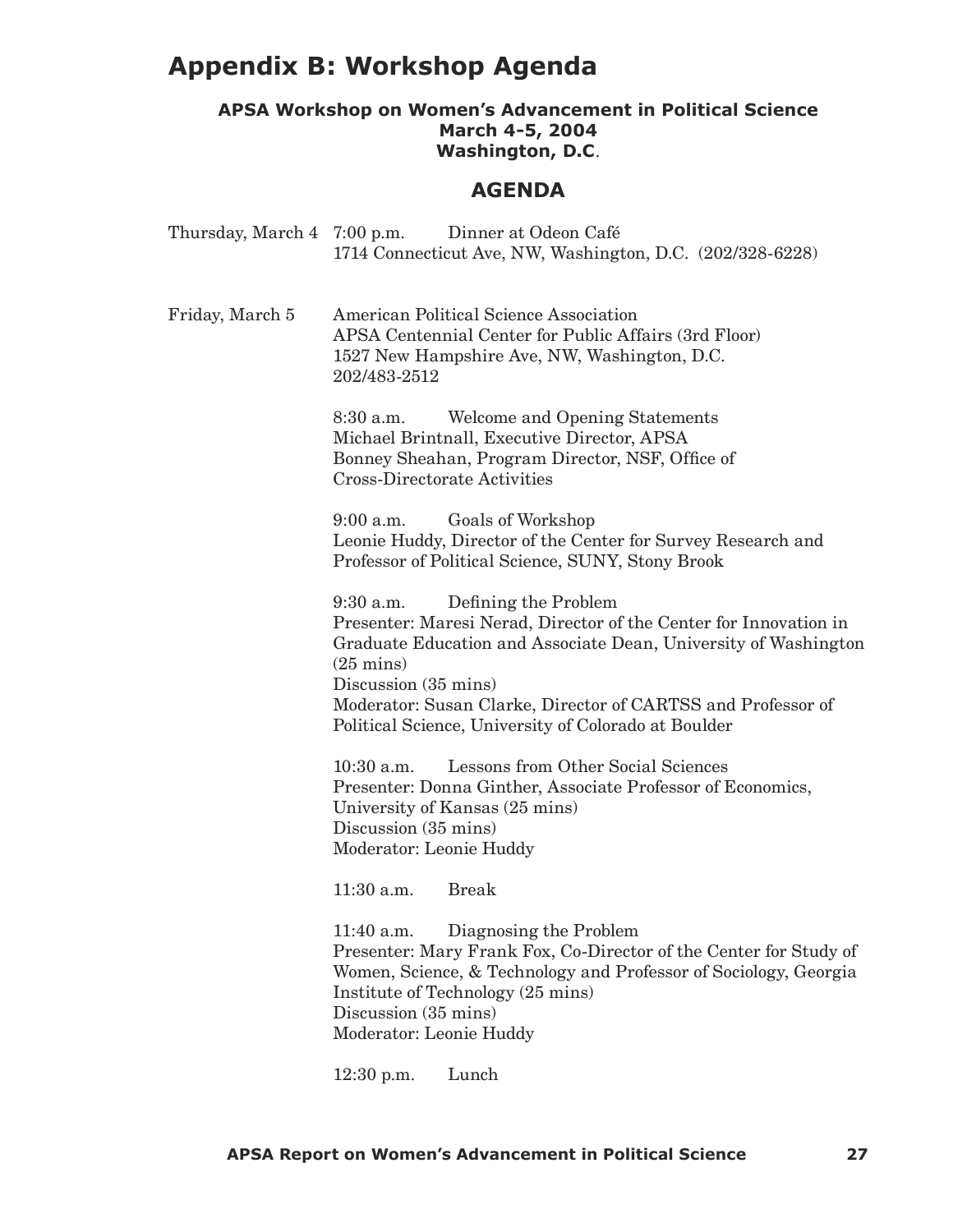1:30 p.m. Possible Strategies in Political Science Presenter: Vicki Hesli, Professor of Political Science, University of Iowa (25 mins) Discussion (35 mins) Moderator: Susan Clarke

2:30 p.m. Discussion and Follow-up Moderators: Susan Clarke and Leonie Huddy

3:30 p.m. Break

3:45 p.m. Recommendations and Strategies for Intervention Moderators: Susan Clarke and Leonie Huddy

4:45 p.m. Wrap-up Michael Brintnall American Political Science Association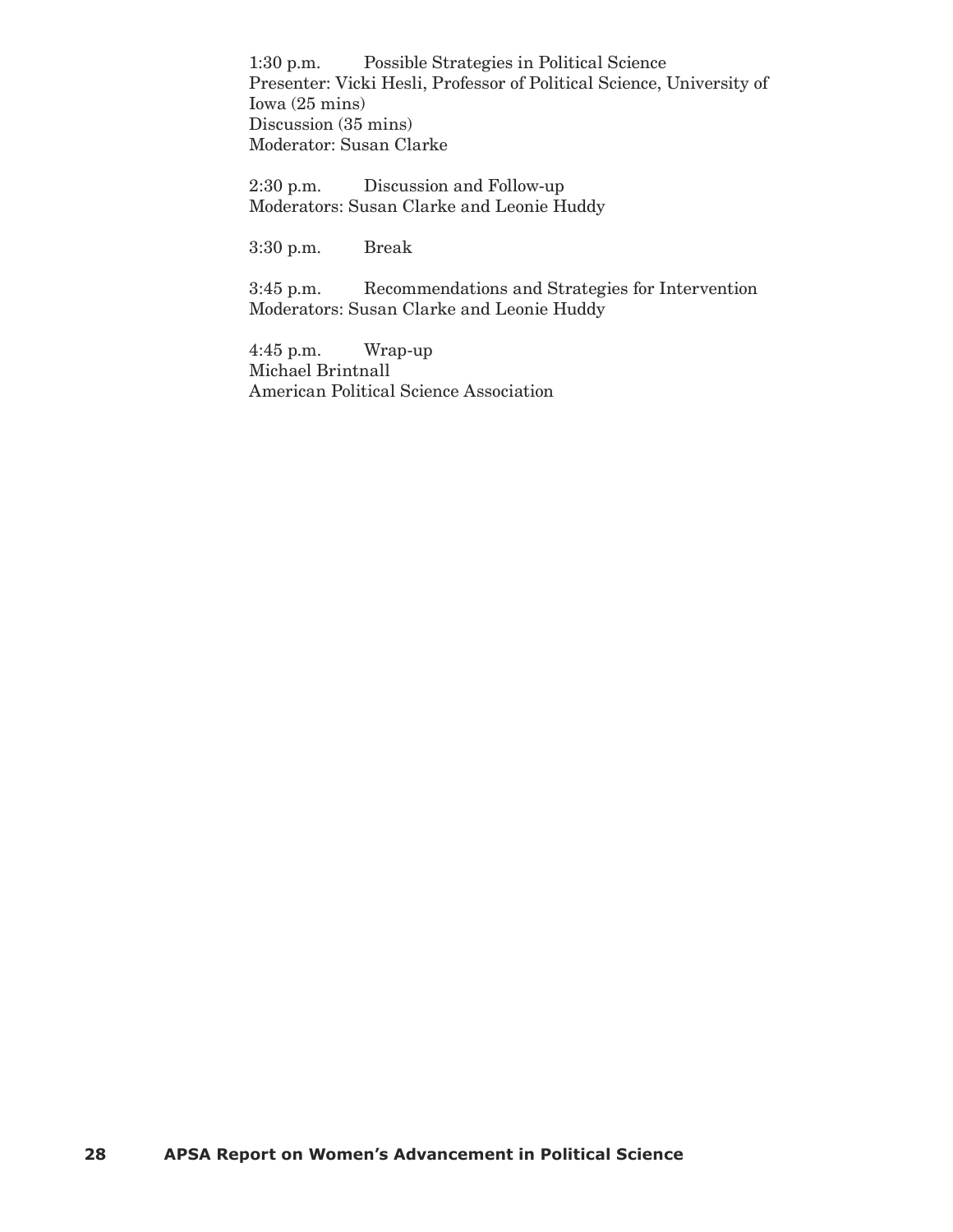# **Appendix C: Summary of Papers**

**APSA Workshop on Women's Advancement in Political Science March 4-5, 2004 Washington, D.C.**

## **The Advancement of Women Ph.D.s in Political Science: Defining the Problem**

Presented by Maresi Nerad University of Washington

The Center for Research and Innovation in Graduate Education (CIRGE) has conducted extensive surveys of Ph.D.s in six fields at 61 universities. A study of political scientists was done in 1996-97, assessing their experiences during graduate education, their transition from graduate students to faculty members, and the intersection of family and career. While both men and women in the study held similar career goals as graduate students, they reported substantially different experiences with respect to receiving encouragement and assistance in publishing and presenting their research. Men and women completed their degrees in the same amount of time, but women were significantly more likely to report not receiving help in their first job searches. Finally, there were substantial differences between men and women in family status: women were far more likely to take into consideration career opportunities for their spouses when they were seeking their first jobs. If they had children, women were also far less likely to have spouses who worked part-time or primarily in the home.

# **Gender Differences in Salary and Promotion in Political Science**

Presented by Donna Ginther University of Kansas

Using data from the NSF Surveys of Earned Doctorates (SED) and Doctorate Recipients (SDR) from 1974 to 2001, this analysis assesses salary gaps and tenure rates for men and women in political science and compares these factors to other disciplines, such as economics (see Ginther and Kahn 2004). In 2001, the salary gap in political science was 12%, which was the smallest compared to salary disparities in economics, sociology, and anthropology. This gap was almost completely explained by observable factors: demographics (race, marital status, number of children), years of experience, rank, and type of institution at which employed (liberal arts college or research university, public or private institution). After accounting for these factors, women full professors in political science earned five percent more than their male counterparts. Many of these observable factors, however, could be indicators of discrimination—for example, the possible clustering of women at liberal arts teaching institutions. An analysis of the 1974 to 2000 data suggests that women in political science were slightly more likely to get tenure than men, which stands in stark contrast to women in economics and the humanities.

# **Women in Scientific Fields: Doctoral Education and Academic Careers**

Presented by Mary Frank Fox Georgia Institute of Technology

Based on an analysis of eight scientific fields, this research addresses three questions:

1. How does gender shape location and rank in academic careers?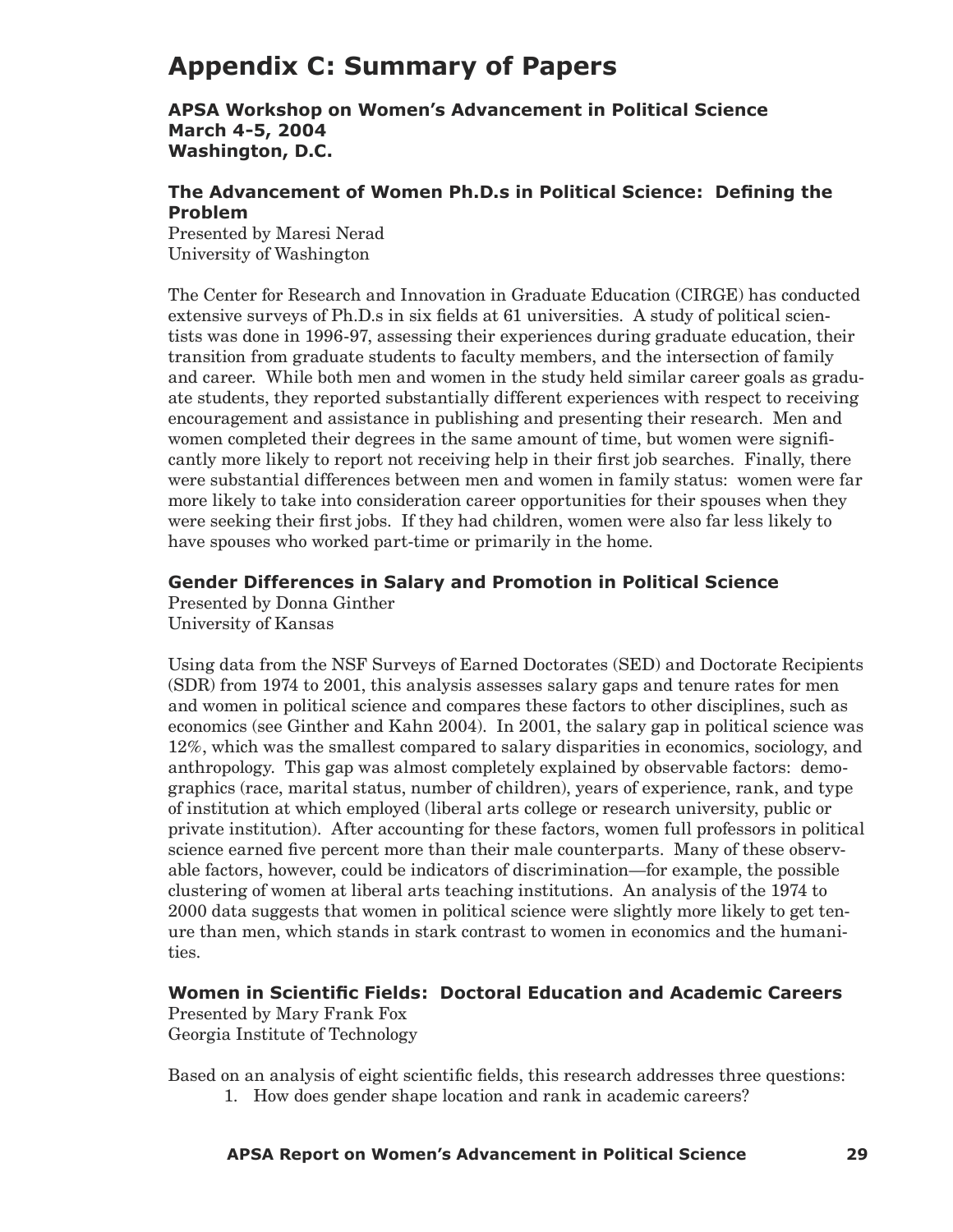- 2. What accounts for the career attainments of women in scientific fields?
- 3. What are the implications for improvement and advancement?

Scientific fields include a wide range of disciplines, including the life and social sciences, engineering, and psychology. Women's Ph.D.s, however, are far more concentrated in particular fields than men's. Further, despite growing proportions of women with doctoral degrees earned over the past three decades, and the passage of years allowing these women to mature in professional experience, the proportion of women who are full professors has not kept pace. Although women were as likely to earn their degrees from top-ranked institutions and to receive research and teaching assistantships, women did report that they were less likely to be taken seriously by faculty and were less comfortable speaking in group meetings. Women were also likely to publish less, particularly in the physical sciences. Given all this, we need to address matters beyond numbers in the educational pipeline (see also Fox 2001).

## **Understanding the Graduate Student Experience: Survey Results from the Midwest Region**

Presented by Vicki Hesli University of Iowa Written by Vicki Hesli, Jacqueline Delaat, Barbara Burrell, and Kimberly Lewis

The goal of this research is to provide an empirical foundation for improving completion rates in Ph.D. programs. The first wave of a panel survey of graduate students in Midwestern Universities was conducted in 1997 to assess decisions about leaving graduate school (see also Hesli, Fink, and Duffy 2003a; Hesli, Fink, and Duffy 2003b). For men, the single most frequently cited reason was the lack of employment opportunities; for women, it was an unfriendly or unsupportive work environment. Women were more likely than men to speculate about dropping out because of dissatisfaction with political science as a field of study, problems with relations in their departments, and reappraisal of their choice of career track. The best predictor of dissatisfaction with graduate school is receiving insufficient encouragement, mentoring, and consultation from faculty. The second best predictor is women's perceptions about appropriate departmental handling of incidents of sexual or racial harassment.

The second wave of the panel survey occurred in fall 2003, after the graduate students we surveyed had finished their programs. This study is unique, in that the second wave includes respondents who did not obtain academic jobs. Preliminary analysis of this data suggests that one of the best predictors of whether graduate students will leave a program is whether or not they participated in an orientation program. In addition, students who completed Ph.D.s were more likely to evaluate positively their faculty advisors' support and encouragement, particularly in their own research. Thus, the role of faculty advisors is key in determining satisfaction with the graduate school experience and retention in the discipline.

This study was commissioned by the Executive Council of the Midwest Political Science Association.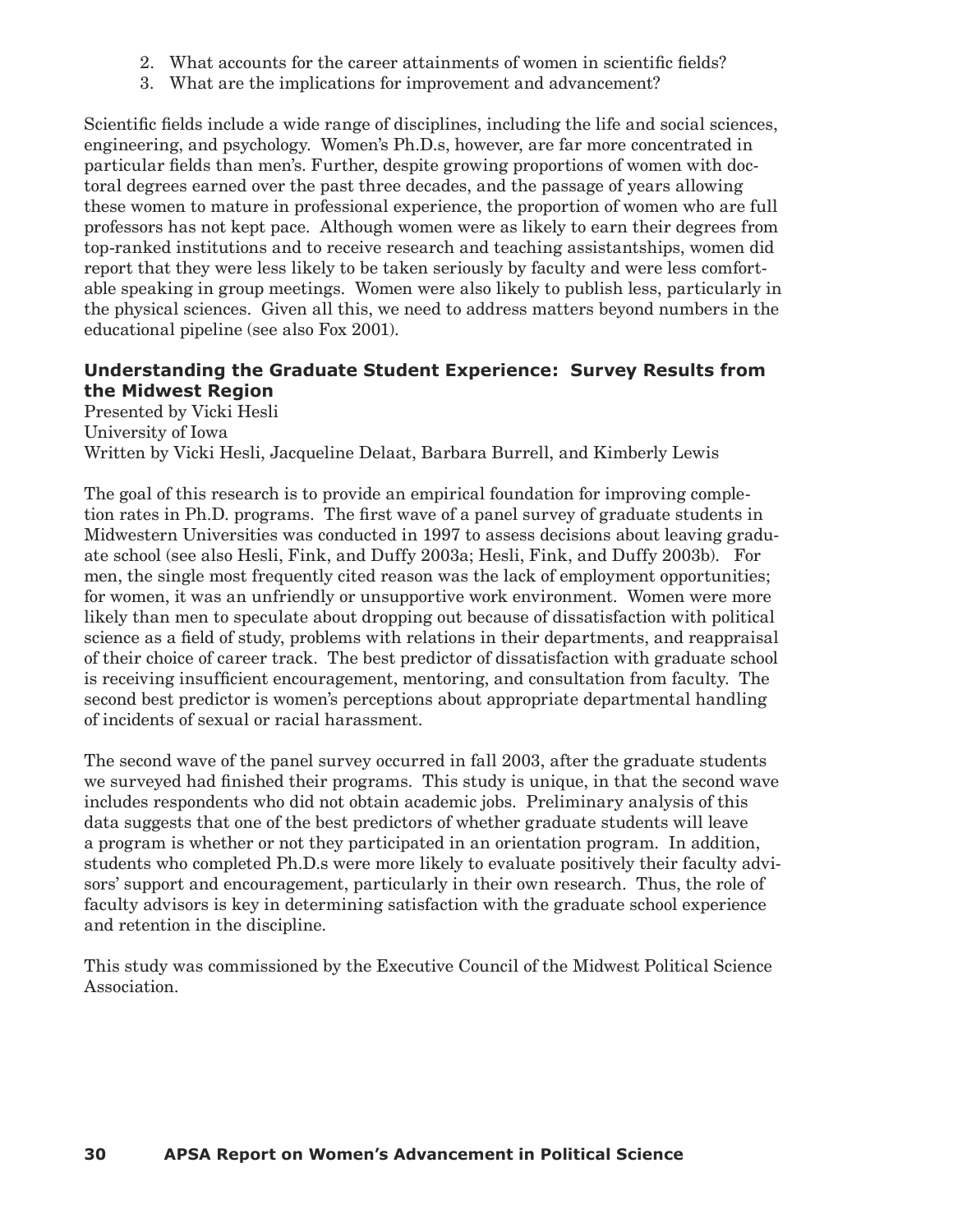# **Appendix D: Participant Comments and Suggestions**

#### **APSA Workshop on Women's Advancement in Political Science March 4-5, 2004 Washington, D.C.**

To minimize repetition, we have edited commentaries for format and content.

## **Martha Ackelsberg**

Smith College, Department of Government

This was one of the more rewarding academic experiences in recent memory: the workshop was well-organized, presenters offered cogent remarks and fascinating research, and participants were engaged with the materials and each other. It was a very exciting, worthwhile day.

Both Fox's and Nerad's presentations suggested that the situation of women faculty members in academia is far from equal. While women in political science may have achieved somewhat greater success than women in economics and the "hard" sciences, they lag considerably behind women in other social sciences.

Donna Ginther's research refers to the "unrivalled" success of women in political science. It is important to keep in mind, however, that she compared women in political science to women in economics and other "hard" sciences, rather than to women in other social sciences—in the selected context, political science looks pretty good. Ginther's reason for making that comparison is that statistics for women political scientists are more like those for the hard sciences and economics than they are for the other social sciences. Yet the question remains: Why do women in political science lag behind women in other social sciences? Ginther's findings that women do not face significant discrimination in salary and rates of promotion are, perhaps, the result of controlling for many of the variables we need to examine: e.g. the clustering of women in less-prestigious, teachingintensive institutions; the presence of children; and issues of balancing work and family.

If Vicki Hesli's research on the political science profession in the Midwest holds true for the rest of the country, we have a significant problem: women are entering grad school in numbers roughly equal to those of men, but a very significant proportion are not completing their programs. Many of these findings are confirmed by Nerad, who demonstrated that women received far less mentoring and other forms of support than did men. Taken together, and viewed with Mary Frank Fox's research, these studies stress the importance of the graduate school experience as one of the most significant sources of "leaks in the pipeline."

Nerad's research makes clear that the experiences of men and women in academic careers, in general, and in political science particularly are very different: women are much more likely than men to be juggling two-career families; women report significantly higher rates of family "interference" with their careers than men do; and women are much less likely to have a partner/spouse who is employed only part-time or not at all, a spouse who could help with child-care and other family responsibilities. In short, the "intersection of family and career" affects women differently than men.

#### **30 APSA Report on Women's Advancement in Political Science APSA Report on Women's Advancement in Political Science 31**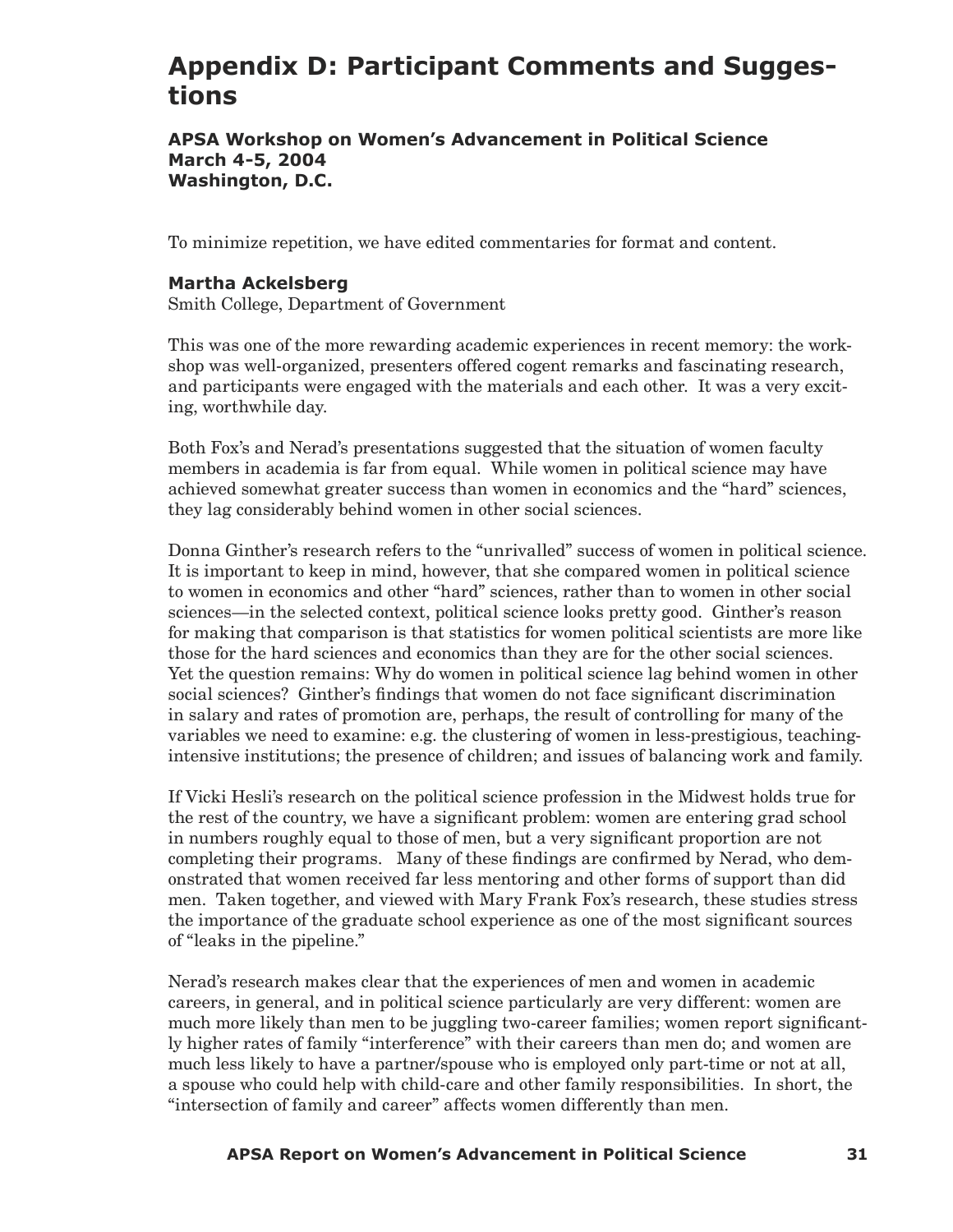What this means is that men's and women's experiences of the day-to-day realities of academic life differ significantly. Thus, men (who still make up the majority of senior faculty in the field) who are in positions of responsibility and authority in the political science academic workplace are unlikely to be aware of the specific obstacles that academic women face. Indeed, Nerad's research suggests that white men think that women and members of minority groups "have it easier" than they do in finding and holding onto jobs—perceptions that are not validated by research findings. Thus, it seems clear that major educational and consciousness-raising efforts are necessary if we are ever to make progress in these areas.

Finally, Mary Frank Fox's comments about evaluative criteria and collaboration are significant, even if they need to be adapted for the political science context. Criteria for evaluation at all levels of the job process, from hiring to reappointment to tenure and promotion, tend to be all-too-subjective, even though the claim is that there are "objective" and clear criteria. There is a critical need for clear, transparent processes and criteria. Overcoming the isolation that is so commonplace is paramount. Fox points out that women lose out in the sciences because they do not have the same training in, or opportunities for, collaboration. Political science does not necessarily value collaboration in the same way. Nevertheless, networks of colleagues and friends with whom to discuss ideas, research, and writing are critical to success.

## **Suggested Interventions**

Change the climate for women generally, and grad students in particular, to be sure that incidents of harassment and other inappropriate behaviors are dealt with promptly and effectively.

Change the behaviors of departmental chairs and, especially, of faculty advisors to provide adequate mentoring and collaboration for graduate students in general, but female graduate students in particular. Get information out to department chairs and senior faculty members about the "leaky pipeline" and its implications for the profession's longterm health. Make clear the responsibilities of chairs and faculty advisors for mentoring grad students and new faculty, including learning the "rules of the game," and helping them surmount obstacles and barriers.

Learn about policies that exist that provide released time or extra time before tenure consideration to faculty members who are parenting or undertaking significant family responsibilities such as child-rearing or caring for ailing family members.

## **Eleanor L. Babco**

Commission on Professionals in Science and Technology

It appears from the data that women political scientists in general are progressing up the career ladder and achieving tenure at a pace commensurate with their proportion of the profession. That does not mean, however, that there are no problems for women in political science.

One goal of the workshop was to explore the origins of women's differential rate of advancement by prestige of university and by subfield of political science. However, this was not addressed very thoroughly. Although many at the workshop alluded to find-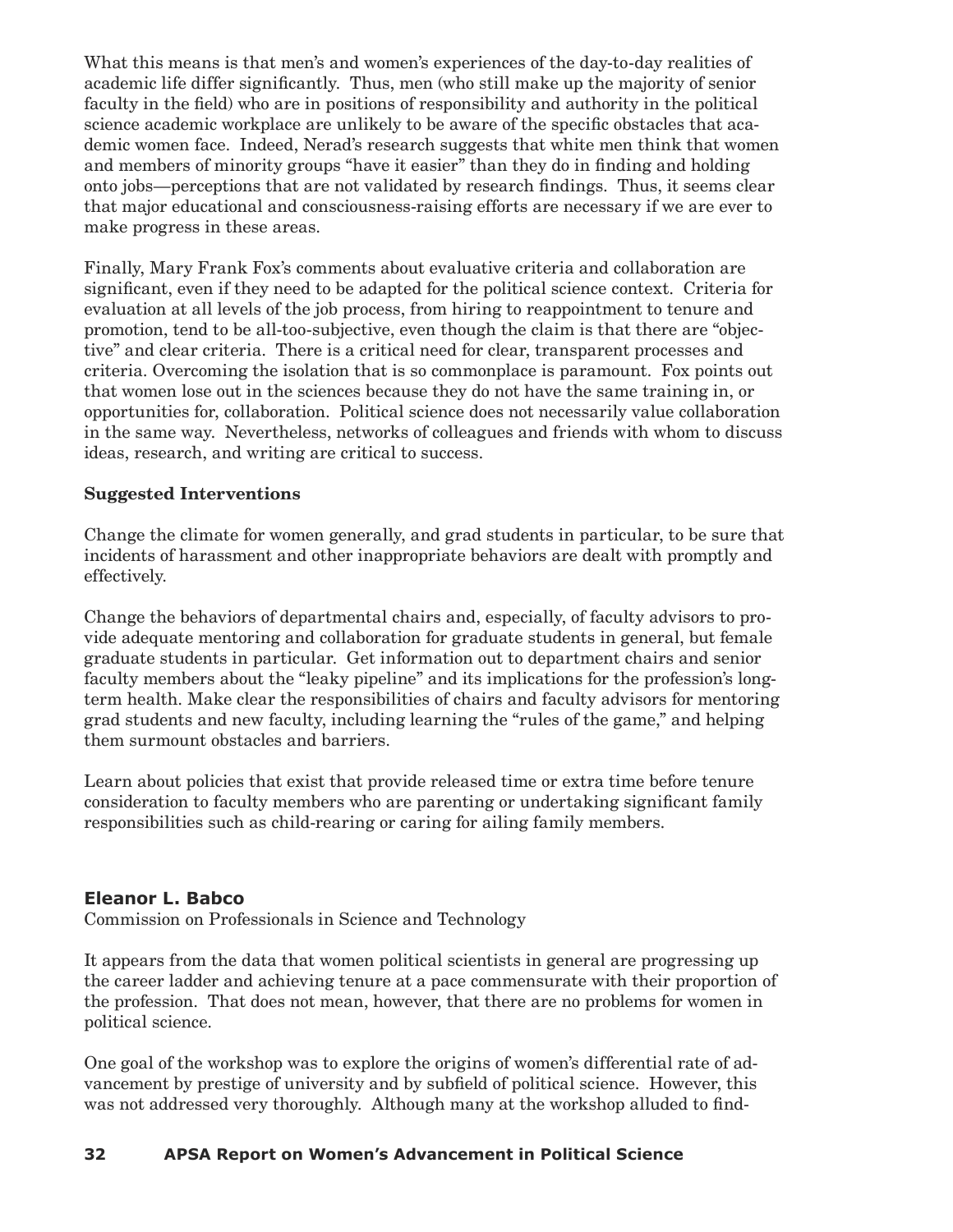ings, no data were presented that showed while women's progress and advancement in political science overall appeared bright, if the numbers were disaggregated, definite problems emerge. For example, several attendees noted that women of color have particular issues that fail to show up and are thus not addressed when the data are not disaggregated. It was also mentioned a number of times that geography matters, yet no specific regional data or information was provided. It may be important to look specifically at women in political science by geography as well as by type of institution.

Identification of key barriers to women's academic success in political sciences at the different transition points has not been addressed sufficiently.

Comparing the progress of women in academic political science with the progress of academic women in the other fields, such as economics or sociology, provides an important benchmark. In the academy, women in political science are doing well when compared with women in economics or sociology. However, little effort has been made to compare these fields in non-academic settings, where problems might exist for women in political science.

## **Suggested Interventions**

Compile a list of individuals who could serve as mentors at various career stages. Perhaps this could be a promising project for the APSA Task Force on Mentoring.

Hold workshops at the local level on various subjects, such as career development and leadership development, and provide an avenue for networking. Hold workshops at the APSA Annual Meeting that address the same issues.

Prepare and distribute a pamphlet aimed at new professors to help guide them in navigating the system. This publication could list mentors or other avenues of support. It might include a primer for department chairs to suggest how they can help in positively guiding new faculty.

Study the issue more, including early career paths (the first four years) and differences between academic and non-academic careers for women.

#### **Mary Frank Fox**

Georgia Institute of Technology, Center for Study of Women, Science, & Technology

In considering the advancement of women, the variation in women's "locations" within political science is important. This includes variation by subfields within political science, institutional settings (large and small institutions, research-intensive, teaching-intensive), and ranks. Institutional and organizational factors are key elements of women's advancement in academe.

In accounting for women's status in political science, explanatory factors particular to the field of political science should be addressed.

Salary outcomes are governed by rank, but rank is closely associated with gender. Thus, in analyses of salary, if rank is controlled, rank operates in part as a proxy for gender.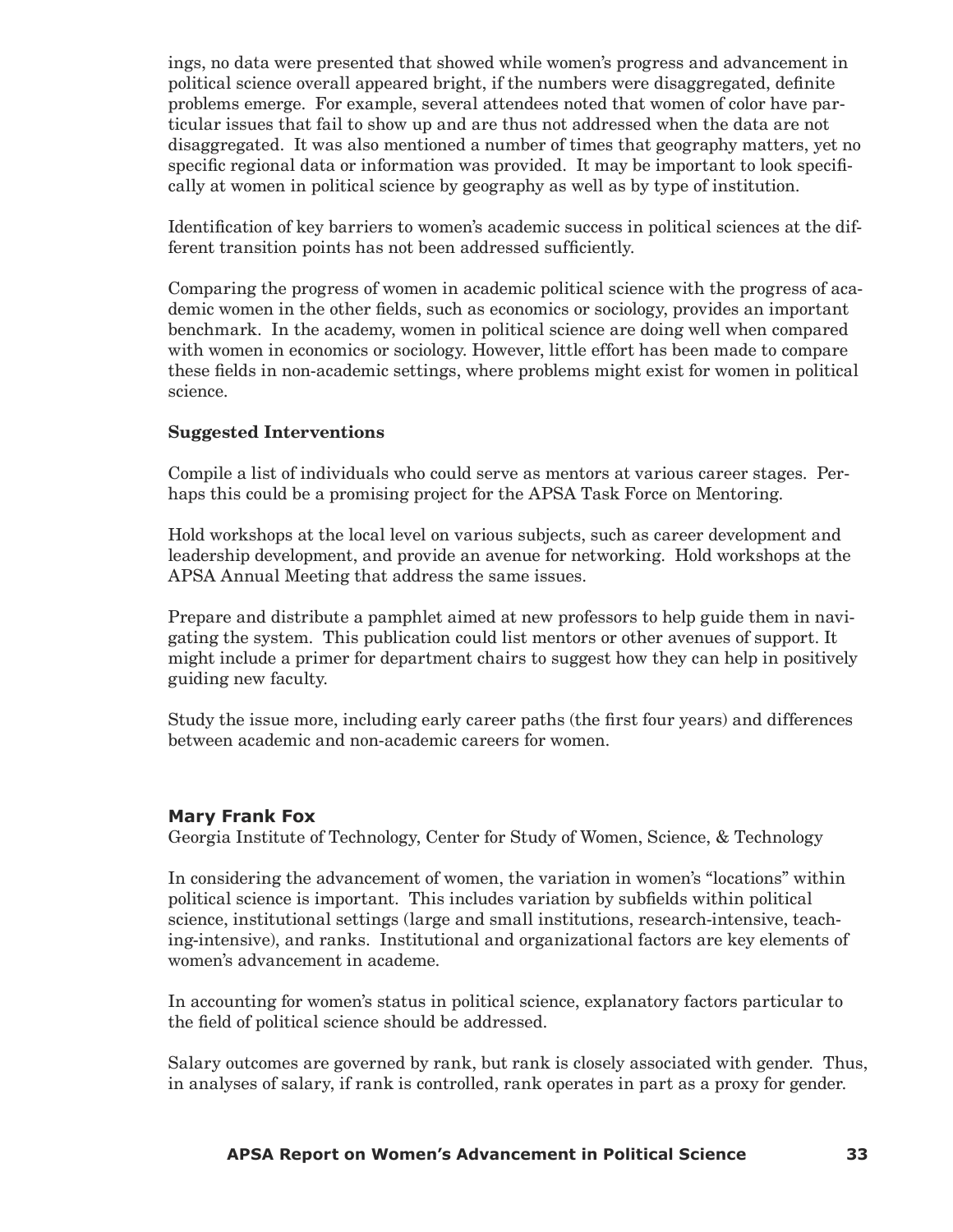#### **Suggested Interventions**

Hold workshops on these issues at meetings, not only for women faculty, but for chairs and deans.

Use the status and authority of APSA to raise awareness of the issues of women's status and advancement in political science.

Differentiate between factors that account for women's entry into, and retention in, doctoral programs and factors that govern advancement in academic ranks.

## **Donna K. Ginther**

University of Kansas, Department of Economics

I enjoyed being part of the provocative discussion at the NSF Workshop on Women's Advancement in Political Science. Research by Ginther (2003, 2004) and Ginther and Hayes (1999, 2003) suggests that women face different advancement challenges in each academic discipline. This response will discuss the particular challenges confronting women in political science and potential remedies for these challenges.

Vicki Hesli's research underscored the problems women in political science face in graduate school. Women are much more likely than men to drop out of graduate programs. However, my own research shows that, after women enter tenure track jobs, they are more likely to receive tenure than their male counterparts, and their salaries compare favorably to men's. Taken together, these results suggest that the important bottleneck for women's advancement in political science occurs during graduate study.

## **Suggested Interventions**

Provide incentives or compensate women faculty who mentor women graduate students. Women faculty may be overburdened by time commitments compared with their male colleagues, which would severely limit a woman faculty member's ability to mentor graduate students. This intervention could be targeted at the larger graduate programs.

Host a mentoring workshop for graduate students at the APSA meeting or regional meetings.

Host a mentoring conference for more senior-level faculty. Women in political science may be less likely to become full professors or move into administrative positions, and thus, a program for senior-level faculty may address these potential problems.

## **Virginia Gray**

University of North Carolina-Chapel Hill, Department of Political Science

As possibly the oldest political scientist in attendance at the conference, I tend to see things a bit differently than other participants. Specifically, I see tremendous progress since I entered graduate school in 1967 and got my first job in 1971. However, that progress has not been linear. I have watched different generations of female graduate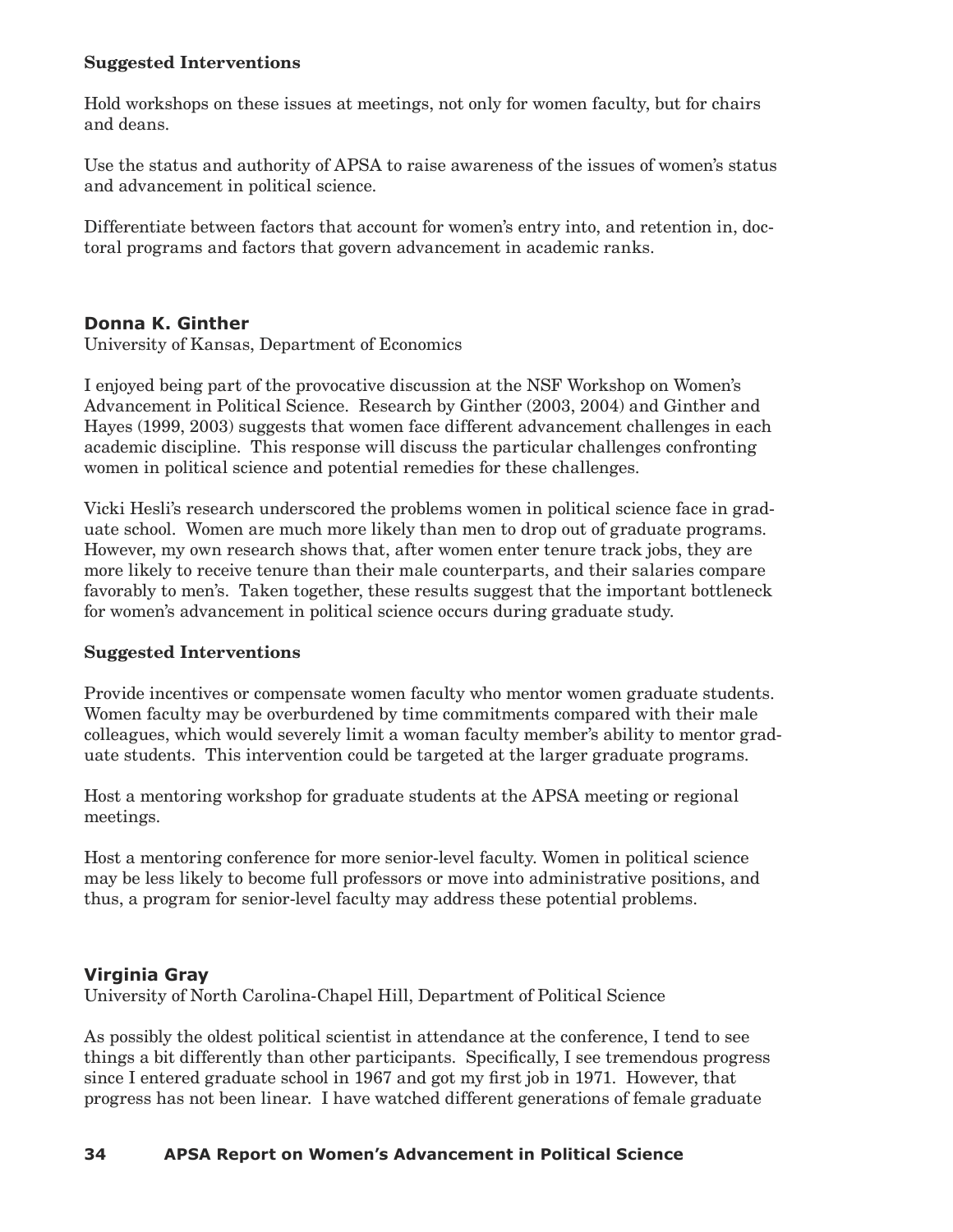students come through the pipeline: we went from 1) being on the barricades to 2) the female faculty at Minnesota having meetings to welcome and socialize women graduate students to 3) the grad students not showing up for such meetings because there was "no problem for women any more" to 4) the grad students organizing dance events at a lesbian bar, at which point the faculty stopped coming.

We have to look at the current stall in progress in light of the times. Younger women no longer believe that they can do it all: have a high-powered career and raise a family. They are dropping out of law firms after making partner; they are quitting corporations after achieving top executive positions. This generation does not have the same values as an earlier generation of women, so why would we expect female academics to behave any differently, especially when the financial rewards are so much less than in law or corporate America? Academia is a less attractive career now, both in terms of prestige and in the ratio of work to financial reward. My female graduate students on the market, as well as my young colleagues, are agonizing over whether political science is worth it, as their "biological clocks tick away."

#### **Suggested Interventions**

Focus on the first four years in the tenure track. These are the "make or break it" years. There is so much that beginners do not know and are too afraid to ask. Part of our strategy should be to get information into their hands; they do not have time to look for it. They do not subscribe to The Chronicle or look for advice books. We need to identify information, vet it, and put it in their hands. Some of this could be done by workshops at the Annual Meeting, but most could be done online.

Create a mentoring system that matches women by subfield and by institutional type. For example, I would not give useful advice on how to get tenure at a liberal arts college, nor do I believe I would be a good source of advice on where to publish in political theory.

Emphasize the importance of time off and course releases. There are a number of policies, some institutional and some departmental, permitting time off from teaching. It has become standard practice at research universities to grant a course off in the first year of teaching and a full semester off by the third year, in order to help research productivity. At the annual department chairs' workshop, APSA could emphasize the importance of such policies, especially for women, and encourage more chairs to adopt these practices. APSA could also reinforce the norm that assistant professors should be expected to do little service, by pointing out that women are often called upon for more service than men.

Publicize the parental leave policies of universities such as Duke and Minnesota and urge department chairs to lobby their universities for modern policies. Lack of family-friendly policies is a major deterrent to women's advancement (and to feminist men's advancement).

## **Lori Homer & Maresi Nerad**

University of Washington, College of Education and Center for Research and Innovation in Graduate Education (CIRGE)

Given our background in organizational behavior analyses and development, we base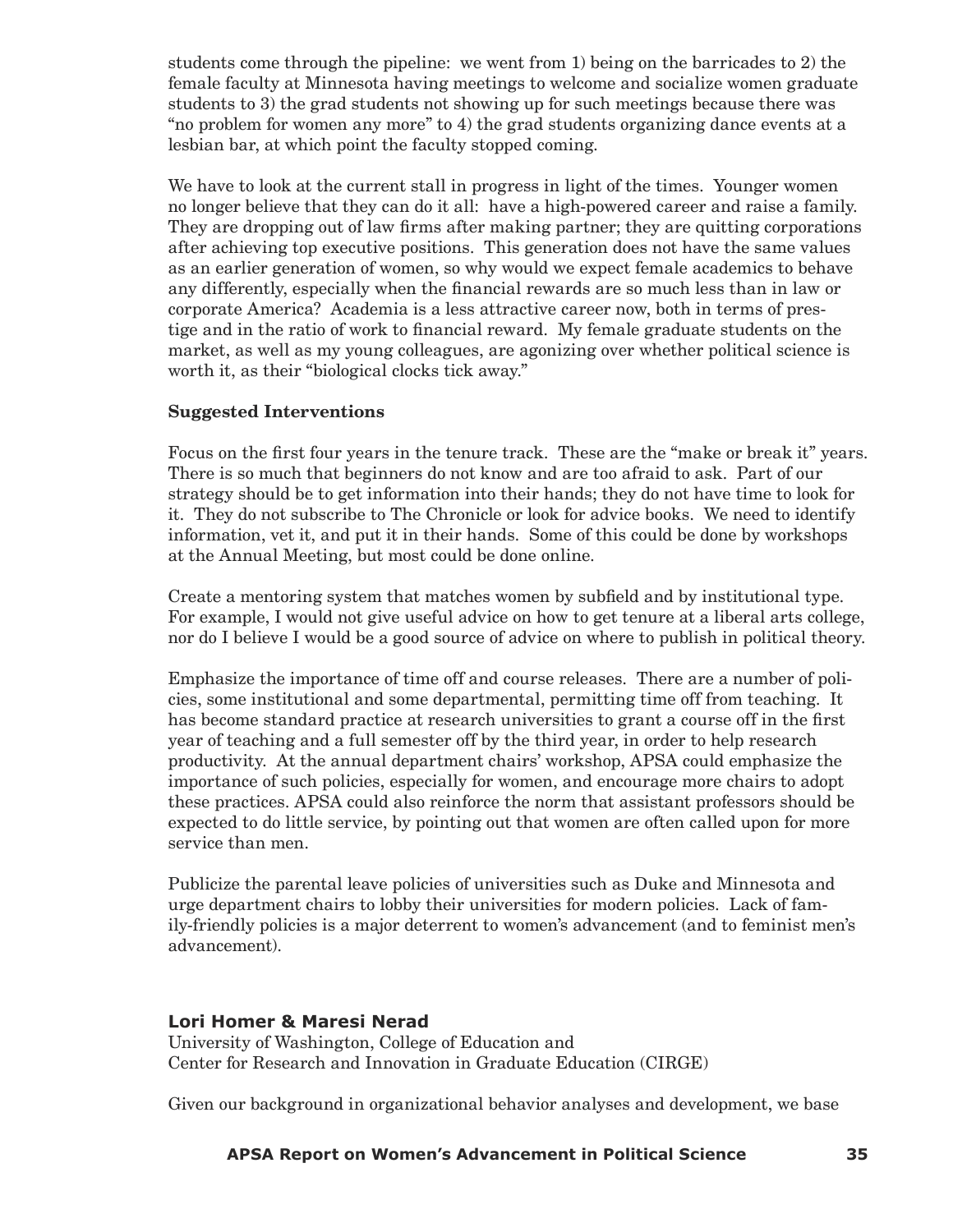our comments on what the group said during the workshop, what energized them, and our thoughts about how to turn that energy into an action plan.

## **Suggested Interventions**

Coordinate Web publications and pre-conference workshops. Workshop members felt mentoring mechanisms for young faculty were a key leverage point to address the status of women in the field. Mentoring mechanisms could take the form of Web publications on career management and planning, or pre-conference workshops before annual national meetings, to avoid competing with the regular sessions. Mentoring "programs" are problematic and not very successful. For effectiveness, the two previous options, Web publications and pre-conference workshops, must be designed so that one supports the other, not as separate projects. Together, they would be more effective than either effort alone. For example, pre-conference workshops could be used to drive the content of the guidelines and publications. The Web's interactive nature could be exploited to poll junior faculty who visit the Web resource about their pressing issues and preferred workshop formats for annual meetings. For example, add one open-ended question at the end of a Web publication on career advice: "If you could talk with a group of peers in political science about your greatest career challenges, what would you say?"

Create interactive workshops. Setting up a "panel" of senior faculty to discuss their career paths before junior faculty would be a mistake. Such anecdotal evidence is unlikely to involve junior faculty enough to affect their own careers; it would be hard to show results. The workshop session should be highly interactive. Design it to draw out people's stories (junior and senior), but not in an "I'm telling you how I did it" kind of way. Give all participants opportunities to support each other – e.g., build support networks of similar experiences, challenges, and research interests. As two of many available models, the fields of Economics and Management have done pre-conference workshops and mentoring with some success.

Create mentoring mechanisms to benefit all graduate students and faculty. Good resources would benefit both men and women, but particular outreach could be made to women. Segregation and stigmatization of women is part of the problem, but an integrative, equal gender opportunity career-building resource would do more to advance women than a program for women alone. However, given the way institutional mechanisms replicate themselves, there would have to be built-in mechanisms to ensure that women are well represented within the activity or program, with outreach targeted toward women.

Engage women (and men) of color as separate entities with separate interests. If their needs are to be addressed, special outreach would be needed to encourage these groups to give input and participate, due to the long history of white hegemony in most institutional practices, including the awarding of graduate degrees and tenure, and even the standard workshop format. This issue of disaggregating the category "woman" was raised a few times by a couple of lonely voices during the workshop, but it should be addressed more fully. This seemed to be more a function of not knowing how to deal with conversations about race. There are people, in women's and ethnic studies for example, who could help facilitate such a discussion.

Offer a career workshop addressing the great variety of career models and challenges and how these differ for white women, white men, black women, black men, Hispanic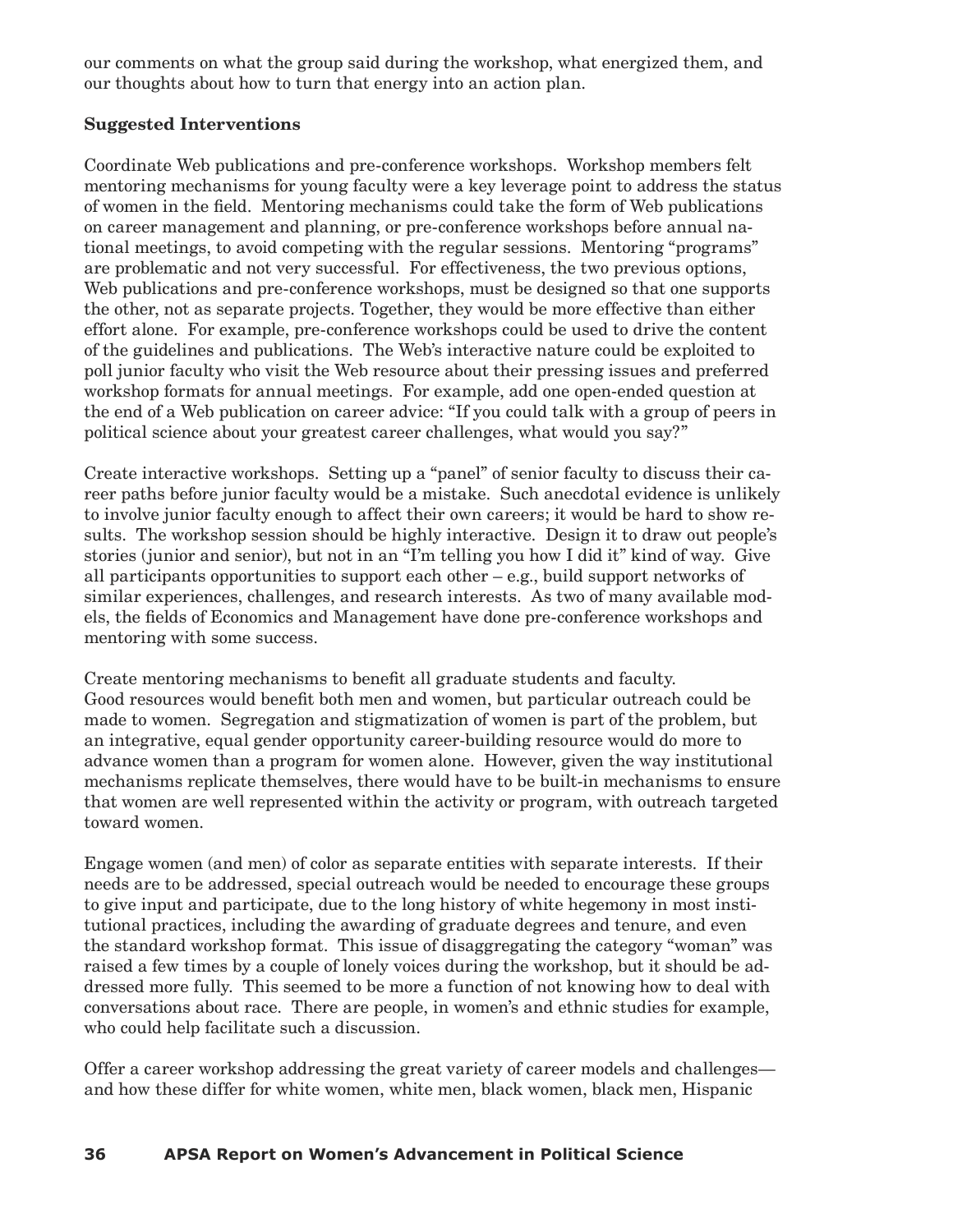women, Hispanic men, etc. This may have to draw on senior faculty, as junior faculty of color may not be or feel safe in raising race as a career issue. There are many ways to "include" minorities, several of them destined to offend and fail. Get input from women and men of different ethnicities and put careful thought into minority outreach. At CIRGE, we recently ran across a very interesting article suggesting that black women attorneys have a very different model for the relationship between their work life and their family life; it's very different from the typical white woman's model.

Conduct further research. Our research center would like to offer analytical support both through deeper analysis of the existing data Nerad presented, and through analysis of the data we have been collecting in fall 2004 on social scientists (political scientists included) who are 5-7 years after degree completion. Our new sample is ideal for addressing some current questions about junior faculty members' greatest career challenges and the career decisions they are making to stay in or leave academia. However, we are a self-sustaining research center, and would have to work out a contract with APSA for performing such analyses. With a contract, we could support both the grant application and the grant implementation (providing information for workshops or publications).

## **Kent Jennings**

University of California-Santa Barbara, Department of Political Science

The preparation, caliber of the presentations, and the content of the discussion were all first-rate. It was a great learning experience and also an encouraging one, in the sense that it demonstrated the concern of both APSA and the NSF regarding the topic.

The situation for women in academic political science is not ideal. The data presented in the workshop and several papers indicate that women are faring well once the threshold of faculty status has been attained, but there is some evidence that women may not be placed quite as prestigiously as men, and that women have more complaints about treatment. Clearly, the Association should continue to monitor that situation and work especially through department chairs to address those issues. Well-publicized factual information is a key to addressing inequities. Anecdotal evidence may be moving, but the bulk of APSA membership will be more persuaded and motivated by more comprehensive research.

The greater problem appears to lie in the recruitment and graduate-level training of women. The most dramatic single datum from this Workshop was that only 35% of Ph.D.s have been awarded to women over the past several years. We are suffering in particular compared to sociology and psychology. Moreover, while half of political science majors are women, the proportion of females entering graduate school is considerably lower. Other data show that dissatisfaction at the graduate level runs higher among women than men. Thus, the crucial problems are at the graduate school level, and they center on supply and treatment.

## **Suggested Interventions**

Conduct surveys of majors. The supply side is dictated in part by personal tastes. It would help if we knew what it is about political science as a career that attracts more men than women. Information obtained by survey or other means could be used to craft techniques to attract more women. Suggestions or models for course content could be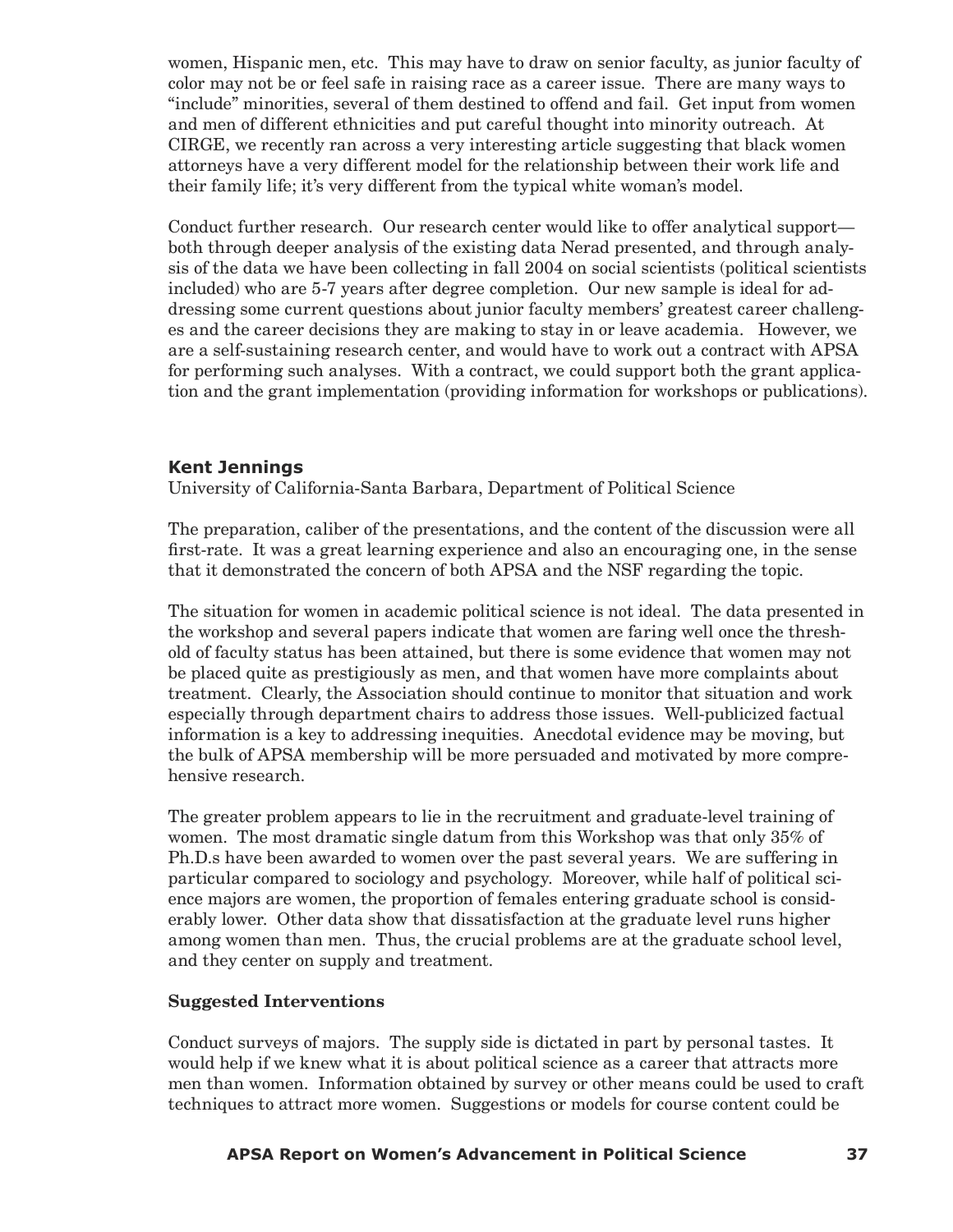devised, drawing on existing resources. It would be enormously helpful to base some strategies on what we hear from undergraduate women themselves.

Advertise non-academic careers. If women with graduate degrees are more likely to seek non-academic careers, the Association could publicize those opportunities.

Provide examples of successful women political scientists to undergraduates. It might be worthwhile to somehow put in the hands of undergrads news about outstanding scholars, leaders in the Association, and other accomplished women, such as university presidents. Learning about role models might encourage more women to go on.

Disseminate relevant research, but understand that reliance on recipients' good will is not enough. The problem lies as much or more with male graduate students as it does with male faculty. There is a bit of a backlash phenomenon at work, in addition to the usual rivalry that often develops along gender lines. Workshops at the departmental level might help. Perhaps guidelines or scenarios prepared by the Association would be useful.

# **Paula McClain**

Duke University, Department of Political Science

## **Suggested Interventions**

Update our research and data. While I truly enjoyed the meeting and think that many exciting things will come of this grant, some of the material was dated. We need more recent data to see what is going on and how women faculty and graduate students are being treated. For example, I cannot believe that departments are not doing a better job of professional training than the data from the anthropology and other departments collected in the 1980s would suggest. Duke University, for example, spends a good amount of time on these issues, and I suspect that others do as well. This does not mean that women graduate students might not get as much training as others, but I do not believe that it is as dire as the presentations suggested.

Explore the impact of increasing numbers of women in the profession. We need to know what difference the hiring of female faculty over the past two decades has made and is making on departmental environments and the training and mentoring of female graduate students. Are women more supportive of certain issues than male faculty? Even if female graduate students do not work with female faculty, do they benefit by the presence of women faculty in their environment? Does female faculty increase the probabilities that female graduate students will choose a particular program? These are but a few of the questions that we need data on in order to get a better picture of the situation of women in political science.

Address the issues of women of color. This is one of the most important issues for the discipline. All of the workshop presentations failed to address women of color in the social sciences in general, and within the discipline in particular. For example, Mary Fox stated that the numbers were too small for her to do any analysis on them. Small numbers should raise questions for an empiricist. Moreover, we cannot make the assumption that, by knowing what factors affect white women, we can generalize that knowledge to factors that affect women of color in the discipline. APSA needs to gather data on wom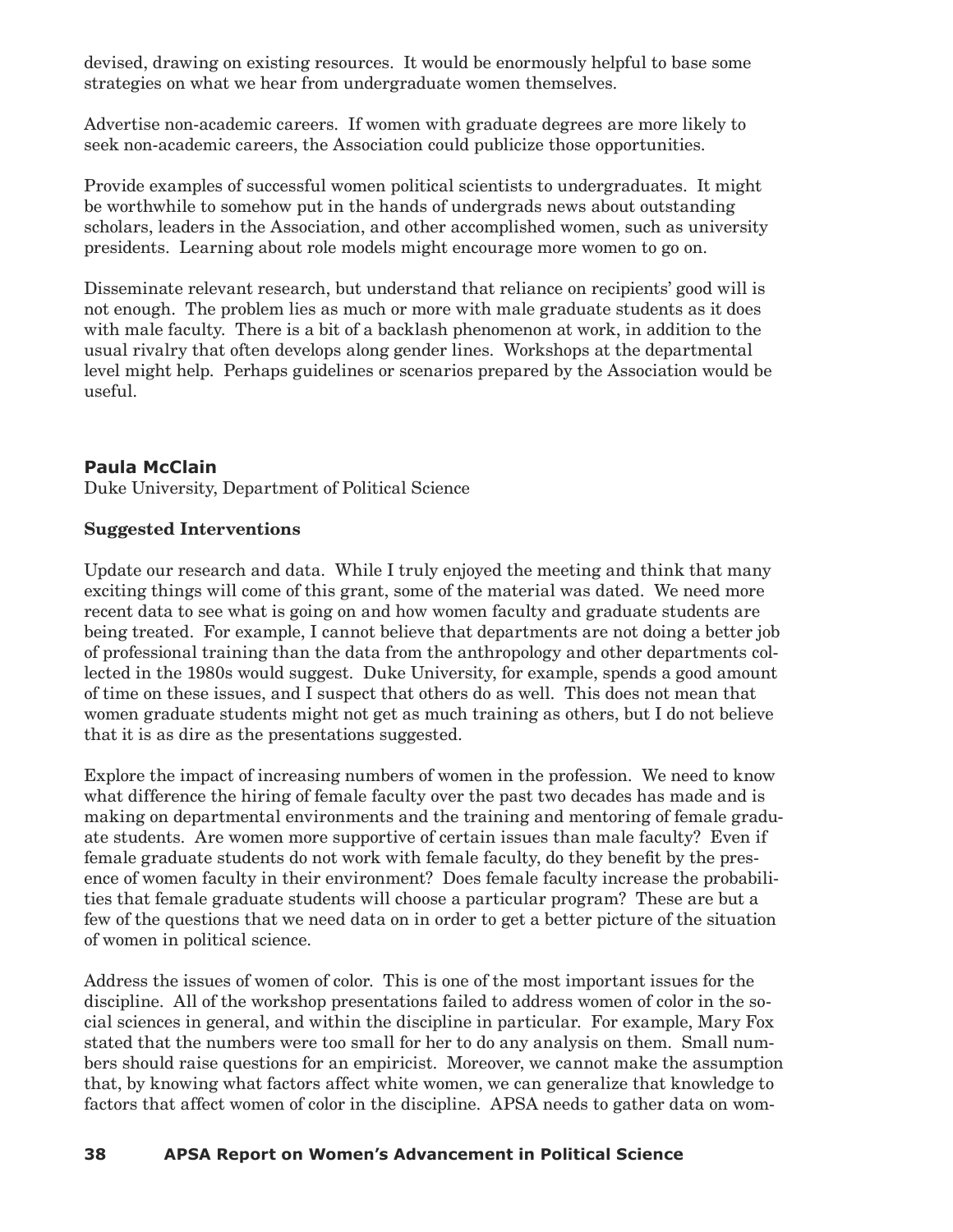en faculty and graduate students of color and to recognize that differences exist among women. Women of color contend with both gender and race.

## **Nancy McGlen**

Niagara University

Most of us who have been in the profession for 20 or 30 years and have looked at the literature on women's progress in the discipline firmly believe that many barriers to women's progress exist. We have either experienced discrimination as students or faculty members or have friends who have had such experiences. For those of us who have lived through the largest demographic change in our discipline's history, it is hard to accept that the problems encountered by women in political science are not still large and daunting. The most important lesson learned from the data presented at the conference is that, compared to our sisters in many other professions, many of the most serious barriers in our discipline are modest in size and impact.

The research presented by Donna Ginther was perhaps most telling about the relative advantages of women in political science, particularly compared to economics. Once in a tenure track position, there are only small and mostly explained salary gaps between "similarly situated" women and men in political science. Of course, the "similarly situated" attributes masks important differences. Other data show that women are less likely than men to attend graduate school, more likely to experience problems in graduate school (Hesli, et al. 2004; Nerad 2004), probably less likely to finish graduate school (Nerad 2004), and perhaps also less likely to be appointed to tenure track lines.

It seems clear that the problem in political science, unlike some other social sciences, is the pipeline. Women are not going to graduate school at the same rate as men and, most ominously, the rate of increase in the percentage of women entering graduate school and continuing into their first academic appointment is not growing at the pace of the 1970- 1990 period or at the rate in similar fields. It might even be argued that, with women nearly 60% of undergraduates, women are not majoring in political science at the undergraduate level at a rate proportionate to their numbers.

If problems exist mostly in the pipeline, then solutions should be directed towards "fixing the pipeline." While Ginther's data is encouraging, securing an academic appointment on a tenure- track line in a prestigious department, successfully achieving tenure, and securing promotion to full professor or administrative position, is still difficult for most women. The data at the Workshop and in other publications made clear that family concerns, lack of support networks, and even possible backlash against women's progress are problems that, while not fully documented or understood, must be addressed.

#### **Suggested Interventions**

Find out why women are less likely to major in political science and attend graduate school. Some possible reasons may be that the discipline's questions, content, and methodology may not be as interesting to women as to men; women may not "find" themselves in their political science courses; and other career choices, especially law and government service, may be more attractive to women. The solution may lie in adopting the model developed by the American Sociological Association (ASA). The ASA found that five changes made by departments produced more diversity at the undergraduate and

#### **38 APSA Report on Women's Advancement in Political Science APSA Report on Women's Advancement in Political Science 39**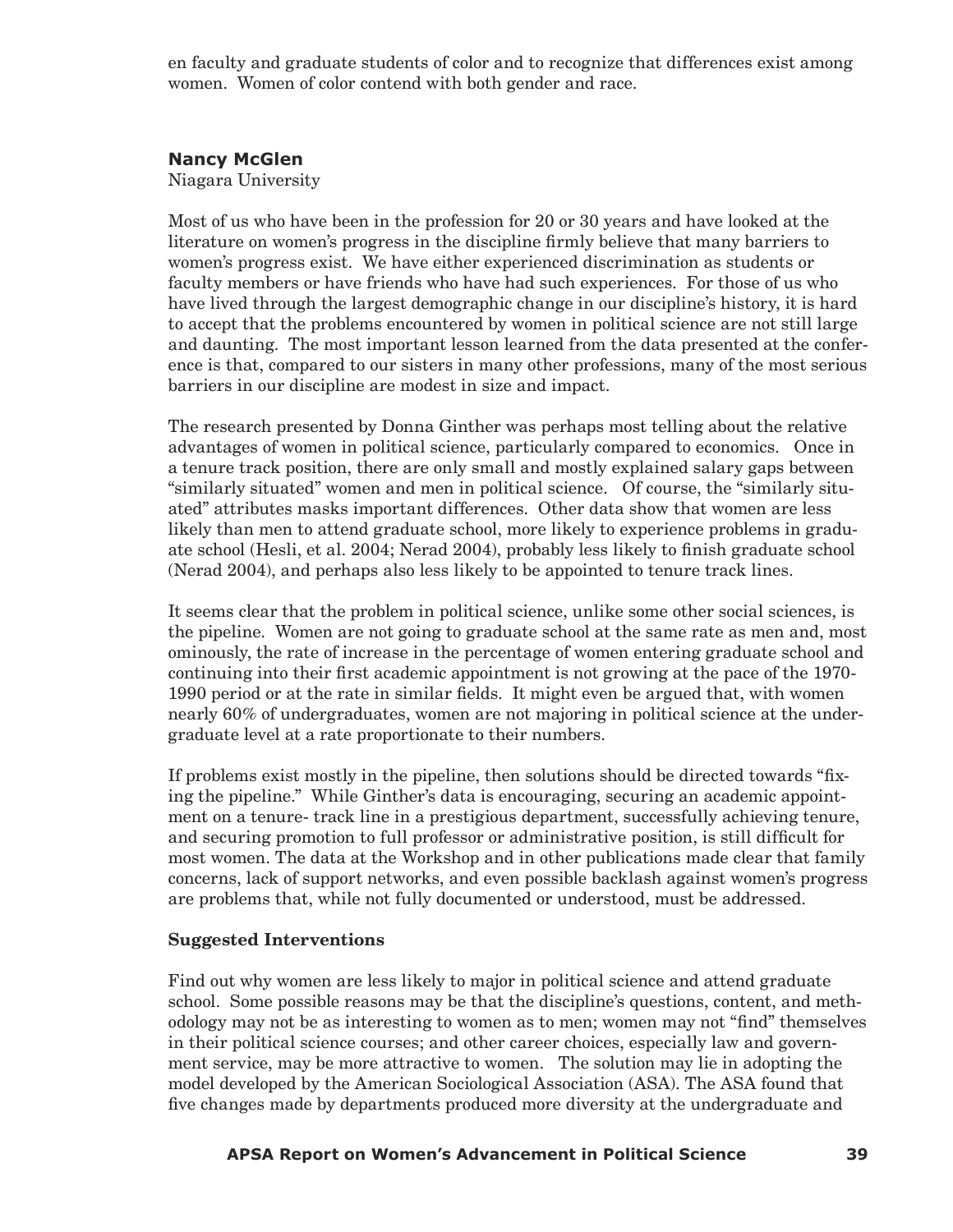graduate levels. These changes were as follows: *curriculum changes* including more rigor, direct research experiences, and the integration of race, gender, ethnicity and class; *improved research training and the opportunity to do research with faculty; mentoring* by all faculty of all students; fostering a *climate* sensitive to issues of diversity and multiculturalism; and developing a *pipeline* designed to increase the number and diversity of those in academia and in other leadership positions. The success of these strategies in sociology in a wide variety of departments makes them a possible model for increasing the diversity of political science. A related strategy could be to develop a program for young women like the Bunche Institute.

Reduce or eliminate part-time and off-the-track positions. If these non-tenure positions are allowed to increase, the career opportunities for Ph.D.s in academia will continue to decline. Salaries, compared to other professions, especially law and government, will also continue their relative slide. This is especially true for fields like political science where there is no accrediting body to require that most positions be filled by full-time faculty. The AACBS, the NCATE, and the State of New York, for example, are setting some limits on hiring part-time faculty in many business and education programs. The APSA should also continue encouraging departments and universities to adopt familyfriendly policies.

Continue to encourage and support alternative careers for political science Ph.D.s, and seek ways to link Ph.D.s in government and the non-profit sector to the Association.

Continue educating chairs and other department leaders on positive climates in graduate programs for women and minorities. Systematic help is critical for directors of graduate programs and job candidates on how to prepare for the job interview process. For example, applicant files I receive from candidates in mathematics and other fields where job prospects are poor are good models. All include a cover letter focused on why they want the particular job we are offering; all contain a personal teaching philosophy statement and a statement on the candidate's current and future research. Letters of support are another area where the Association could educate graduate program faculty. All departments today require faculty to teach well, to do research, and to serve the university and the community. Letters by advisors that assume that a non-Ph.D. institution cares only about a candidate's teaching do a great disservice to that candidate.

Prepare a list of common questions with answers encountered by graduate students and faculty in their first six years on the job. A good place to look for such a "Q&A" are the professional development panels prepared for the APSA and the Midwest PSA by the women's caucuses of both associations. I have participated in several. All contained a wide variety of answers from many different perspectives for some of the most pressing of questions faced by advanced graduate students and junior faculty. It is important in preparing the questions and the answers to make very clear that knowing your own department is key to answering any question. This information can be distributed using three tactics: workshops before conferences (APSA, Midwest, smaller regional associations) for graduate students and junior faculty; a pamphlet (online and print) perhaps titled *How to Succeed in the Profession*; and putting up an online Q& A "Ms. Mentor" section for the APSA website. Ideally, all three formats would feature a panel consisting of several faculty mentors from a variety of schools. Perhaps the "Ms. Mentor" panel could have anonymous mentors who could answer each month some of the most common questions faced by future and new faculty.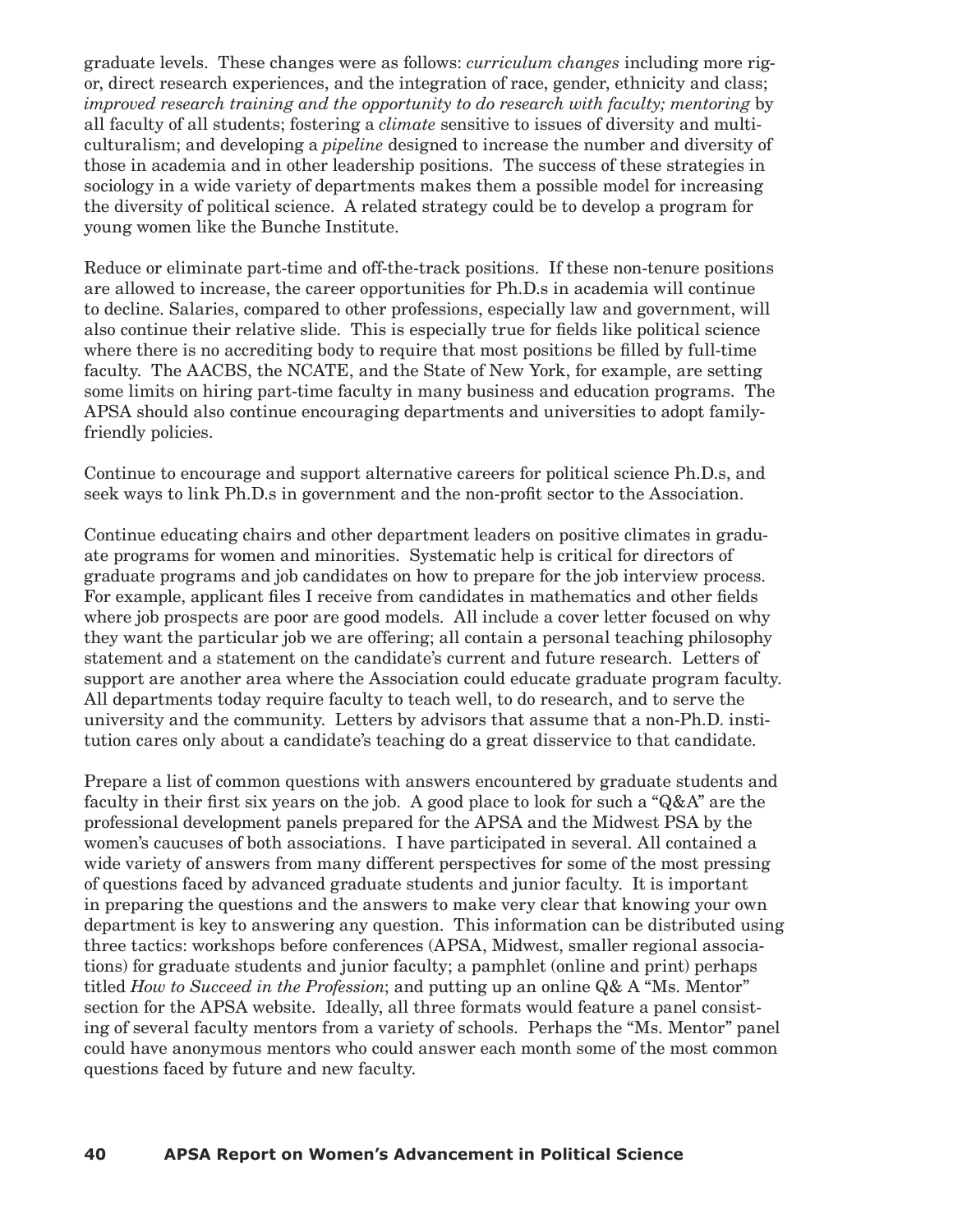## **Kristen Monroe**

University of California-Irvine, Department of Political Science

#### **Suggested Interventions**

Extend the APSA Mentoring Program to graduate students, both female and minorities. The Program should contact students directly. The Program should also work with the Minority Caucus members.

Continue mentoring meetings at APSA and turn them into networking workshops. These could focus on a variety of topics, e.g., mid-career development, leadership, writing grants, etc. A subset of this could be the kind of Young Scholars Program the International Society of Political Psychology offers, which has been very successful.

Create a "primer" for new professionals from existing *PS* columns, and print a book. The proceeds could fund future activities. Include tips on topics such as mid-career development, leadership, grant-writing, etc.

Create a "best practices" manual for placement directors, department chairs, and jobcandidate interviewers. Every time anyone approaches me, the first question they ask is what my husband does. It is not legal to ask this, but they still do it. We still need information about this out there. The kinds of issues Vicki Hesli mentioned should also be included, such as what are the clear standards we want to convey on how to deal with sexual/ethnic/racial harassment and discrimination? What roles can faculty members play in students' life? What can APSA do? What can departments do? Also, what kinds of questions should a candidate ask during the job interview?

## **Kathryn Pearson**

University of California-Berkeley, Department of Political Science

My reaction to the workshop re ects the fact that I am in the early stage of my career. I am finishing my dissertation and looking forward to starting as an assistant professor at a large research institution in the fall. While some of the data presented illustrates women's progress within the discipline, even more suggested that there is much to be done. More importantly, the data and discussions illustrate that there is much that can be done. Thus, I am particularly enthusiastic about the workshop's potential for creating interventions at the junior level.

In some respects, the data were heartening: women have made considerable progress in the discipline over the last several decades, particularly compared to economists. Yet the data presented that shows women's progress in political science relative to other social sciences, stalled rates of advancement, and differences between women's and men's graduate school experiences, raises questions about why women have not made more progress by 2004. The data presented shed some light, though they do not capture the entire picture of women in the discipline. As was often noted, political scientists do not study themselves during their "day jobs," as some labor economists or sociologists do, and thus our understanding of systematic differences in the trajectories of male and female political scientists at every stage is somewhat lacking. After the presentations, which touched on a range of issues from collaboration to leave, questions remained about both the causes and manifestations of systematic gaps. Clearly, more research is neces-

#### **40 APSA Report on Women's Advancement in Political Science APSA Report on Women's Advancement in Political Science 41**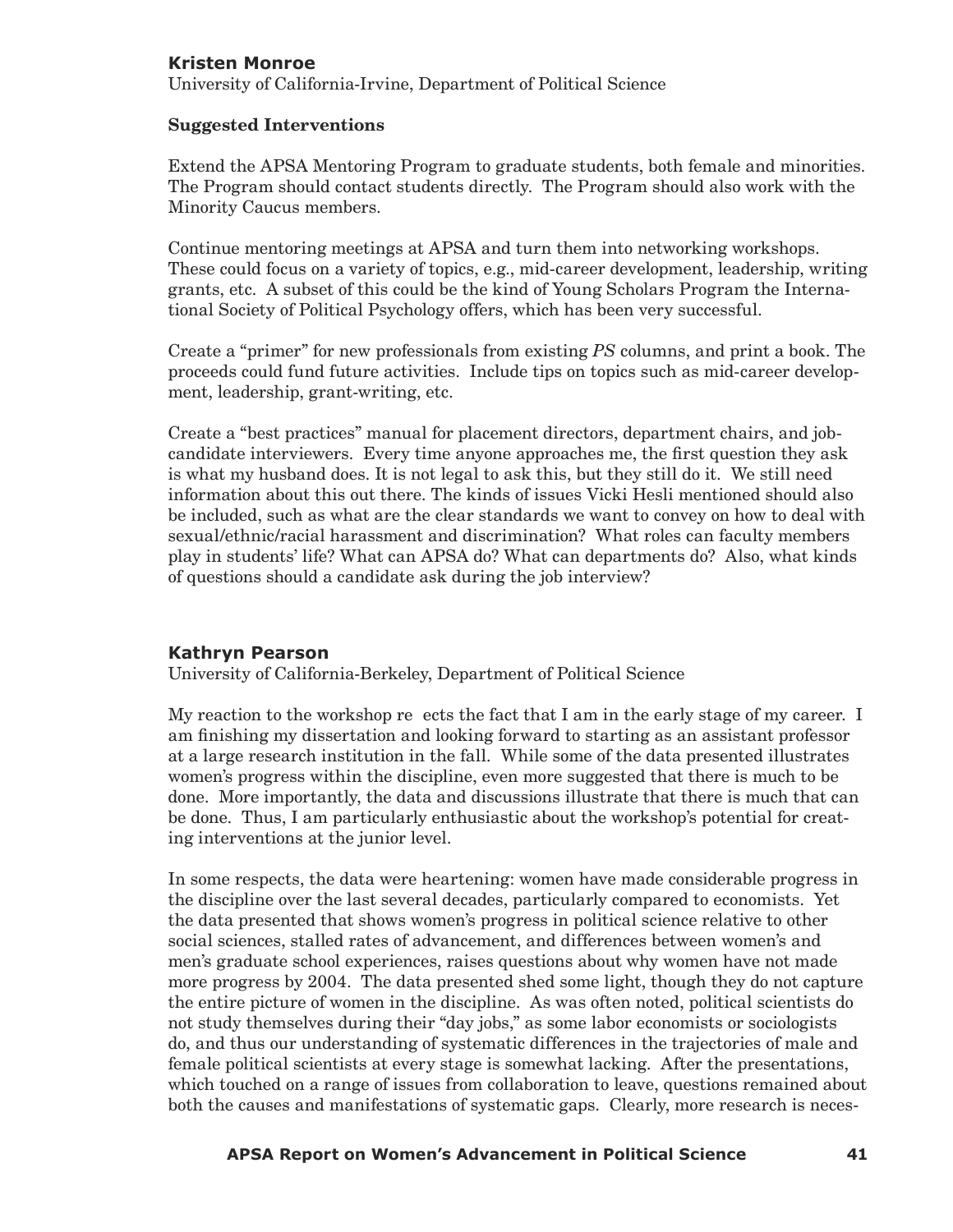sary. The workshop, however, offered sufficient evidence of the importance of collaboration, encouragement, mentorship, and other forms of support to move to the next step: interventions to further women's progress in the discipline.

Much of the strategy discussion centered on interventions at the junior level—during the first four years as an assistant professor. As someone entering this stage, the discussion of the difficulties junior faculty face was somewhat anxiety-producing, but also helpful and encouraging. Knowledge is power: knowing what is expected to get tenure, what it requires, and having a strategy to maximize progress, while balancing teaching and committee requirements, will surely make a difference. A successful basic intervention would thus entail senior scholars sharing their knowledge—both professional and substantive—to help junior scholars to strategize their own careers.

My unscientific sense from my female graduate school colleagues is that there would be great enthusiasm about interventions for female junior faculty. I, along with many others, would appreciatively attend a conference a day early or attend a separate conference altogether, viewing it as time well spent. However, I do know female graduate students and junior faculty who resent any implication that gender may hinder—or particularly that it may help—their careers. Thus, in designing interventions, we have to keep in mind that some would-be enthusiastic participants might be excluded, while skeptics we include may decline to participate.

The workshop was devoted to a serious inquiry of women's progress in the discipline—understanding the data that have been collected, determining what needs to be collected, and most significantly, what next steps to take—and the tone ree cted this systematic approach. Considering the next phase of my career, I found the day particularly helpful, and I hope to have the opportunity to participate in any future intervention. Although some of the data were disheartening, it was very encouraging to be in a room full of collegial senior scholars spending their time and energy addressing women's advancement in political science.

## **Suggested Interventions**

Strike a balance between providing career advice and specific substantive research advice. The career advice might come from a panel of senior scholars, and the specific advice from scholars in the same area of research. Matching junior scholars with senior scholars for substantive research advice and mentoring, at conferences and beyond, would be especially helpful. Ideally, this component would build lasting mentor relationships.

## **Dianne Pinderhughes**

The University of Illinois, Woodrow Wilson International Center for Scholars

One of the introductory remarks made by Michael Brintnall was very telling: "political science has a gender."

Participants used the phrase, "this isn't our day job," a great deal, alluding to the fact that few scholars in political science study the status of women in the discipline. This is an important theme because it underlines the fact that scholars who are women, especially women of color, take on institutional and disciplinary reform responsibilities that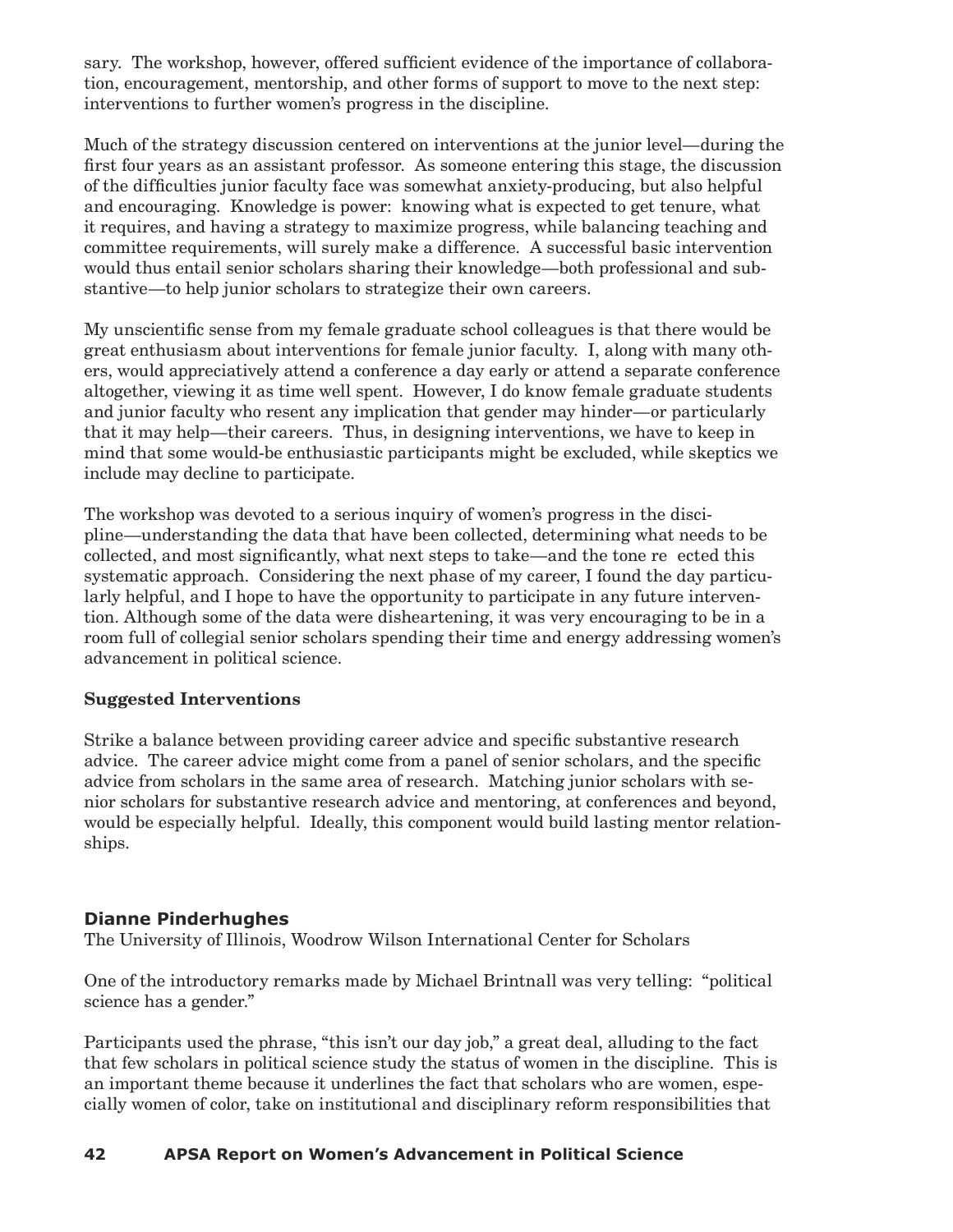require a very different volume and quality of work if they are to function.

Donna Ginther's presentation was interesting, in that she found that women are doing well in political science. There are, however, other factors that could contextualize her findings and raise new questions. We still need to explore time to tenure and to promotion to full professor. In addition, currently, there is also no way to compare the proportions of women who have, like the long-term unemployed, fallen out of the academic political science labor market. Finally, the differences in the size of the two fields and in the distribution of academic vs. non-academic jobs may also be important factors in comparing the two disciplines and women's qualitative experiences.

#### **Suggested Interventions**

Borrow from the research project funded by the Council on Graduate Schools, which includes a large number of case studies and pilot projects in ten institutions. This project should be monitored for effective innovations that APSA could learn from and adapt.

Examine APSA's existing programs. Straightforward attention to gender should be balanced with an understanding that women of color's advancement will also be supported by minority programs. This would mean not only reviewing programs that already give explicit attention to the status of women, but also those with implicit attention, e.g. programs to increase the yield of women, such as the Bunche Summer Program, which tends to attract a significant number of women, although the program is open to both genders. In addition, programs with neither implicit nor explicit attention to the status of women should be examined. This third category would presumably cover the rest of the APSA's programs. Some thought should be given to ways of integrating the status of women priority into these programs, as this will be the largest category. Some examples in this area might be the Annual Departmental Chairs meetings and the proposed Directors of Graduate Study meetings. The APSA might experiment with varying ways to communicate with these two groups that would involve them in improving their production and status of women faculty and graduate students. The outcome of this project might be a set of organizational recommendations for the Association to implement, along with recommendations for universities and departments.

Promote collaboration with the APSA's new Task Forces, such as President Theda Skocpol's Task Force on Inequality and American Democracy. This Task Force, chaired by Larry Jacobs of the University of Minnesota, is considering a variety of issues, including gender and how it affects the political and economic status of American citizens.

Conduct additional research. Other regional studies comparable to Vicki Hesli's would be appropriate. A review of the existing literature on women's performance in political science would be useful.

Recognize that some issues cross gender lines. A set of policies framed to think about how changes may also affect men might effect change more rapidly and more effectively than policies targeted in a way that makes it appear only women are affected.

Build institutional redundancies. One reason for the Civil Rights Movement's success was that mobilization efforts often involved highly redundant organizational strategies: individuals received the same message from a number of organizations simultaneously. We should try to develop short- and long-term efforts to build in institutional redundancies, without making the message overwhelming, in order to really bring about the

#### **42 APSA Report on Women's Advancement in Political Science APSA Report on Women's Advancement in Political Science 43**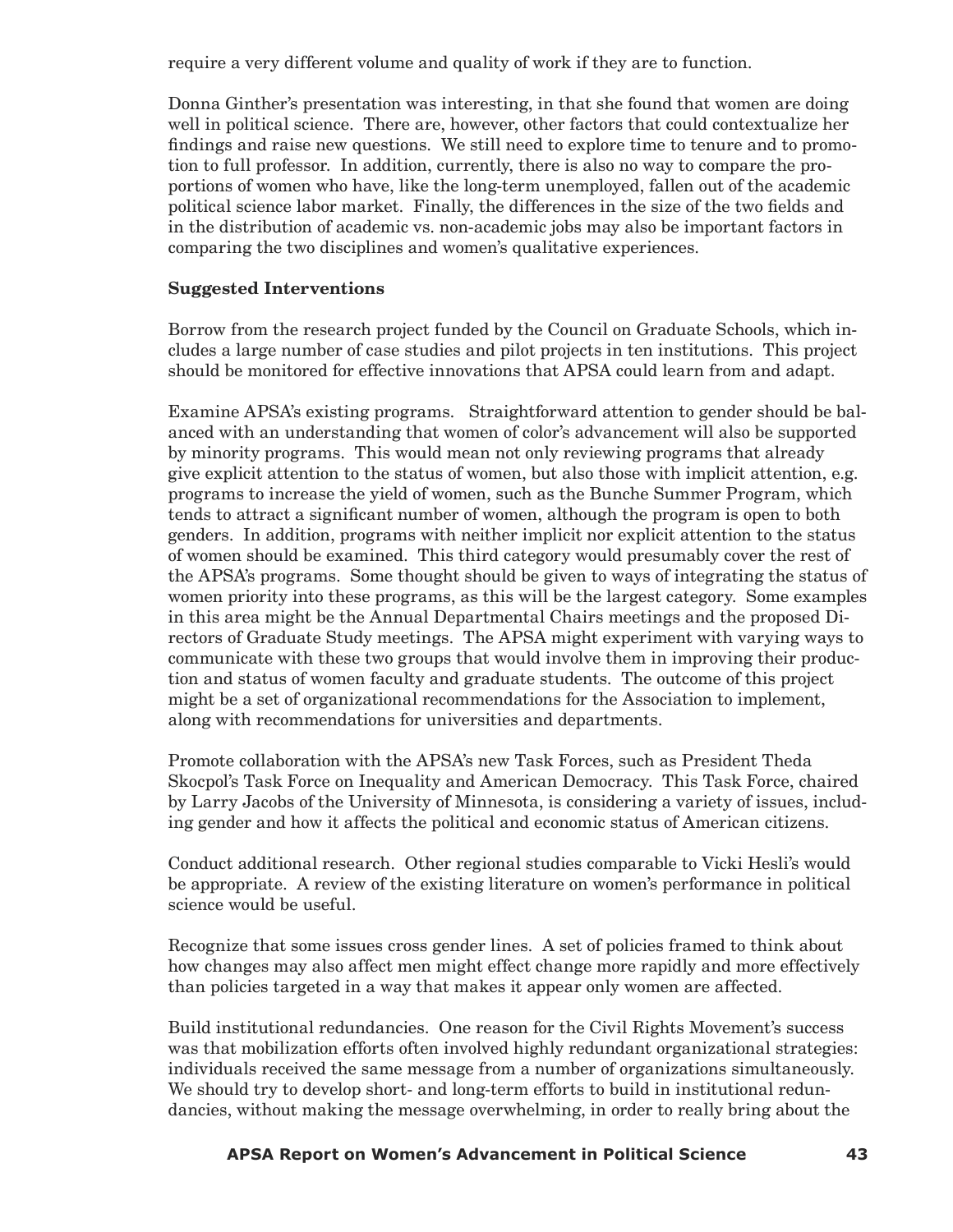changes we seek.

Borrow from the Woodrow Wilson International Center for Scholars. It is a wonderful resource for scholars on fellowships and in a variety of areas of activity. The Center's Division of U. S. Studies is headed by Philippa Strum, a well-known and well-published scholar who asked to be kept informed about this project.

# **Virginia Sapiro**

University of Wisconsin–Madison

The primary problem for achieving women's full representation among academics in political science is the pipeline: the transitions from college to graduate school, and from graduate school forward. There are many more subtle issues that have to do with career choices and support that may lead to a difference in the quality of professional life, morale and respect, but those are not easily measurable.

## **Suggested Interventions**

Develop a self-training module to help people think about career choices and mentoring, among other things. Imagine a Web-based module that went through each stage of the career and framed a series of questions that people should ask themselves. It would have the format of many Web-based training modules that allow you to start at any particular point and track the questions and training tips. These questions would be geared toward urging participants to think about priorities, possibilities, and questions they should ask of departments where they study and work. The framework should be questions, because it is intended to be a mentoring tool, and mentoring is mostly about guided self-ree ction. The training module should have a branching format; the next question should be contingent on an answer just given. For example, if someone is contemplating being an assistant professor and starting a family, there is a further set of questions to ask, for example, about support policies at the institution where the participant works. This module could be used at any stage of the career. It should also be able to be used by mentors, who can use it to learn what questions they should be asking, and how to think about responses. It can also be used by graduate programs and departments to evaluate how they are doing, what questions they should be asking themselves, and steps they might take to create more opportunities.

# **Dvora Yanow**

University of California-Berkeley, Center for the Study of Law and Society

What stands out for me across all our discussions is the sense that we have made little progress, or much less than I previously thought. Particularly telling, for example, was hearing from Rose Harris that she and her colleagues felt compelled to organize a new association to try to stem the out ow of black female political scientists, by countering the advice they are being given not to do work of interest to them, because that work is about black women and politics. This is the sort of thing one heard 20 or 30 years ago as advice to white women: "do not research women… that's not a 'real' area of research." In addition, Lori Homer commented that pregnant students are not taken seriously by potential advisors, that they are seen as a waste of time and other resources. While her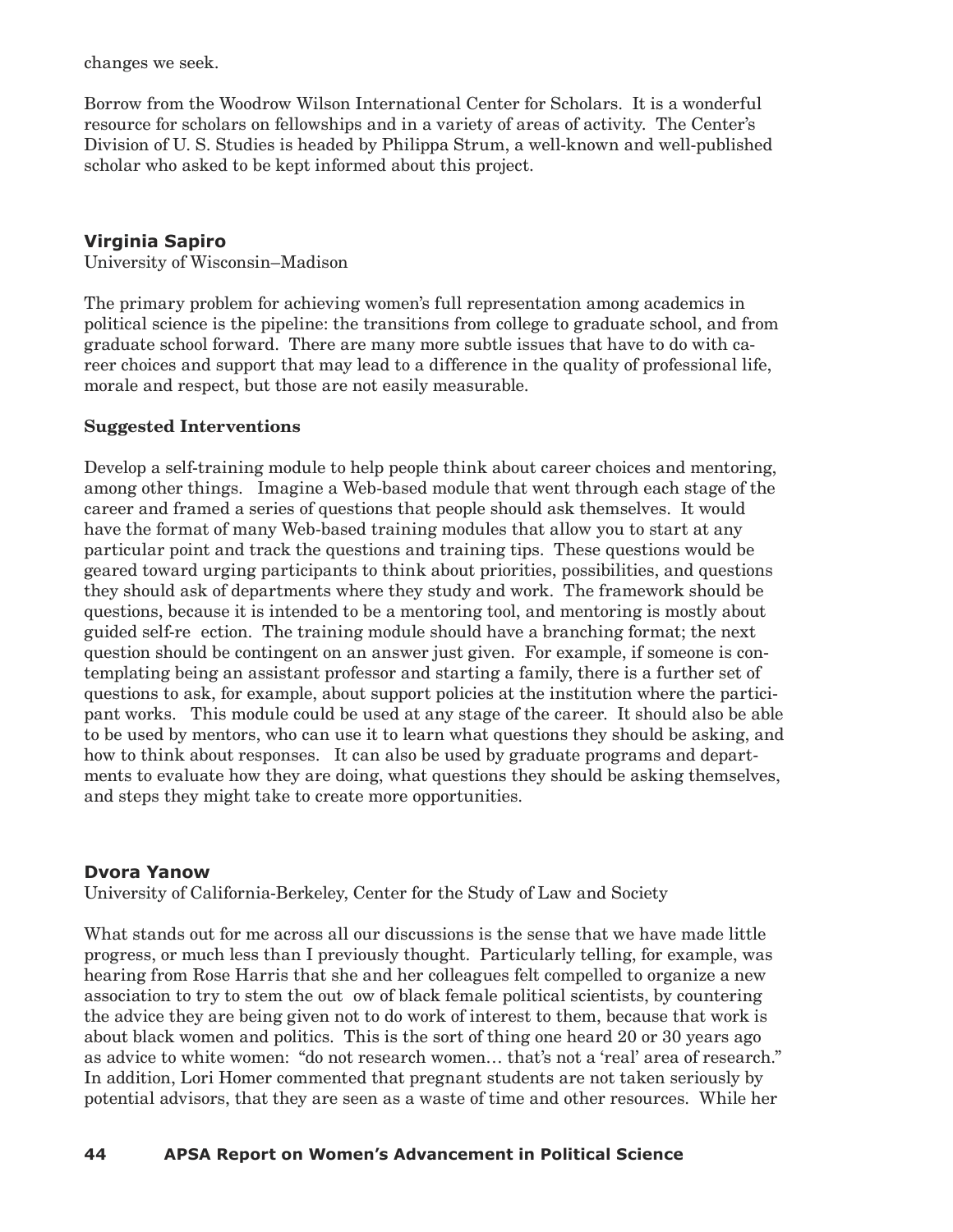comments were not from a political science department, I am concerned from things I have heard elsewhere that such a situation is not unique and that it does infect political science departments.

I am troubled not just by the numbers and the story they tell of a decline in women in the professoriate in higher ranks, but by a professional culture that may be the reason for this thinning of the "non-suits." Women still take on, or are assigned, the majority of caring tasks and responsibilities, whether that be in the office (advising students, serving on committees, etc.) or at home (tending to children, spouses/partners, or parents). Women academics already put off child-bearing on the annual calendar to time it with summer vacation and on the academic calendar to time it post-tenure. The age-related requirements of child-caring and other caring activities may intersect with career decisions. If, indeed, we still have chilly climates for women, minorities, and minority women, it should be no surprise that women are leaving the professoriate. Many corporate workplaces provide childcare and other benefits, not to mention higher salaries, which could make them more attractive workplaces than our universities and colleges. Mentoring might help, but not if such advice reflects a narrow vision of what constitutes a political science career.

#### **Suggested Interventions**

Compose or re-issue a statement sent to all departments and posted on the website, reiterating that resource judgments (personnel, or student-related) based on pregnancy, etc. are illegal.

Find out what doctoral students are experiencing. To access such information, ask some doctoral students to organize the research project. Several, for example, who have been involved with Perestroika might be tapped.

Involve Rose Harris' group and work with the other caucuses to get a clearer sense of the issues faced by women of color.

Make available the findings of Barbara Gross's study of women scientists at Harvard and the MIT study that reported on discriminatory resource practices (in lab space, office space, funding, etc.), along with those institutions' policies and the steps they took to address deficiencies. The problems they identified had less to do with numbers of women than with organizational culture. This is where I think APSA can step in, not in changing departmental cultures, but in making a clear case for the impacts of organizational cultures on all department members: students, faculty, and staff.

Convene a gathering of the Women's Caucus/Status Committee equivalents in other disciplines, such as SWIP (The Society for Women in Philosophy), Gender and Diversity in Organizations (formerly Women in Management) of the Academy of Management, CSWEP, AEA, ASA, and the American Planning Association, so that we might learn from each other what the issues are, and how to address them best.

Fund and commission a life history interview research project on this topic.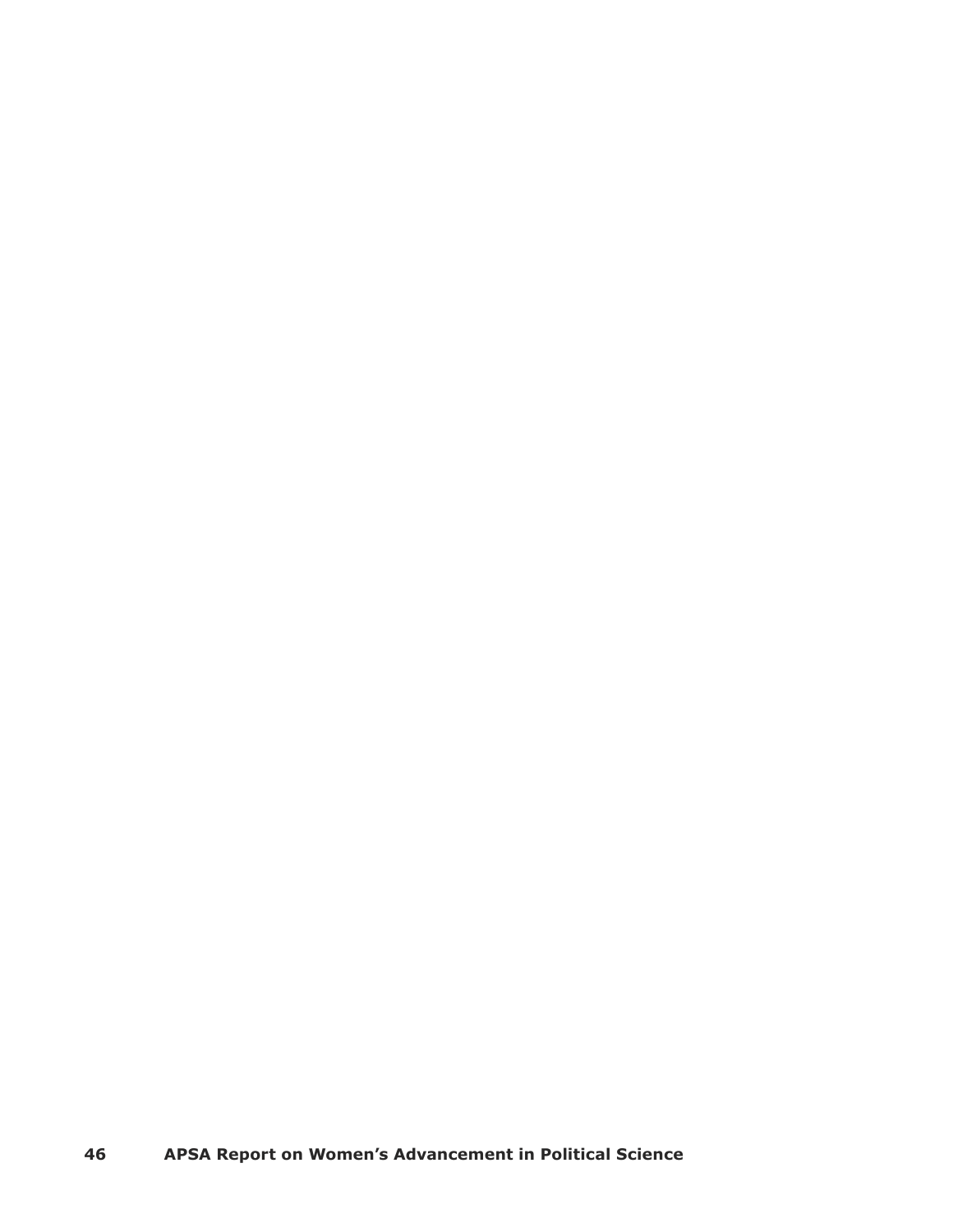# **Appendix E: References**

American Political Science Association. 1972-98. *Survey of Political Science Departments.* Washington, DC: APSA.

American Political Science Association. 1998. *Political Science Ph.D. Programs: Graduate Students and Faculty Cumulative Data, 1988-1998.* Washington, DC: APSA.

American Political Science Association. 2002. *Survey of Political Science Departments.*  Washington, DC: APSA.

American Psychological Association. 2003. *Women in the American Psychological Association.* APA Women's Programs Office. http://www.apa.org/pi/wpo/wapa03.pdf.

American Psychological Association. 2004. *Surviving and Thriving in Academia: A Guide for Women and Minorities.* APA Women's Programs Office. http://www.apa.org/pi/ oema/surviving.

American Sociological Association. 2003. "Distribution of Full-Time Faculty in Graduate Departments of Sociology by Rank and Gender of Faculty Member, AY 1997-98 and 2000-01." http://www.asanet.org/research/faculty1.html.

American Sociological Association. 2004. http://www.asanet.org.

Anonymous and Anonymous. 1999. "Tenure in a Chilly Climate." *PS: Political Science and Politics* 32(1)91-99.

Avalos, Manuel, Carol Hardy-Fanta, Valerie Martinez-Ebers, Linda Lopez, Gary Segura, and Ronald Schmidt, Sr.. 2000. "An Update on the Status of Latinos Y Latinas in Political Science: What the Profession Should Be Doing." PS Online. September 2000. http: //www.apsanet.org/imgtest/Latinos%20in%20the%20Profession-update.pdf .

Bennie, Lynn and Richard Topf. 2003. "The PSA's Survey of the Profession 2002: Participation and Attitudes." Presented at the Political Studies Annual Meeting, University of Leicester. April 15-17.

Broder, Ivy E. 1993. "Professional Achievements and Gender Differences among Academic Economists." *Economic Inquiry* 31: 116-127.

Committee on the Status of Women in the Economics Profession. 2001. 2001 Annual Report. http://www.cswep.org/CSWEP\_nsltr\_Winter\_2002=2.pdf.

Committee on the Status of Women in the Profession. 1999. "Improving the Status of Women in Political Science: A Report with Recommendations." *PS* Online. September. http://www.apsanet.org/imgtest/improvingstatuswomen99-commitee.pdf.

Committee on the Status of Women in the Profession. 2001. "The Status of Women in Political Science: Female Participation in the Professoriate and the Study of Women and Politics in the Discipline." *PS: Political Science and Politics* 34(2):319-326.

Converse, Philip and Jean Converse. 1971. "The Status of Women as Students and Pro-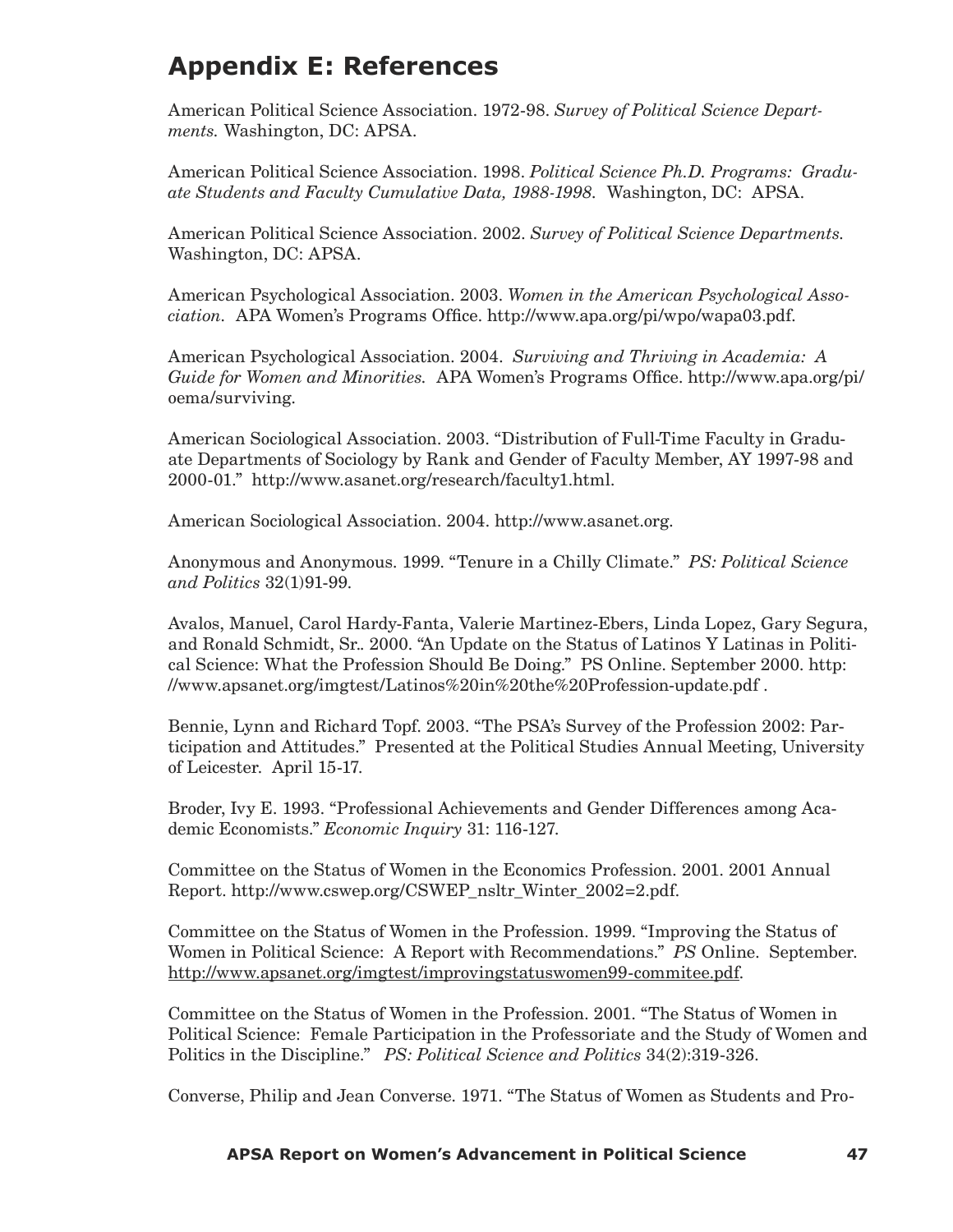a Positive Graduate Student Experience: Survey Results from the Midwest Region, Part II." *PS: Political Science and Politics* 36 (4):801-804.

Hesli, Vicky, Evelyn C. Fink, and Diane Duffy. 2003b. "Mentoring in a Positive Graduate Student Experience: Survey Results from the Midwest Region, Part I." *PS: Political Science and Politics* 36 (3):457-460.

Hesli, Vicki, Jacqueline DeLaat, Barbara Burrell, and Kimberly Lewis. 2004. "Understanding the Graduate Student Experience: Survey Results from the Midwest Region." Paper presented at the APSA Workshop on Women's Advancement in Political Science, Washington, D.C. March 5.

Hicho, Josie. 2003. "Women and their Decreasing Interest in Economic Studies." Washington Semester Program. American University. Unpublished Manuscript.

Kelly, Rita Mae, Linda Williams, and Kimberly Fisher. 1994. "Women & Politics: An Assessment of its Role within the Discipline of Political Science." *Women and Politics* 14(4): 3-18.

Klingeman, Hans-Dieter, Bernard Groffman, and Janet Campagna. 1989. "The Political Science 400: Citations by Ph.D. Cohort and by Ph.D. Granting Institutions." *PS: Political Science and Politics* 22:258-270.

Koplin, V.W., and L.D. Singell, Jr. 1996. "The Gender Compositions and Scholarly Performance of Economics Departments: A Test for Employment Discrimination." *Industrial and Labor Relations Review* 49: 408-423.

Kulis, Stephen, Diane Sicotte, and Shawn Collins. 2002. "More than a Pipeline Problem: Labor Supply Constraints and Gender Stratification Across Academic Disciplines." *Research in Higher Education* 43: 657-691.

Lopez, Linda. 2003. "Placement Report: Political Science Ph.D.s and ABD's on the Job Market in 2001-2002." *PS: Political Science and Politics* 36(3):824-830.

Lopez, Linda. 2004. *Placement Experience by Citizenship, Gender, and Race/Ethnicity.* Washington, DC: APSA.

Mann, Sheilah. 1999. "What the Survey of American College Freshmen Tells Us about Their Interest in Politics and Political Science." *PS: Political Science and Politics* 32(2): 263-268.

Mann, Sheilah. 2002. "Political Science Enrollment and Majors: An Update." APSAnet at http://www.apsanet.org/content\_16858.cfm

Mathews, A. Lanethea and Kristi Andersen. 2001. "A Gender Gap in Publishing? Women's Representation in Edited Political Science Books." *PS: Political Science and Politics* 43(1):143-147.

McBride Stetson, Dorothy et al. 1990. "The Status of Women in Ph.D. Departments." *PS: Political Science and Politics* 23(1): 82-86.

Monroe, Kristin Renwick. 2003. "Mentoring in Political Science." *PS: Political Science &*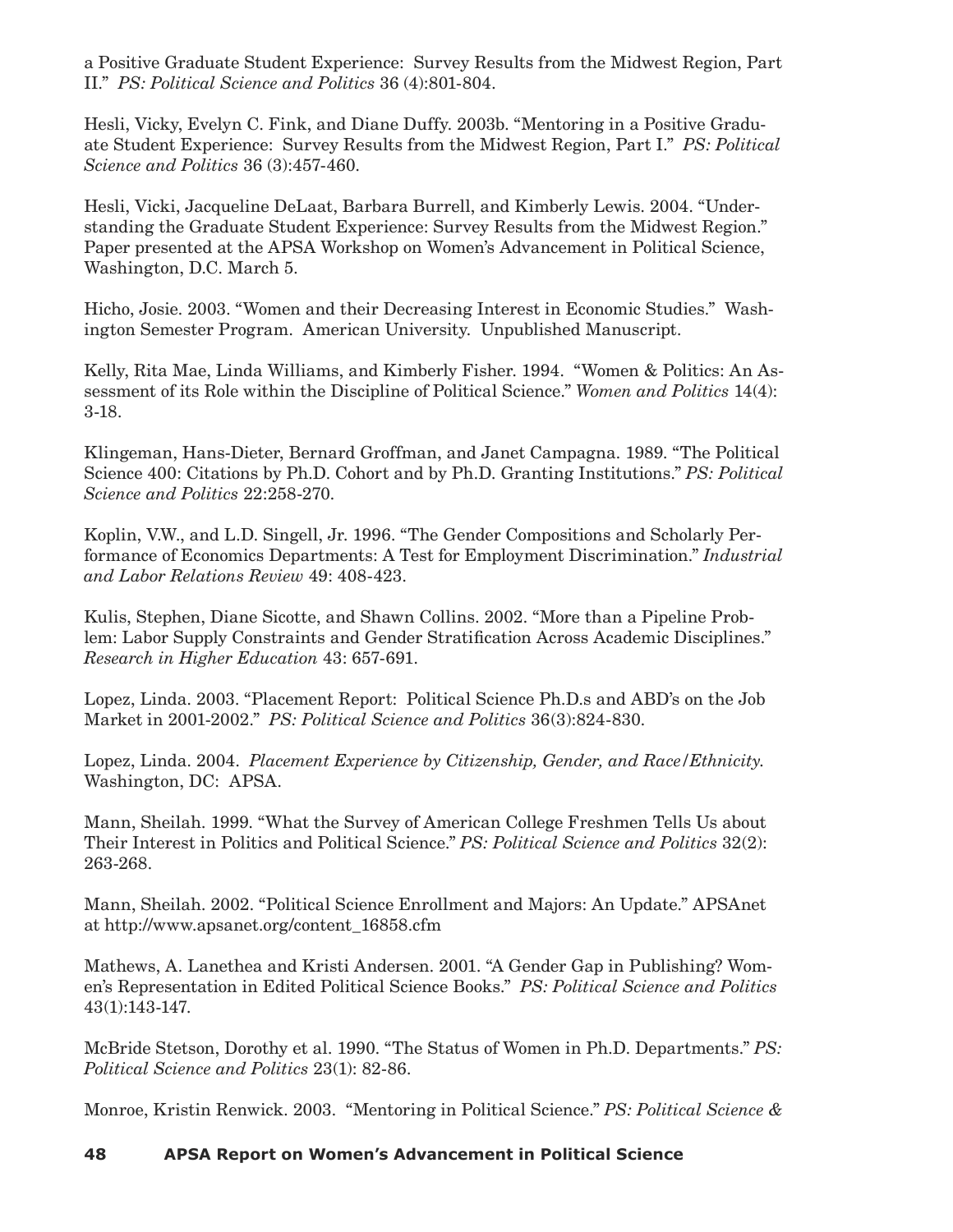fessionals in Political Science." *PS: Political Science and Politics* 4(2):328-348.

Cooperative Institutional Research Program. 2001. "The American Freshman: National Norms for Fall 2000," UCLA Graduate School of Education & Information Studies, Higher Education Research Institute.

*Election Year Interest in Politics Marks Record Low: Results from the Annual CIRP Survey of Entering College Freshmen. 2004*. APSAnet at http://www.apsanet.org/content\_ 16883.cfm.

Faculty and Families Project. 2001. *Final Report to the Alfred P. Sloan Foundation for the Faculty and Families Project: The Pennsylvania State University.* Work-Family Working Paper #01-02. Penn State University. [http://lsir.la.psu.edu/workfam/](http://lsir.la.psu.edu/workfam/FFExecutiveSummary.pdf) [FFExecutiveSummary.pdf.](http://lsir.la.psu.edu/workfam/FFExecutiveSummary.pdf)

Fox, Mary Frank. 2000. "Organizational Environments and Doctoral Degrees Awarded to Women in Science and Engineering Departments." *Women's Studies Quarterly* 28: 47-61.

Fox, Mary Frank. 2001. "Women, Science and Academia: Graduate Education and Careers." *Gender and Society* 15(5):654-666.

Fox, Mary Frank. 2003. "Gender, Faculty, and Doctoral Education in Science and Engineering." In L. Hornig, ed., *Equal Rites, Unequal Outcomes: Women in American Research Universities.* New York: Kluwer Academic/Plenum Publishers.

Fox, Mary Frank. 2004. "Women in Scientific Fields: Doctoral Education and Academic Careers." Paper presented at the APSA Workshop on Women's Advancement in Political Science, Washington, DC March 5.

Geiger, Shirley Tolliver and Toni-Michelle Travis. 1999. "The Status of African American Faculty in Political Science Departments in the Southern Region." *PS* Online. September. http://www.apsanet.org/imgtest/africanamericansouthernstatus-97.pdf.

Ginther, Donna. 2003. "Is MIT the Exception? Gender Pay Differentials in Academic Science, 1973-1997." *Bulletin of Science, Technology, and Society* 23(1):21-26.

Ginther, Donna and Kathy Hayes. 2003. "Gender Differences in Salary and Promotion for Faculty in the Humanities, 1977-1995." *Journal of Human Resources*.

Ginther, Donna. 2004. "Gender Differences in Salary and Promotion in Political Science." Paper presented at the APSA Workshop on Women's Advancement in Political Science, Washington, DC, March 5.

Ginther, Donna and Shulamit Kahn. 2004. "Women in Economics: Moving Up or Falling Off the Academic Career Ladder." *Journal of Economic Perspectives* (forthcoming).

Hesli, Vicki and Barbara Burrell. 1995. "Faculty Rank Among Political Scientists and Reports on the Academic Environment: The Differential Impact of Gender on Observed Patterns." *PS: Political Science and Politics* 28(2): 101-111.

Hesli, Vicky, Evelyn C. Fink, and Diane Duffy. 2003a. "The Role of Faculty in Creating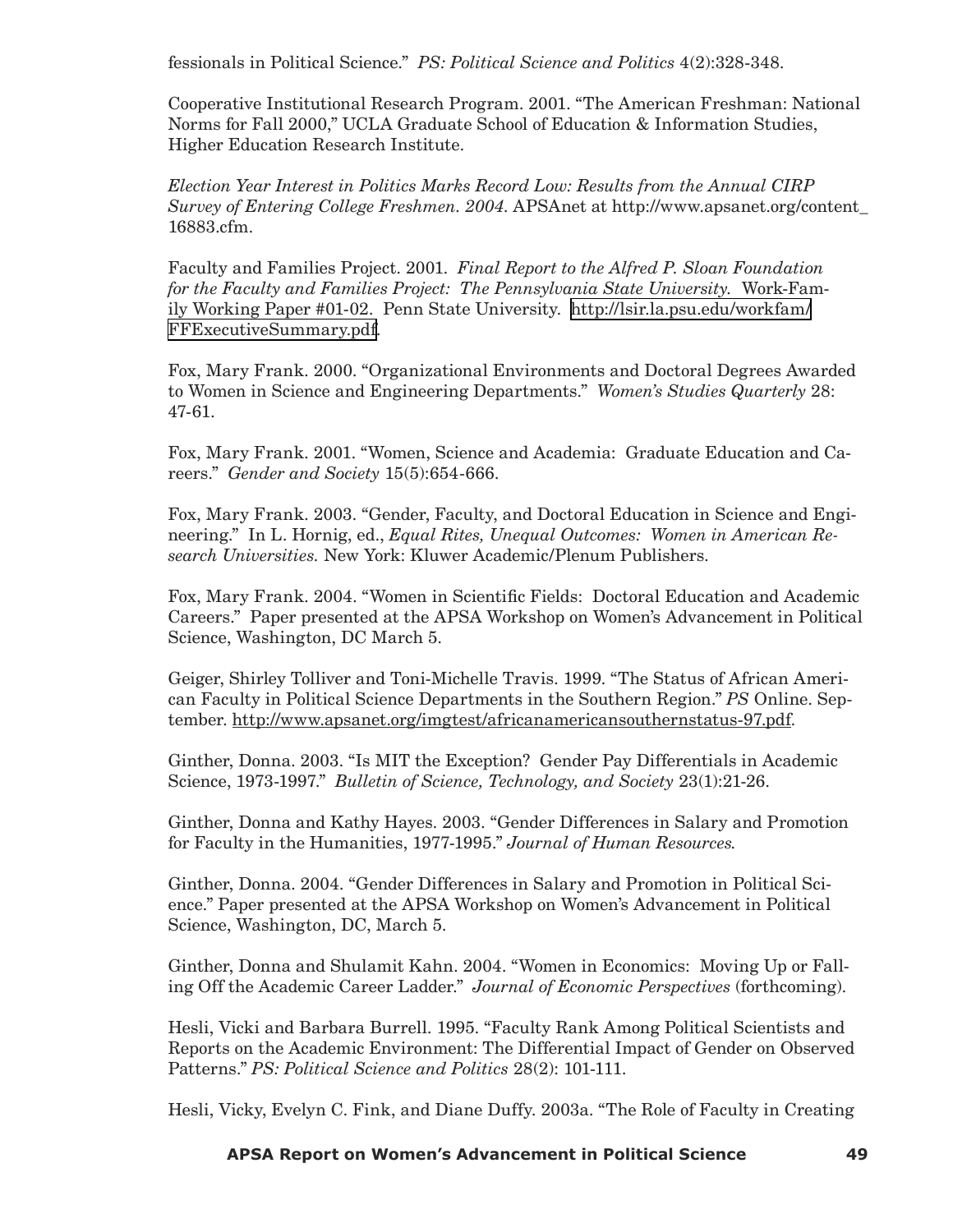*Politics* 36: 93-96.

National Center for Education Statistics. 2002a. *Digest of Education Statistics*. Table 174. http://nces.ed.gov/programs/digest/d02/tables/dt174.asp.

National Center for Education Statistics. 2002b. *Digest of Education Statistics.* Table 188. http://nces.ed.gov/programs/digest/d02/tables/dt188.asp.

National Science Foundation, Division of Science Resources Statistics. 2001. *Science and Engineering Doctorate Awards: 2000*. National Science Foundation, Publication 02-305. Arlington, VA.

National Science Foundation, Division of Science Resources Statistics. 2002. *Science and Engineering Doctorate Awards: 2001*. National Science Foundation, Publication 03-300. Arlington, VA.

National Science Foundation, Division of Science Resources Statistics. 2003a. *Science and Engineering Doctorate Awards: 2002.* National Science Foundation, Publication 04- 303. Arlington, VA.

National Science Foundation, Division of Science Resources Statistics. 2003b. *Women, Minorities, and Persons with Disabilities in Science and Engineering, 2002.* National Science Foundation, Publication 03-312, Arlington, VA.

Nerad, Maresi. 2004. "The Advancement of Women Ph.D.s in Political Science: Defining the Problem." Paper presented at the APSA Workshop on Women's Advancement in Political Science, Washington, DC, March 5.

Palmer, Barbara. 1999. *Women's Caucus for Political Science: South Newsletter.* Volume 19(2).

Presidency Research Group. 2004. http://cstl-cla.semo.edu/Renka/PRG/index.asp.

Rudder, Catherine. 2000. Executive Director's Report. *PS Online*. September. http://www.apsanet.org/imgtest/ED Rudder 00.pdf.

Sarkees, Meredith Reid. 1995. "Backlash Toward Studying the Status of Women in Political Science and International Studies." Paper presented at the Annual Meeting of the International Studies Association, Chicago, IL.

Sarkees, Meredith Reid and Nancy McGlen. 1992. "Confronting Barriers: The Status of Women in Political Science." *Women and Politics* 12(4):43-86.

Sarkees, Meredith Reid and Nancy McGlen. 1999. "Misdirected Backlash: The Evolving Nature of Academia and the Status of Women in Political Science." *PS: Political Science and Politics* 32(1):100-108.

Simeone, Angela. 1987. *Academic Women: Working Toward Equality.* South Hadley, MA: Bergin and Garvey.

Smith, Steve. 1998. "'Unacceptable Conclusions' and the 'Man' Question: Masculinity, Gender, and International Relations." In *The Man Question in International Relations*,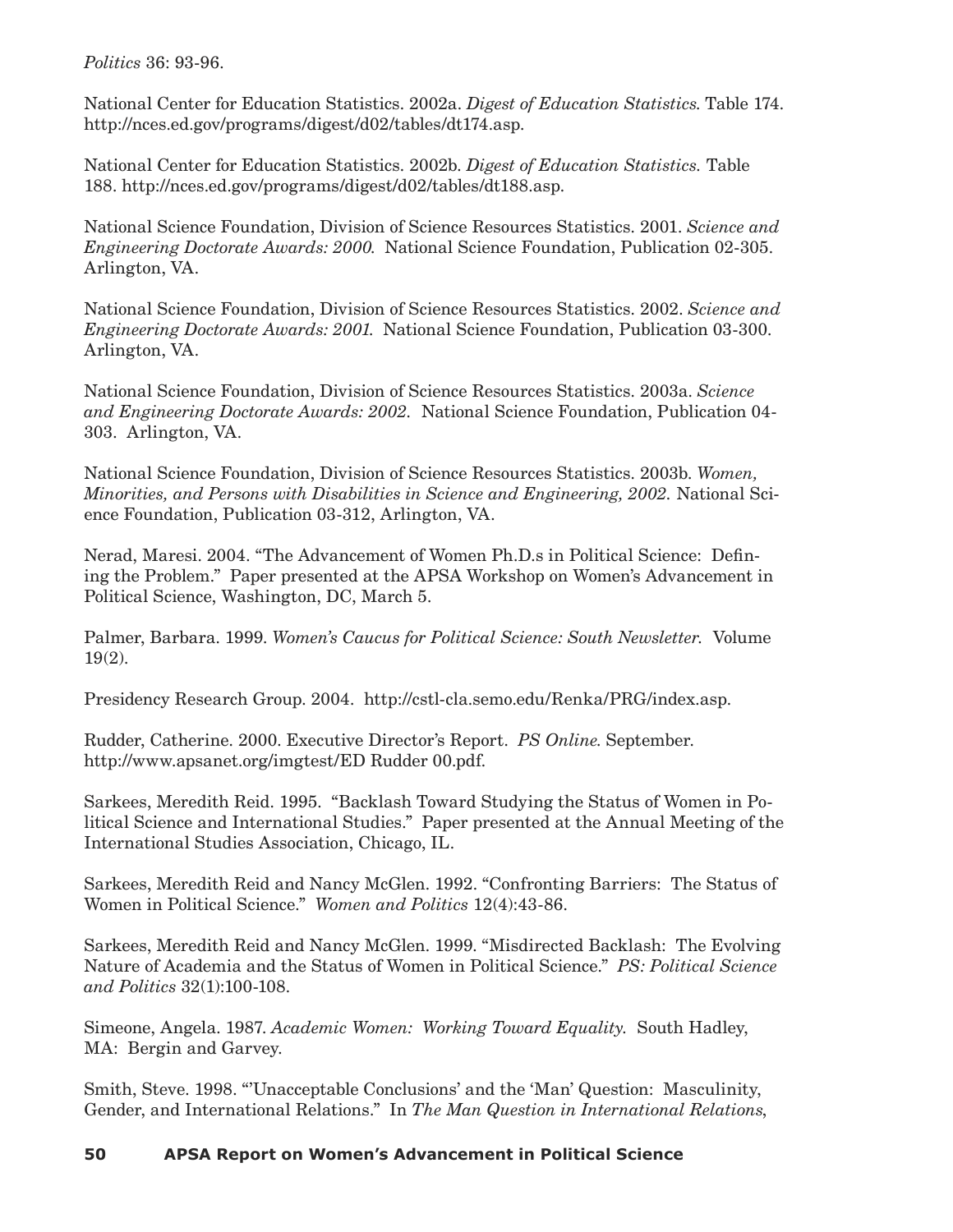eds. Marysia Zalewski and Jane Parpart. Boulder, CO.: Westview Press.

Society for Political Methodology. 2004. http://polmeth.wustl.edu.

Spill, Rorie. 2004. Judicial Working Groups. http://oregonstate.edu/Dept/pol\_sci/fac/ spill/Conference/groups.htm.

van Assendelft, Laura, Wendy Gunther-Canada, and Julie Dolan. 2001. "The Status of Women in Political Science Departments in the South: Results of the Millennium Survey." *PS: Political Science and Politics* 34(2):333-338.

van Assendelft, Laura, et al. 2003. "Political Science in a Different Voice: Women Faculty Perspectives on the Status of Women in Political Science Department in the South." *PS: Political Science and Politics* 36(2):311-315.

Young, Cheryl. 1995. "An Assessment of Articles Published by Women in 15 Top Political Science Journals." *PS: Political Science and Politics* 28(3):525-33.